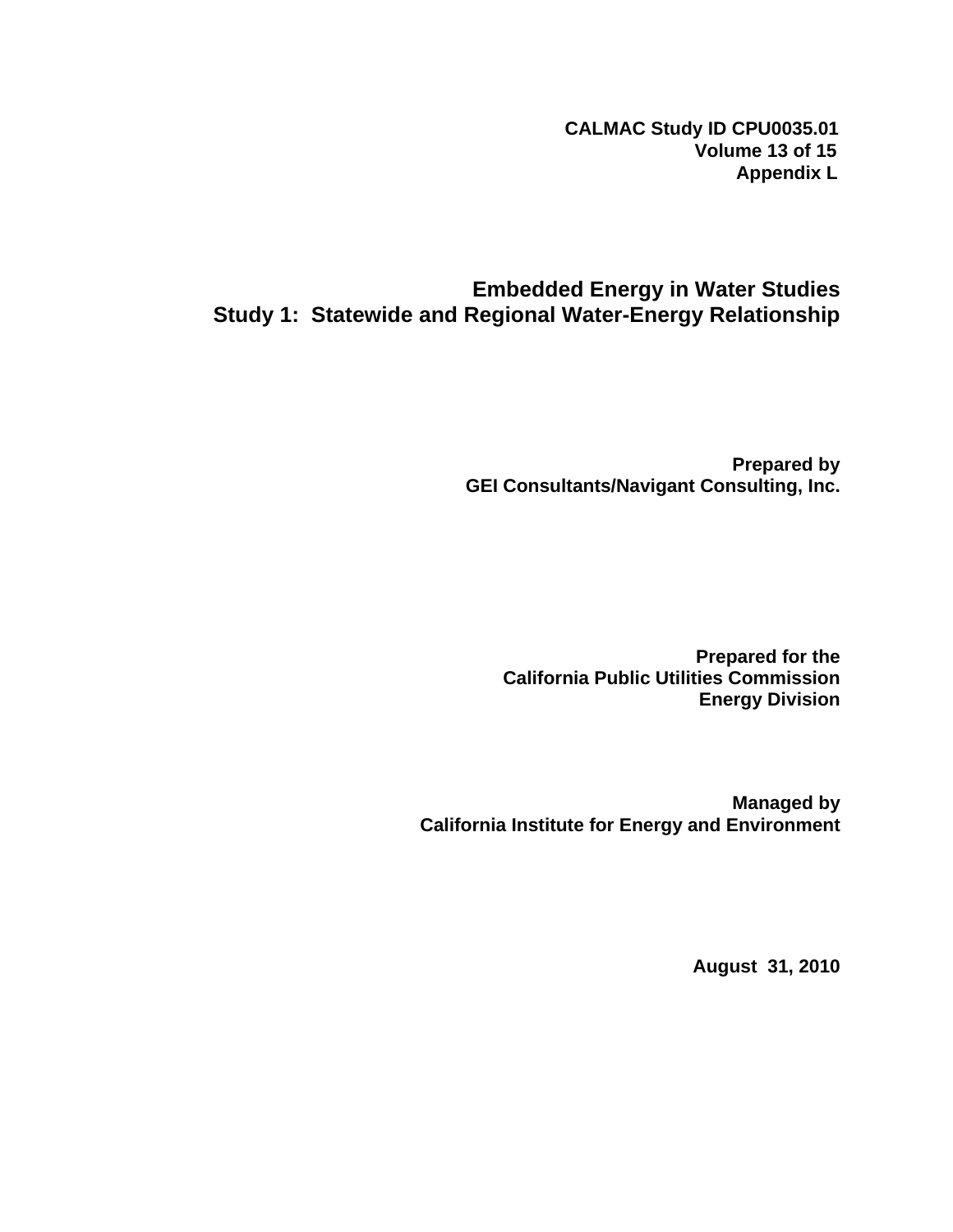# **L.1 Water Energy**

*California Climate Change Research Center* <http://climatechange.ca.gov/research/index.html> Source type: Database, so any references would be quoted directly Document Type: Compilation of PDFs Data Range: Historical through Present

This website is the home of the California Climate Change Research Center and has links to various models, studies, and inventory methods that deal with climate change and greenhouse gases in particular. This database is broken down into three parts: historical climate and key variable data, regional climate models, and developing climate scenarios for California. This site can be used to get a historical outlook on the climate in California, how it has changed and which of these changes are the results of natural causes. It also includes information on how to model regional climate changes affecting California which will allow climate scenarios to be developed.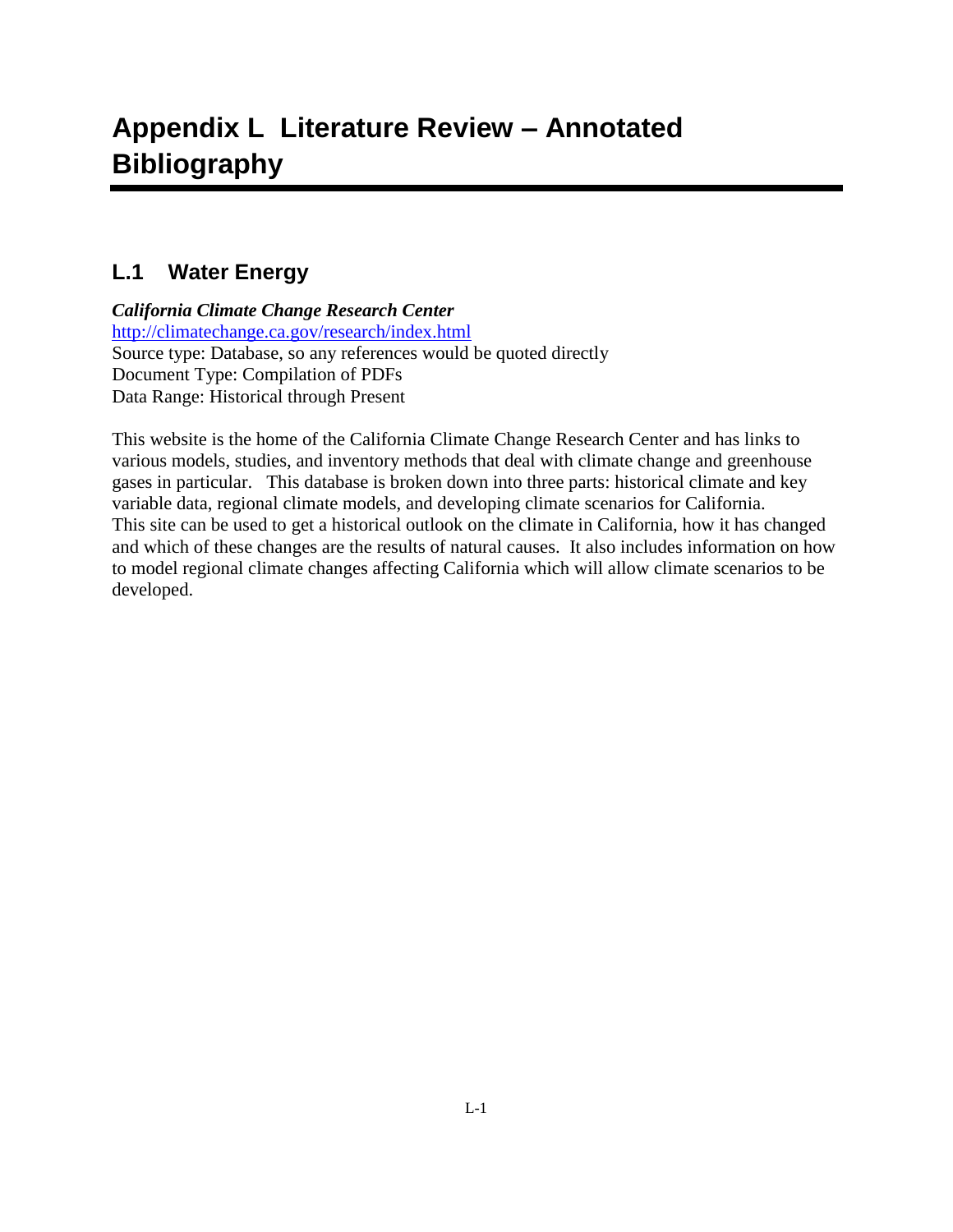California Sustainability Alliance, 2008 *The Role of Recycled Water in Energy Efficiency and Greenhouse Gas Reduction* California Sustainability Alliance Source type: Report May 2008 [http://www.sustainca.org/files/FINAL%20RECYCLED%20WATER%20MAY%202%202008a.](http://www.sustainca.org/files/FINAL%20RECYCLED%20WATER%20MAY%202%202008a.pdf) [pdf](http://www.sustainca.org/files/FINAL%20RECYCLED%20WATER%20MAY%202%202008a.pdf)

The California Sustainability Alliance gathered senior water and wastewater agency managers throughout the state to brainstorm about opportunities for significantly reducing the water sector's energy and carbon footprint. The purpose of this study is to compute the energy value of recycled water. Recycled water was selected as a high potential area that is becoming increasingly important as a means of reserving limited potable water supplies for potable uses. This study developed an approach for attributing energy and carbon values to recycled water; estimated the magnitude of energy and carbon values achievable by accelerating and increasing use of recycled water in Southern California; and recommended remedies to primary barriers. The authors selected four agencies for detailed study: the Inland Empire Utilities Agency (IEUA); its customer, the City of Ontario; the Los Angeles Department of Water and Power (LADWP); and the City of San Diego. The authors point out that recycled water is resource that is available now in significant quantities, but is largely being discharged without any benefit. The study also concludes the energy and carbon benefits achievable by increasing use of recycled water instead of more energy intensive options such as seawater desalination are significant.

Following are the primary types of data that were either provided or relied upon in the report to develop its conclusions:

- 1. Appendix B: Water Agency Profile: Inland Empire Utilities Agency (IEUA). This section documents detailed availability of recycled water in the IEUA region. Data on water supply makeup is summarized from the IEUA's 2005 Urban Water Management plan and other sources authored by the utility. Summary data on water energy intensity calculated jointly by the IEUA and Dr. Robert Wilkinson (author of *Methodology for Analysis of the Energy Intensity of California's Water Systems*) is presented.
- 2. Appendix C: Water Agency Profile: The City of Ontario. This section documents detailed availability of recycled water in Ontario. Data on water supply makeup and projected demand is summarized from Ontario's *2005 Urban Water Management Plan*. Summary data on water energy intensity is presented sourced from a compilation of sources including the City of Ontario, IEUA, personal communications with the city staff, and other sources.
- 3. Appendix D: Water Agency Profile: The City of San Diego. This section documents detailed availability of recycled water in San Diego. Data on water supply makeup and projected demand is summarized from the *2005 City of San Diego Urban Water Management Plan* and *City of San Diego Water Reuse Study*. Summary data on water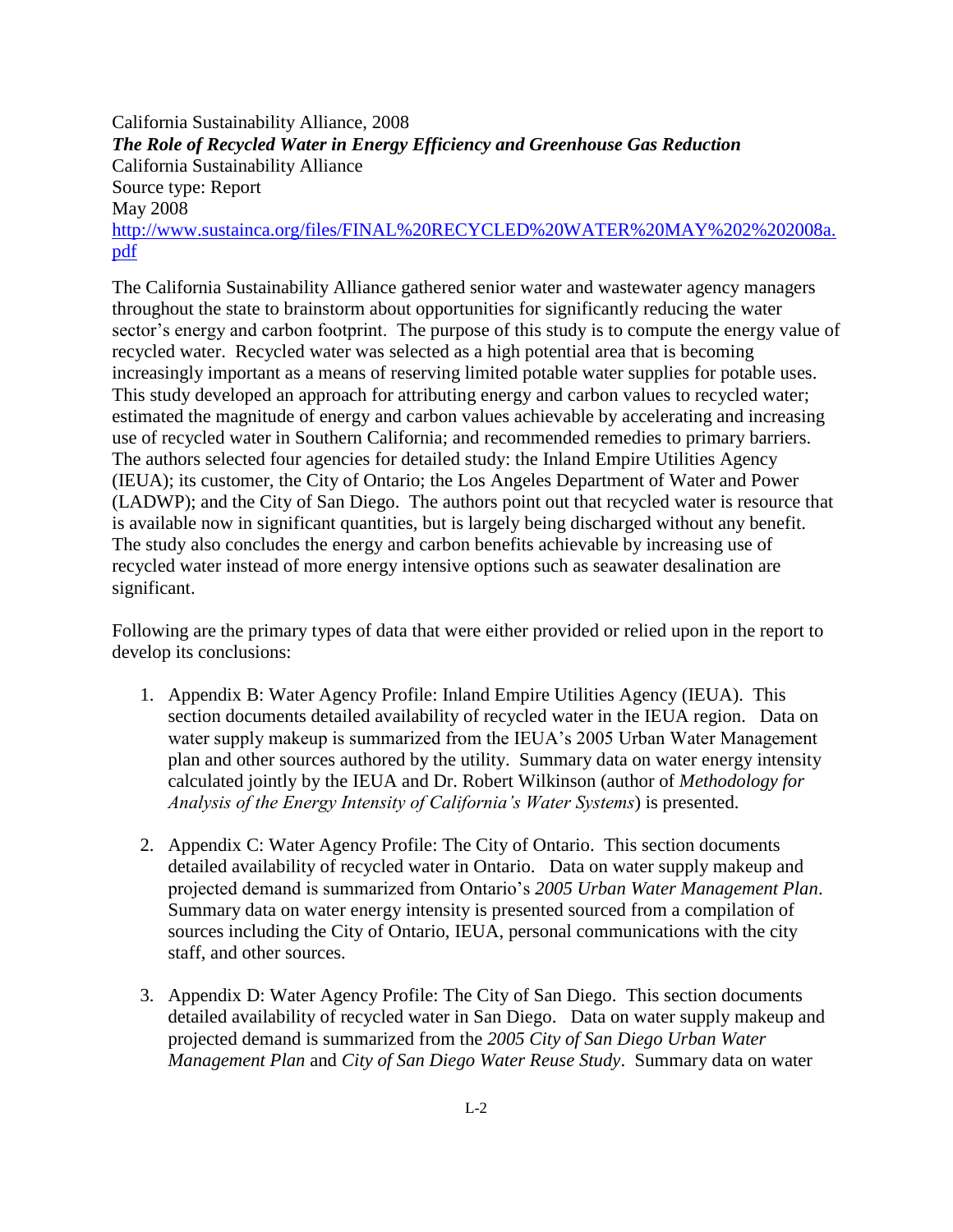energy intensity is presented from data provided by these two reports. Energy required to pump recycled water is estimated in this appendix.

4. Appendix D: Water Agency Profile: The City of Los Angeles. This section documents detailed availability of recycled water and current use in Los Angeles. Data on water supply makeup and projected demand is summarized from the LADWP's *2005 Urban Water Management Plan*. Summary data on water energy intensity is calculated from data provided by the LADWP and the MWD.

This study collected and compiled data from the water and wastewater agencies being studied. Some of these data may be used for both Studies 1 and 2, if better sources are not located.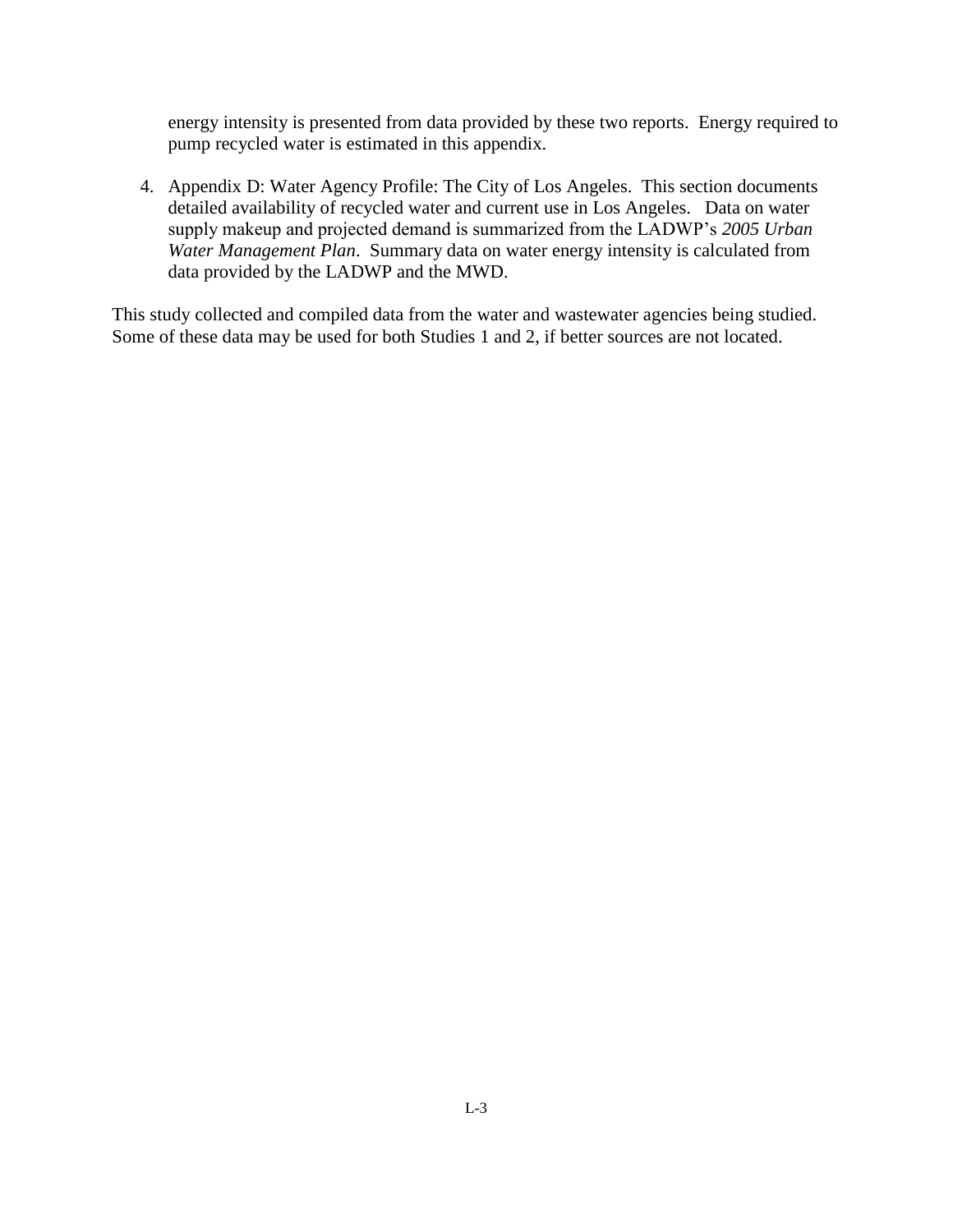CDWR (Andrew), 2007 *Climate Change and California Water Management* First Western Forum on Energy and Water Sustainability 2007 California Department of Water Resources John Andrew Source type: Speech March 22-23, 2007 [http://www2.bren.ucsb.edu/~keller/energy-water/first\\_forum\\_abstracts.htm](http://www2.bren.ucsb.edu/~keller/energy-water/first_forum_abstracts.htm)

#### Abstract (direct quote)

Climate change will significantly impact California's water supply and other natural resources, perhaps reducing by 40% the Sierra snowpack and the seasonal water storage it provides by 2050. Climate change will also cause more variable and intense storms, more floods and droughts, rising sea levels, higher water temperatures, and increased water demand in all sectors. While climate change impacts are commonly thought to be long-term in nature, in fact, climate change has already measurably affected California's water supply; the sea level is rising, precipitation is increasing in the north (and decreasing in the south), and the snowpack is melting earlier. In this talk, the Department of Water Resources will present findings from its recent report on climate change, including possible next steps the Department is considering.

This speech can be used to facilitate discussions with key stakeholders about potential climate change scenarios to be evaluated.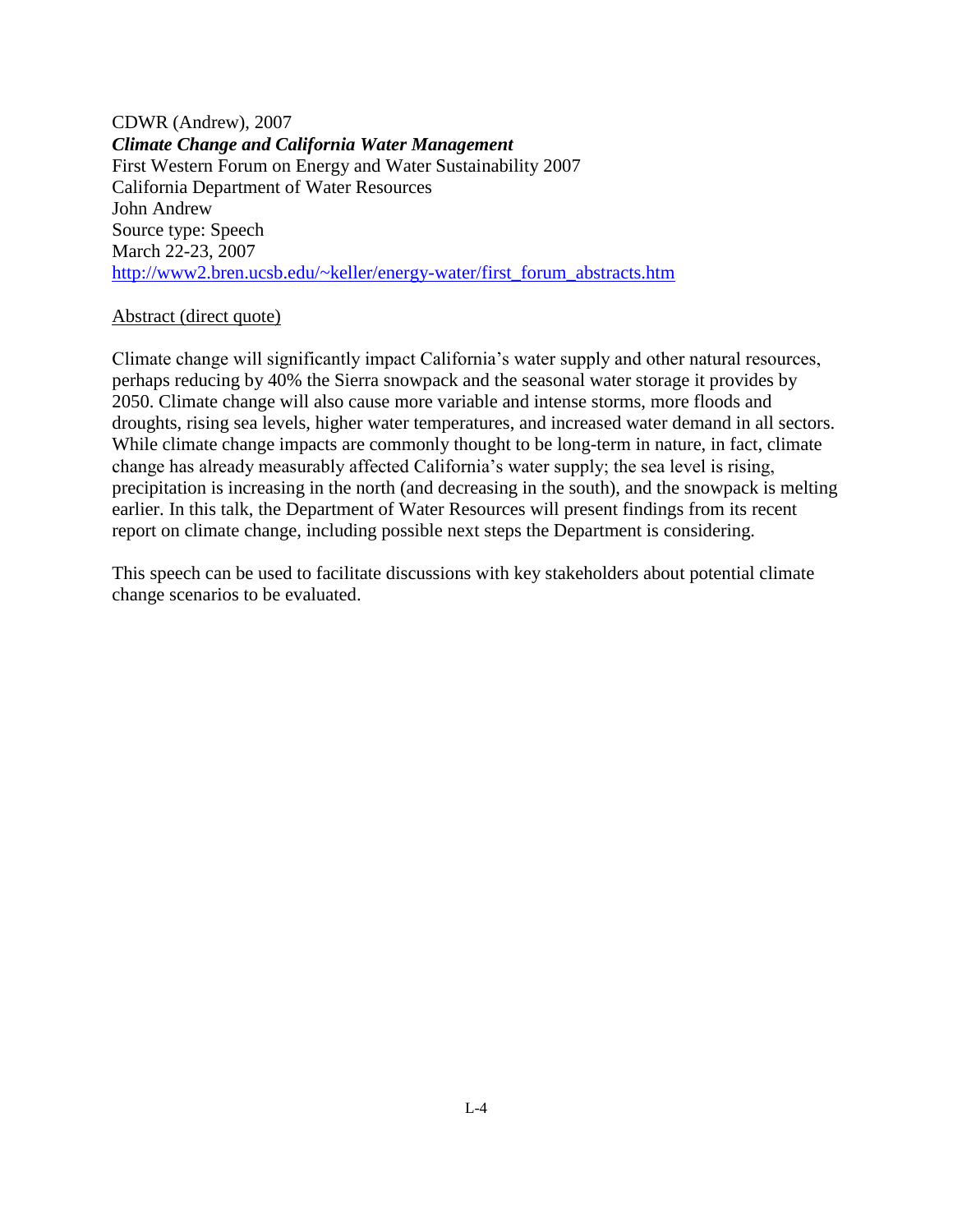CDWR, 2007 *Bulletin 132-06 Management of the California State Water Project* California Department of Water Resources Source type: Bulletin December 2007 http://www.water.ca.gov/swpao/bulletin.cfm

The California Department of Water Resources Bulletin 132 series began in 1963 and has been prepared annually through 2005, reporting on the planning, construction, financing, managing, and operating activities of the State Water Project. The Bulletin discusses significant events and issues that affect SWP management and operations. Bulletin 132 is available from 1995 through 2006. The most recent Bulletin 132-06 covers the period from January 1, 2005, to December 31, 2005. Bulletin 132-06 also discusses water supply and delivery; Delta resources and environmental issues, including the CALFED Bay-Delta Authority; Oroville facilities relicensing; financial analysis of the SWP; and the update of business systems in the Department.

The two chapters that appear most relevant to the Embedded Energy in Water Studies are Water Contracts and Deliveries and Power Sources, summarized individually below:

#### Water Contracts and Deliveries *Information for this chapter was provided by the State Water Project Analysis Office*

Data included in this chapter is commonly referred to Table A water. SWP contractors with long-term water supply contracts with DWR from the SWP are allotted annual amounts of water in Table A.

DWR approves Table A requests based on hydrologic conditions, current reservoir storage, and combined requests from the SWP water contractors. Table A water includes a portion or all of the annual Table A requested by contractors and approved for delivery by DWR. DWR is not always able to deliver the quantity of water requested by the contractors, and must allocate and deliver a lesser amount under certain conditions.

Brief descriptions of the various agreements and amendments executed during the year are included in this chapter.

SWP volumes of water delivered are tabulated by month to contracting agencies and services. Total amounts of Table A water (acre-ft) and water conveyed by type from 1962 through 2005 indicating initial fill water and losses, and storage changes are also included in this chapter.

#### Chapter 10 – Power Resources *Information for this chapter was provided by the State Water Project Analysis Office*

The SWP provides power sources to deliver water to long-term SWP contractors. The DWR has developed and administers a comprehensive power resources program. Key elements of the program include the strategic timing of generation and pumping schedules, purchase of power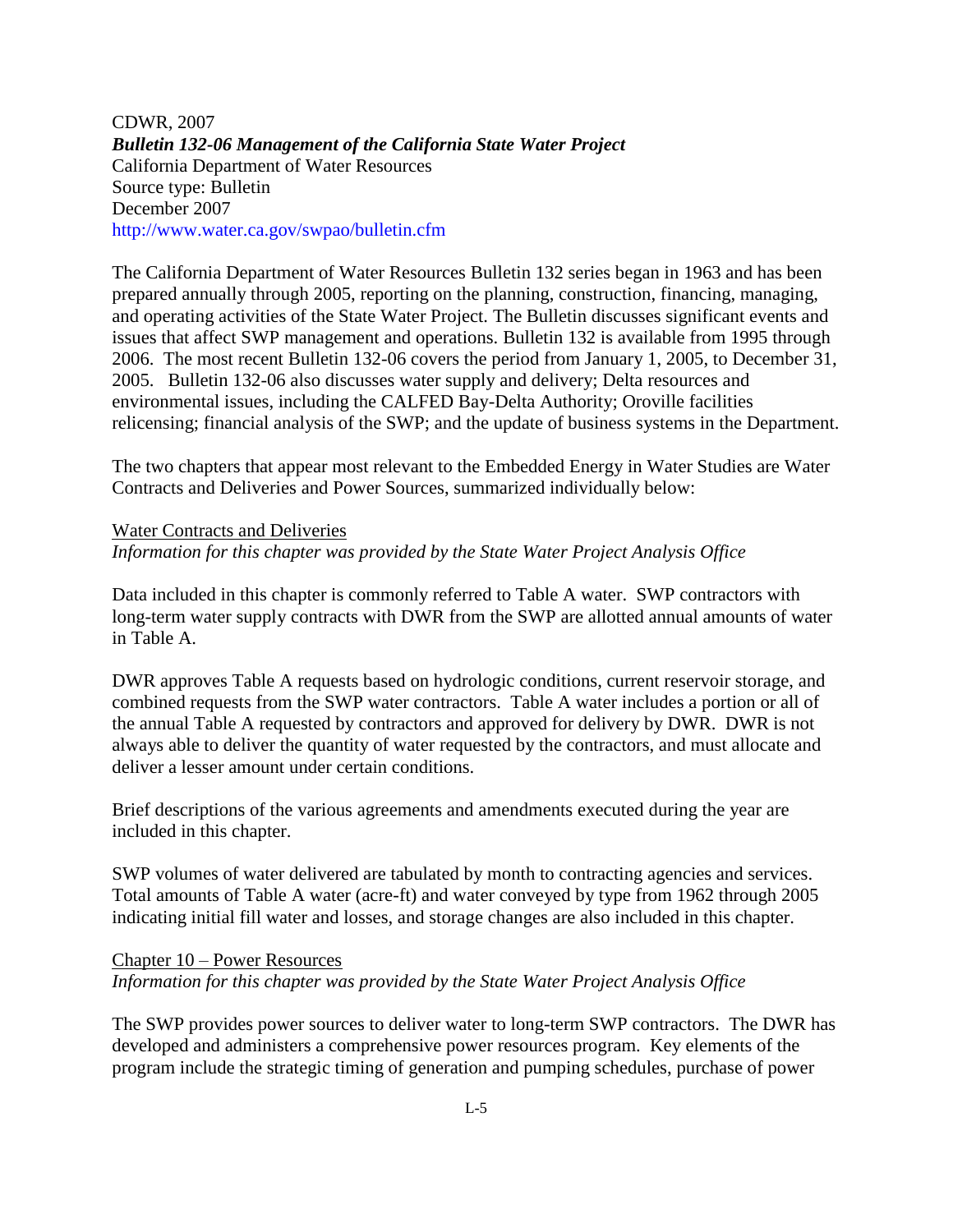resources and transmission services, short-term sales of power surpluses, and studies of power resources for future needs (pg. 179).

A figure showing the names, locations, and nameplate capacities of primary power facilities is included in this chapter.

Data included in this chapter are tabulations of energy used at pumping plants and power plants by month, energy generated and purchased by month, power, transmission, and other services purchased and costs of purchases by area, and energy sold and revenue from sales by area.

This bulletin contains data collected and compiled by the State Water Project Analysis Office. These data in this document may be relied upon as an authoritative source.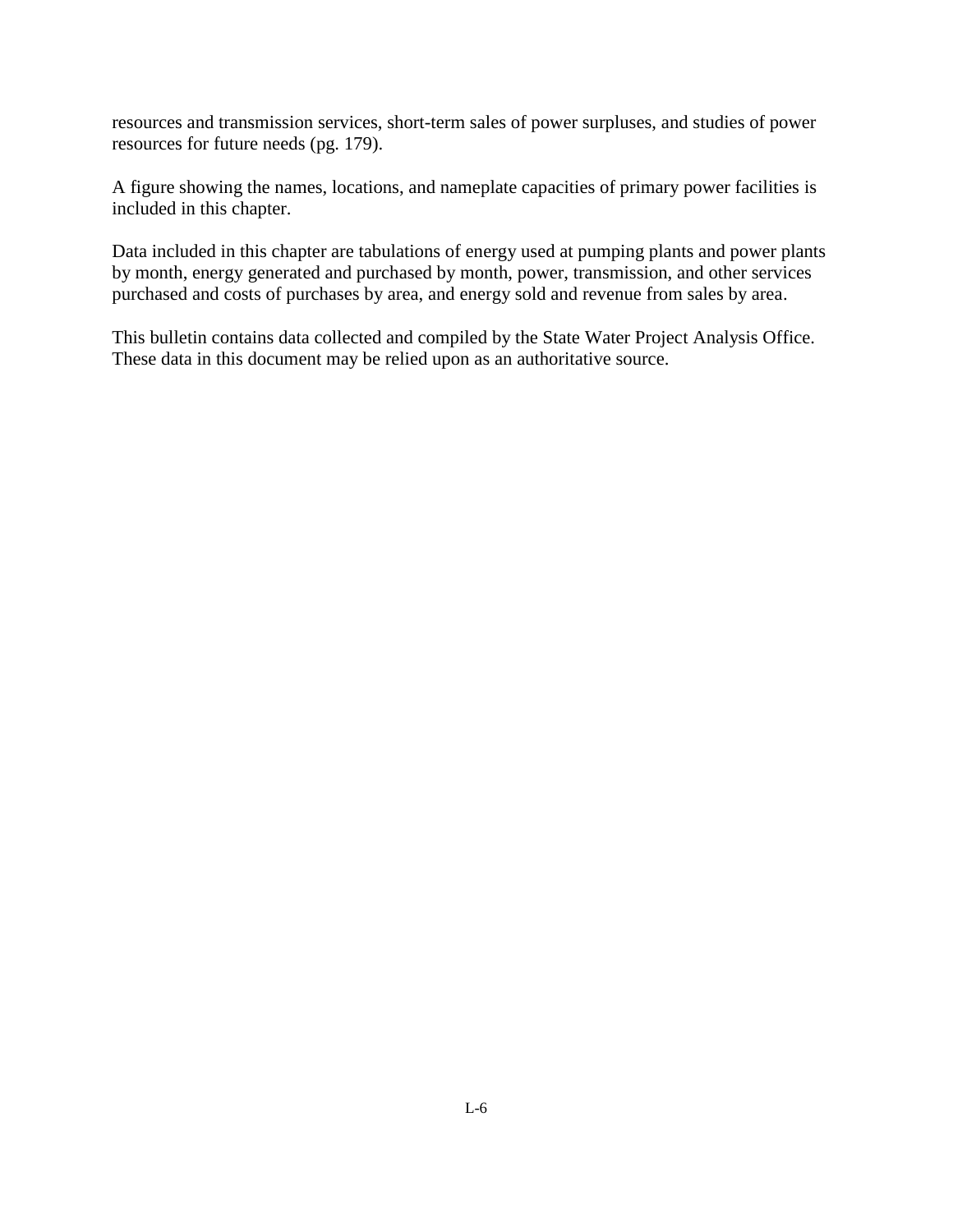CDWR-CDEC *Reservoir Information* California Department of Water Resources California Data Exchange Center Updated 1/28/2008 <http://cdec.water.ca.gov/misc/resinfo.html>

The California Department of Water Resources California Data Exchange Center web page for Reservoir Information includes a tabulated list of State dams, the associated lake and stream names, and the capacity for each reservoir. A unique ID is associated with each dam and provides a link to additional information particular to that dam. Additional online data types are listed and links provided for download of data if available. Additional types of information available may include dam information, precipitation averages, and reservoir information.

These data will be used to populate the model with data about water storage.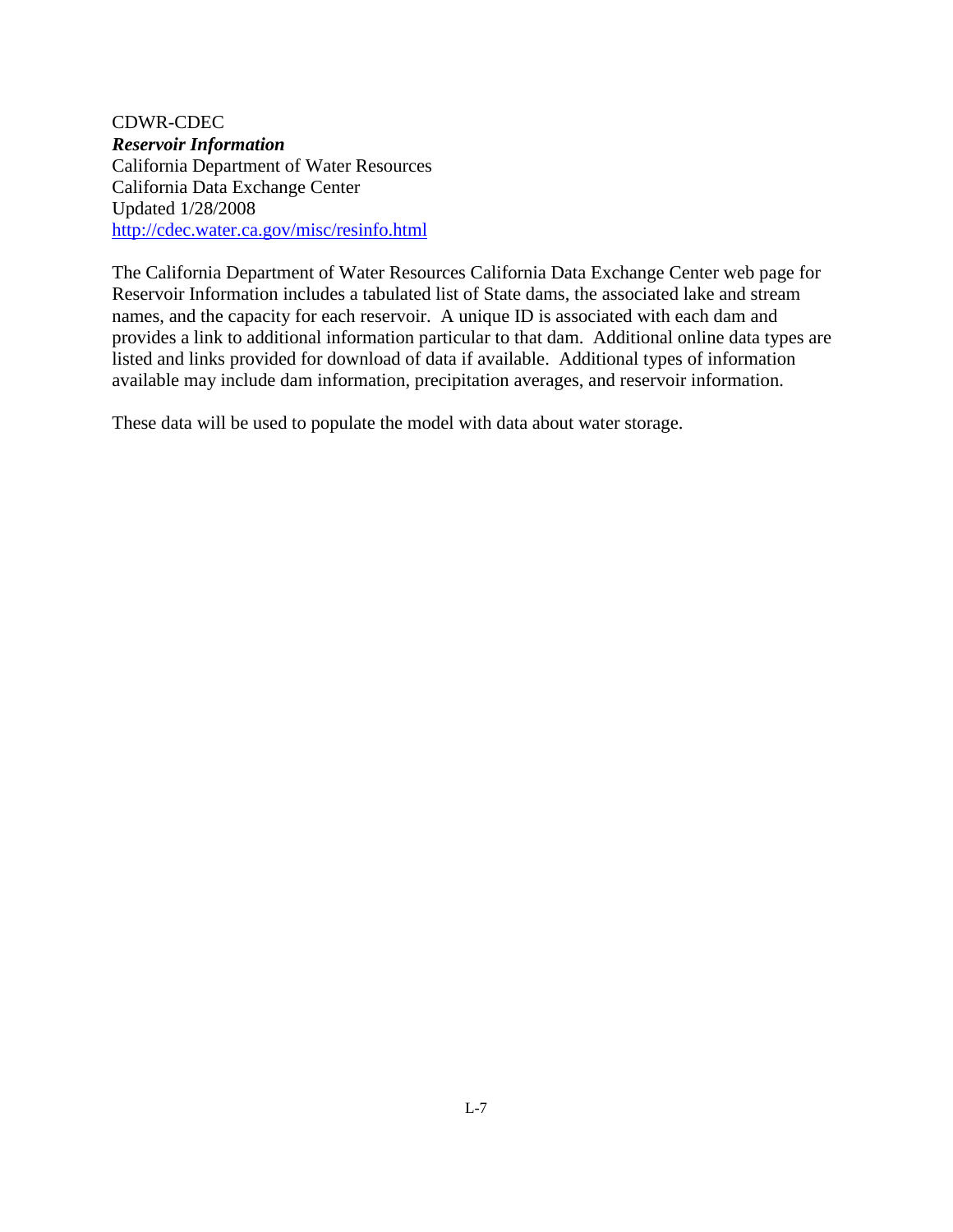CDWR, 2008 *Bulletin 120 Water Conditions in California* Source type: Bulletins California Department of Water Resources Last Publication May 2008 <http://cdec.water.ca.gov/snow/bulletin120/>

Bulletin 120 is a publication prepared by the California Department of Water Resources. It is issued four times a year in the second week of February, March, April, and May. Bulletins are available starting from the year 1990. The bulletin contains forecasts of the volume of seasonal runoff from the state's major watersheds, and summaries of precipitation, snowpack, reservoir storage, and runoff in various regions of the State. Snow survey maps indicate percent of average snowpack to date and unimpaired snow melt runoff. This website also offers water supply conditions compared with previous years in each of the publication issue months. The data from Bulletin 120 is used to determine the River Index. In addition to the bulletins, forecast links are also available on the web site to access the latest data.

This data may be used to supplement inputs for rainfall-runoff modeling and scenario development.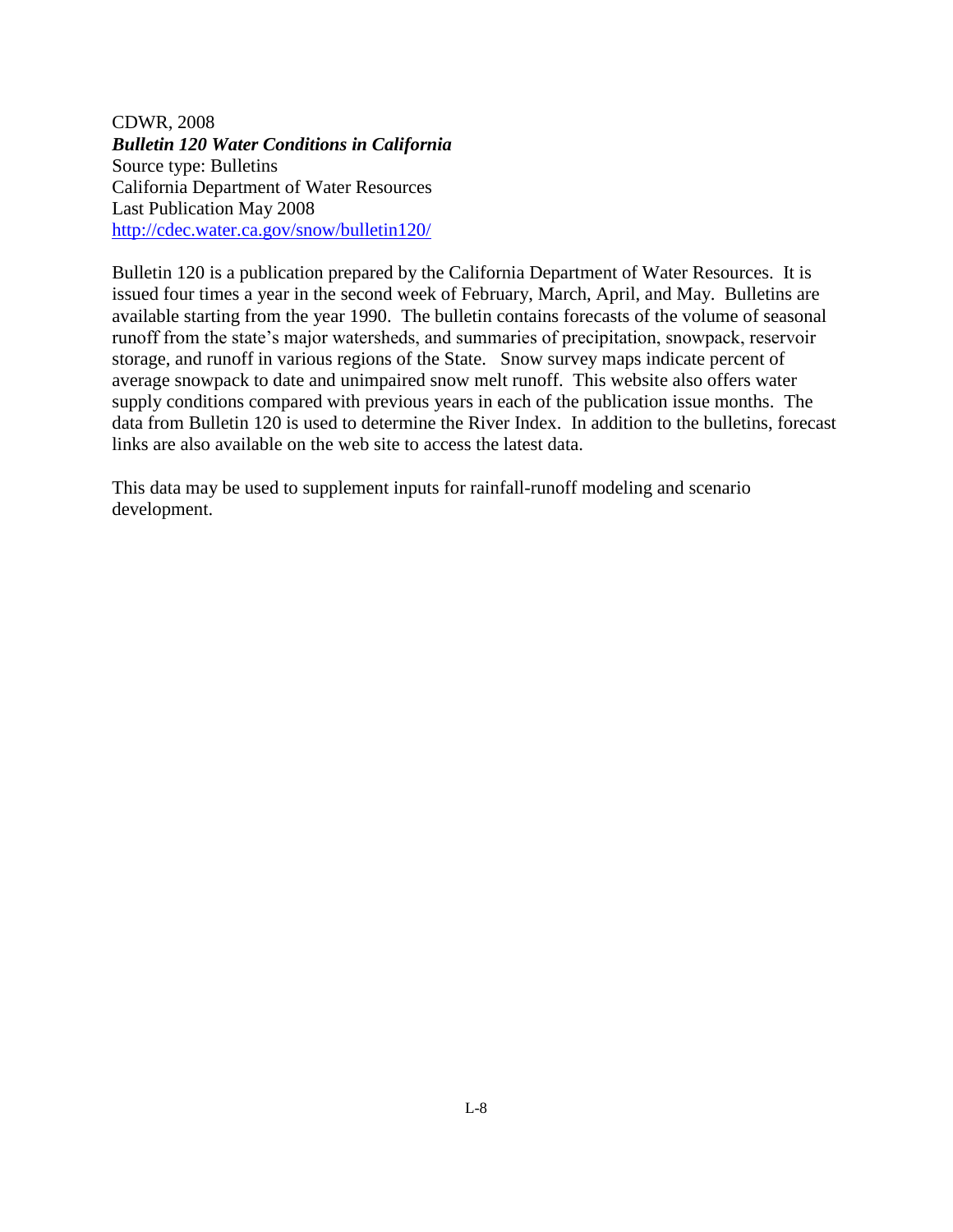CDWR, 2008 *Complete Urban Water Management Plans* California Department of Water Resources Source type: Reports Updated November 2008 <http://www.owue.water.ca.gov/urbanplan/uwmp/uwmp.cfm>

The California Urban Water Management Planning Act requires that each urban water supplier, providing water for municipal purposes either directly or indirectly to more than 3,000 customers or supplying more than 3,000 acre-feet of water annually, shall prepare, update, and adopt its urban water management plan at least once every five years. These plans are required to be filed with DWR.

This website contains links to folders for various agencies who have submitted completed Urban Water Management Plans (UWMPs) to the DWR. These data constitute the best available information about current, historical, and projected water demand and water supplies at the individual water agency level. UWMPs will be used in Study 1 to evaluate current and historical water issues and operations, and also to help develop scenarios.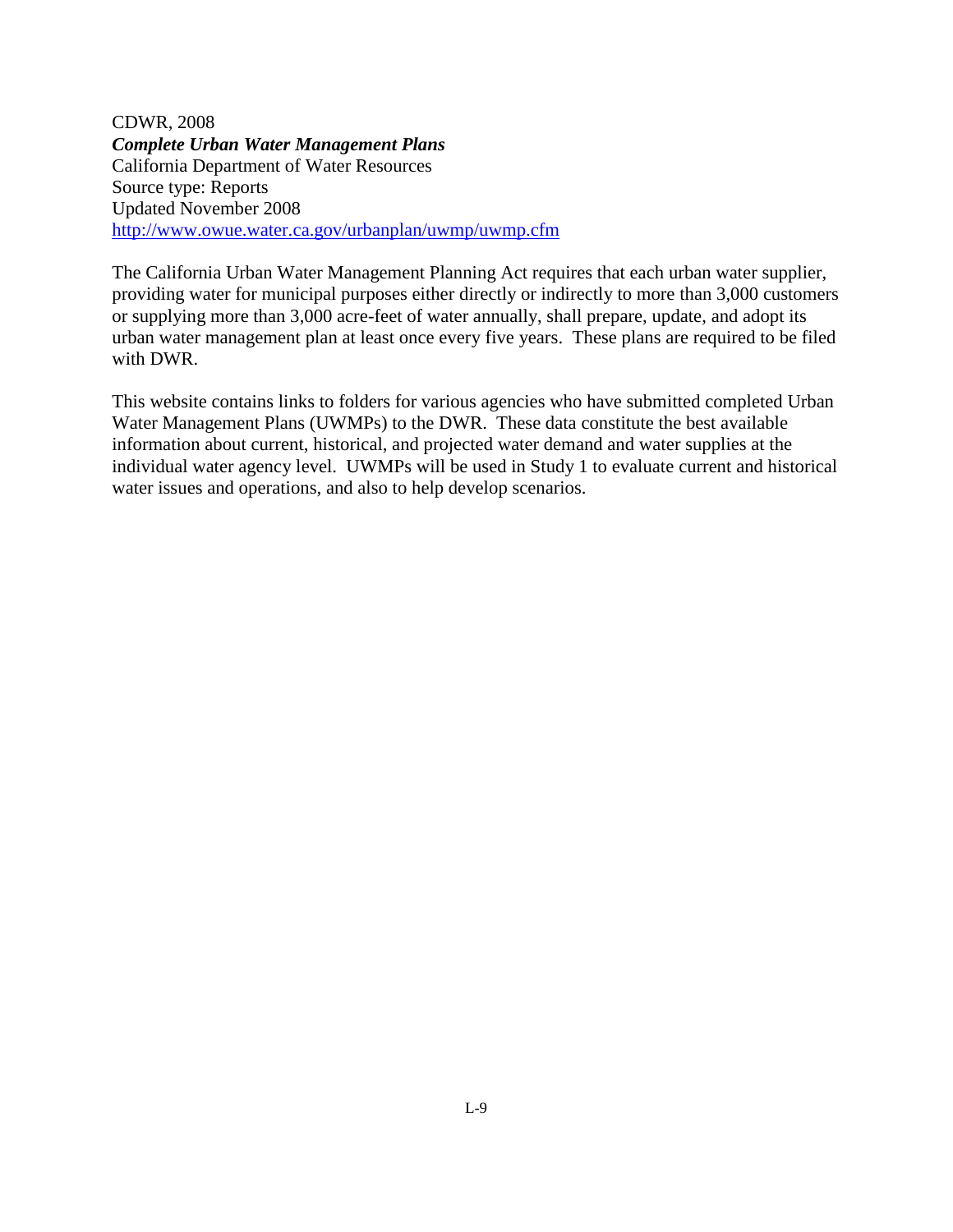CDWR, 2009 *Bulletin 160 California Water Plan Update 2009* California Department of Water Resources Source type: Report and Data Report January 2009 <http://www.waterplan.water.ca.gov/cwpu2009/index.cfm>

The California Department of Water Resources updates the state's water plan every five years. The California Water Plan Update 2009 is currently available for public comment and review, with a deadline of June 5, 2009 to submit comments. The California Water Plan Update 2009 is organized into five volumes:

Volume 1 – Strategic Plan Volume 2 – Resource Management Strategies Volume 3 – Regional Reports Volume 4 – Reference Guide Volume 5 – Technical Guide

Due to the large size of the document, each volume has sub-sections that are available for individual download from the CDWR website. There is a Highlights document that summarizes the content of the five volumes and directs the reader to where more detailed information can be found within the larger text. The Draft Assumptions and Estimates Report and CD are available on the same web page and will be finalized in February 2009.

In summary, Update 2009:

- Provides an investment guide for state, federal, Tribal, and regional strategies to reduce water demand, improve operation efficiency, increase water supply, improve water quality, advance environmental stewardship, and improve flood management;
- Integrates objectives and strategies from numerous state agencies and initiatives and offers more than 90 near- and longer-term actions to achieve them;
- Describes 27 resource management strategies that each region can select from to develop a unique and diverse water portfolio suitable for managing an uncertain future; and
- Outlines new analytical methods and tools to help plan for future effects of climate change, population growth and development patterns, economic change, and other factors outside the water community's control.

## **Draft Assumptions and Estimates Report**

The Draft Assumptions and Estimates Report (A&E) for the California Water Plan Update 2009 provides background on the measures the State is taking to improve data, the analytical tools used to develop the Water Plan, descriptions of the most significant data, and the data sources used to prepare the Water Plan Update 2009 (pg. 3).

The data used to prepare the Water Plan Update 2009 are available on CD and for download from the internet. The data are presented geographically, in a drill down fashion, according to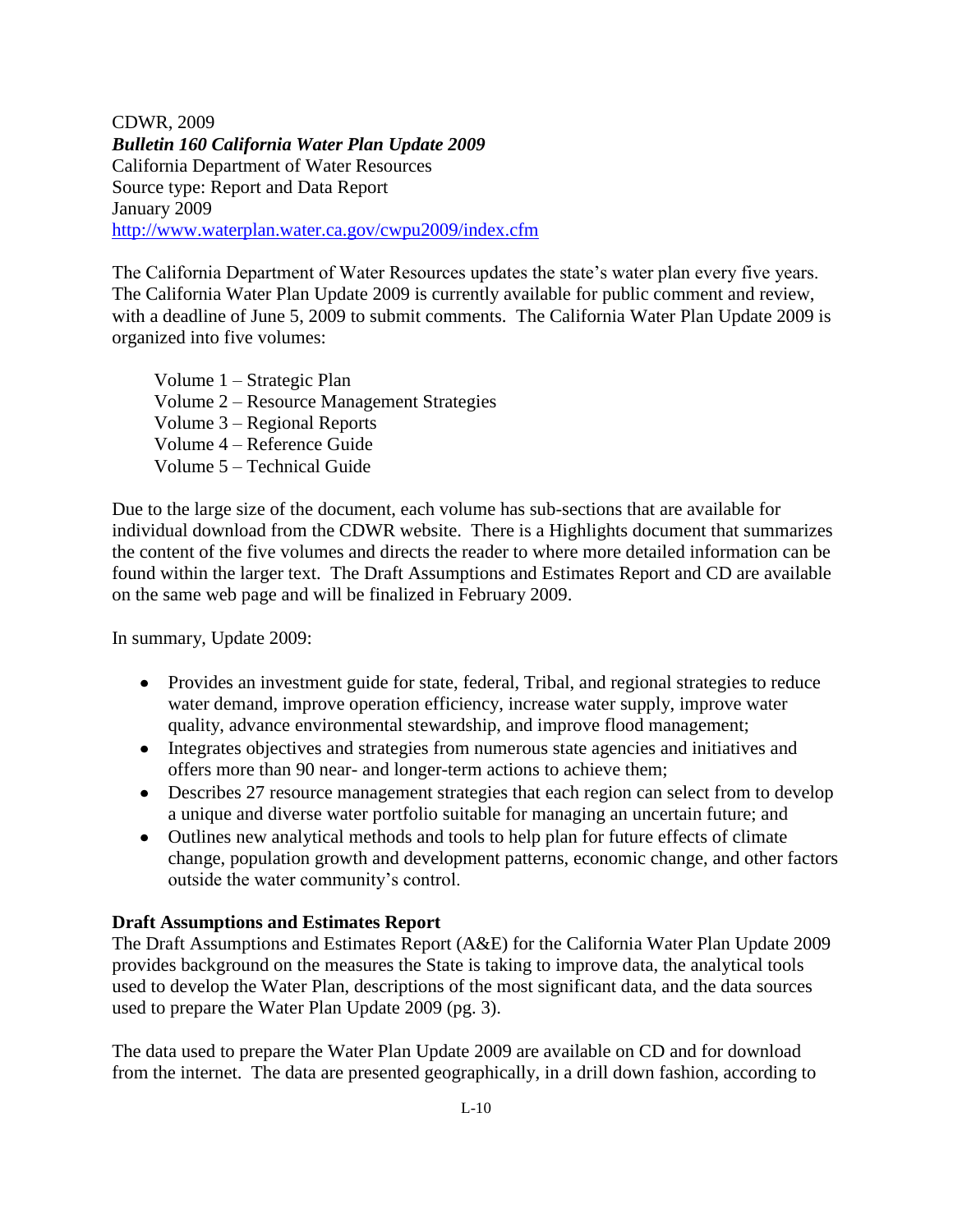the major quantitative deliverables such as water portfolios, future scenarios, and response packages that were developed for the Water Plan (pg. 3). Data are provided for the following areas: the entire state, each of 10 hydrologic regions, the Sacramento-San Joaquin Delta including Suisun Bay and Marsh, and the Mountain Counties Area, which includes foothills and mountains of the western slope of the Sierra Nevada and a portion of the Cascade Range.

Multiple scenarios of California's future water conditions were developed to evaluate various resource management strategies for a range of water demand and supply assumptions, including climate change. Scenarios were developed using 2050 as the planning horizon with 2005 as the initial condition. A joint study by DWR with Montgomery-Watson-Harza, the Stockholm Environment Institute, the national Center for Atmospheric Research, and the RAND Corporation to quantify scenarios and evaluate potential future water management responses has been conducted. The Water Evaluation and Planning (WEAP) model was used for the study.

The two primary sources of data for climate change to the Water Plan are the California Climate Change Center studies from 2006 and 2008 Biennial Climate Science Reports required by Executive Order #S-3-05, signed by Governor Schwarzenegger on June 1, 2005. (pg. 7)

The Water Plan contains 12 regional reports summarizing California's hydrologic regions. These reports provide information on the water supplies and uses in each region or area, discussion of water issues, accomplishments, and challenges specific to each region. The information in these reports is based on Integrated Regional Management and local water and flood planning efforts. (pg. 8)

Twenty-five resource management strategies are outlined in the Water Plan. The data used to develop these strategies are available on the CD.

The Water Plan employs water portfolios to estimate and present actual water uses, supplies, and quality. Water portfolios for water years 1998 through 2005 were used for the Water Plan and are available on the CD. Data are presented in tables, flow charts, and in illustrations.

This is a comprehensive data report for the state of California. This resource may be used in Study 1 to help develop scenarios for analysis and may be used an authoritative data source.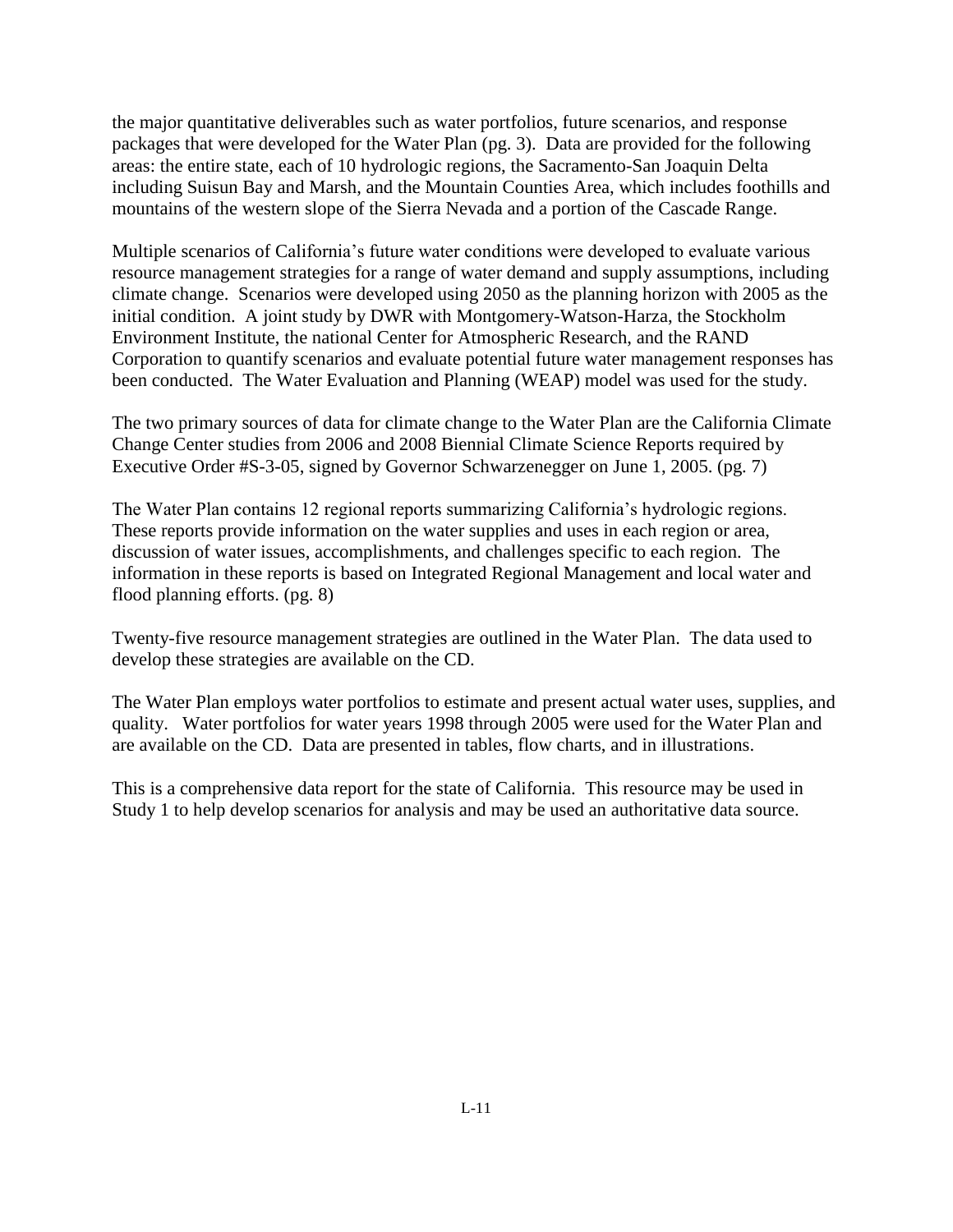CDWR – CDEC, varies *River Schematics and Maps* California Department of Water Resources California Data Exchange Center Source type: Maps Dates Varied http://cdec.water.ca.gov/riv\_flows.html

The River Stages/Flow tab at the California Data Exchange Center web site, hosted by the Department of Water Resources includes a River Schematics and Maps section. There are links to seven different river schematics or maps; the references are listed below:

Department of Water Resources – Division of Flood Management – Flood Operations Branch, 2003, Sacramento and San Joaquin River Systems Schematic, January 2003.

Department of Water Resources – Division of Flood Management – Flood Operations Branch, 2003, Flood Control Projects and Agencies, revised October 2003.

Department of Water Resources, no date, The Sacramento River and the San Joaquin River Flood Control System – Project Levees and Channels, no date.

Department of Water Resources, 2003, Sacramento River Flood Control System, November 2003.

Department of Water Resources, 2003, Sacramento Valley Flood Control System – Estimated Channel Capacity (in cubic feet per second) – Reclamation and Levee Districts (Vertical Layout), November 2003.

Department of Water Resources, 2003, Sacramento Valley Flood Control System – Estimated Channel Capacity (in cubic feet per second) – Reclamation and Levee Districts (Horizontal Layout), November 2003.

Department of Water Resources, 2003, Sacramento and San Joaquin Valley Flood Control System – Reclamation and Levee Districts, November 2003.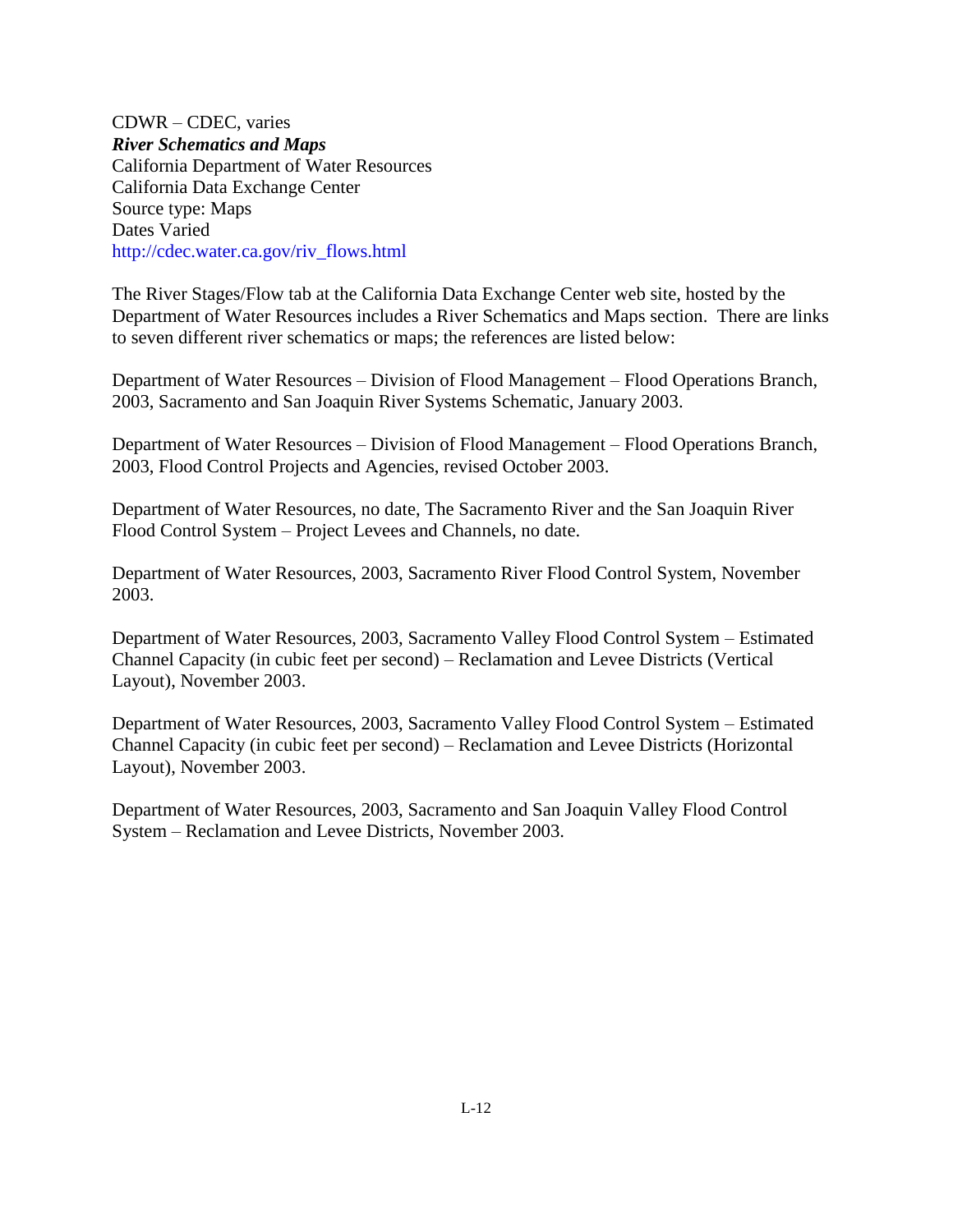CEC, 2005 *California's Water-Energy Relationship* California Energy Commission CEC-700-2005-011 Source type: Report November 2005 <http://www.energy.ca.gov/2005publications/CEC-700-2005-011/CEC-700-2005-011-SF.PDF>

This report, prepared by California Energy Commission (CEC) staff in support of the 2005 Integrated Energy Policy Report, integrates input from multiple public and private stakeholders, including water and wastewater agencies, about the interdependencies of California's water and energy resources and infrastructure. The report includes information about the amount of water that can be saved by certain types of water conservation measures, and then estimates the amount of energy embedded in avoided water consumption by computing a proxy for the amount of energy used in various parts of the water use cycle. The numbers used in this report were obtained from other sources and were not documented in detail. The values of embedded energy by type of water measure were provided to illustrate a conceptual methodology. Different assumptions were used for water saved in northern California vs. southern California, to account for the significantly different mixes of water resources and energy embedded in those resources.

Following are the primary types of data that were either provided or relied upon in the report to develop its conclusions.

- 1. Appendix B: 2001 California Energy Consumption by End Use was based on information provided by the state's energy utilities to the CEC for use in demand forecasting. Assumptions were made by members of the study group as to whether that end use sector was related to water consumption. If the group agreed that most of the energy was water related, it was assigned a factor of 1. If it was believed that there might be a relationship but the magnitude was not readily determinable, the group assigned it a factor of 0.05. Presumed "intermediate" relationships became 0.5. Categories where there did not appear to be a relationship were assigned a zero value.
- 2. Appendix C: Energy Impact Analysis of Existing Water Management Practices presented estimated ranges of energy intensities for various portions of the water use cycle in kWh/MG. Wide varieties of sources were used to develop this table and are cited in this appendix. The data used to prepare this table are based on compilations by other individuals and organization's reports from 2000 through 2005. These sources include: LBNL, EPRI, PG&E, DWR, and Navigant Consulting.
- 3. Appendix C then provides information about the amount of water savings achievable through various "BMPs" (Best Management Practices, a term used by the California Urban Water Conservation Council (CUWCC) for water savings measures) and proposes a methodology for computing the energy intensity of water saved by type of measure and by region (northern vs. southern California). All data about the amount of water savings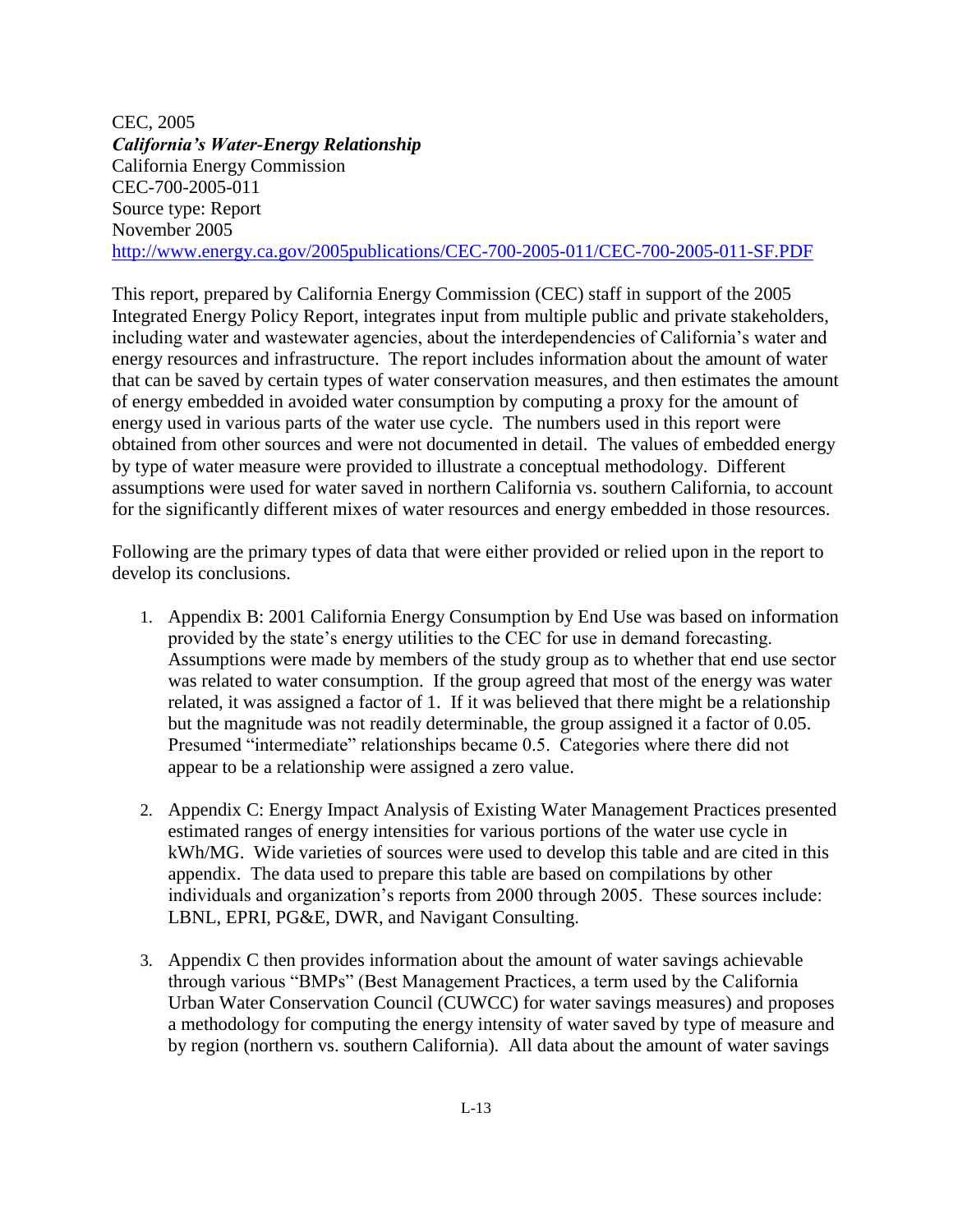attributable to each measure were provided by the CUWCC or its member water agencies from 2004.

**4.** Appendix C then provides a comparison of the cost-effectiveness of energy savings achievable by saving water (i.e., to avoid the amount of energy embedded in that unit of saved water). The data used for comparing these data with California's energy efficiency programs was obtained from regulatory filings at the California Public Utilities Commission for the 2004-2005 program period.

While this study was very important to helping frame water-energy issues and opportunities for consideration by California policymakers, data was very lean at the time and order of magnitude estimates were employed. Consequently, Study 1 will not be relying upon this report for any data.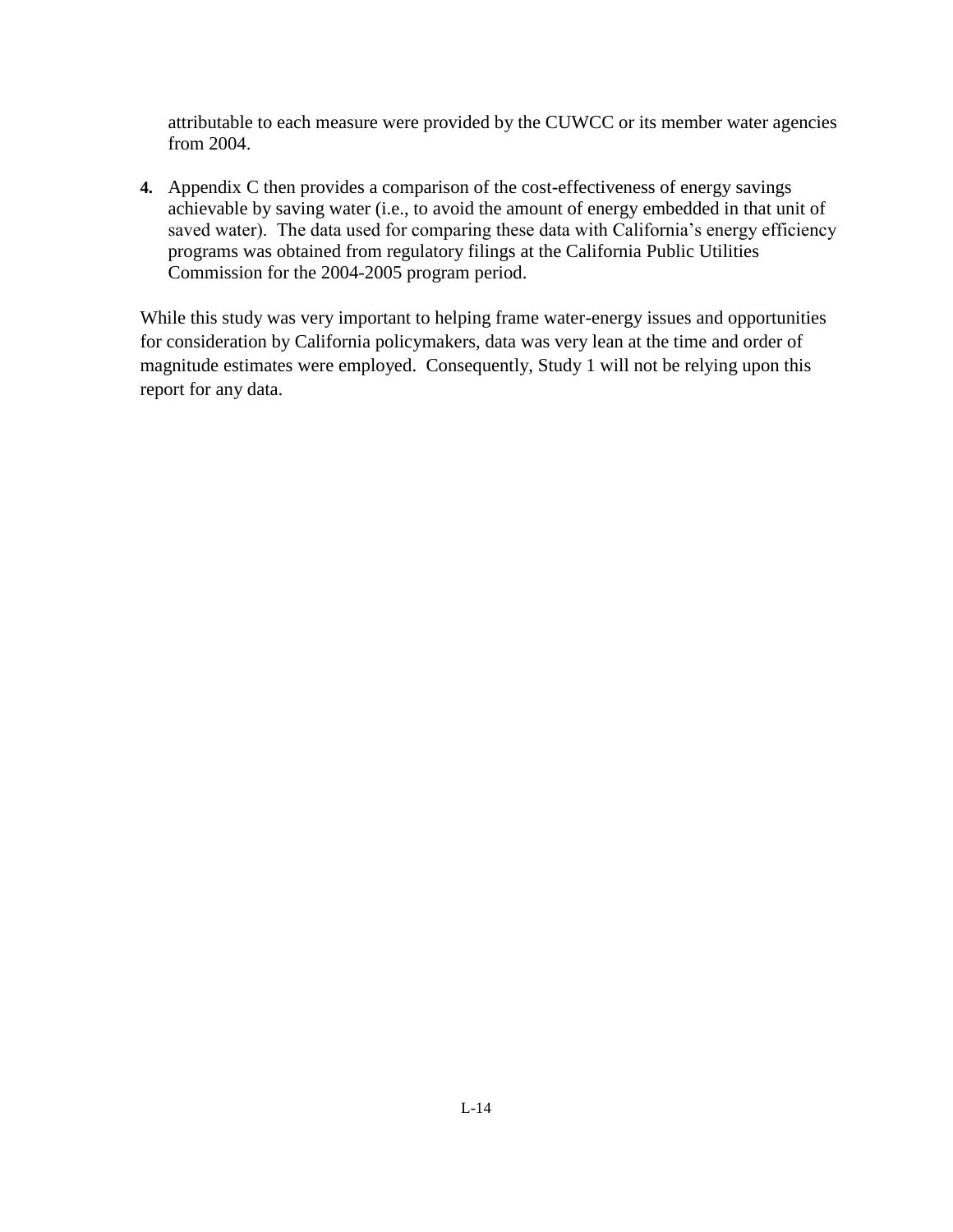CEC, 2005-2006 *Refining Estimates of Water-Related Energy Use in California* **California Energy Commission, 2006 CEC-500-2006-118** Document Type: Report Data Range: 2005 through 2006 <http://www.energy.ca.gov/2006publications/CEC-500-2006-118/CEC-500-2006-118.PDF>

This report, prepared by Navigant Consulting on behalf of the California Energy Commission's Public Interest Energy Research (PIER) division revisits and documents some of the original data sources and assumptions used in the CEC's 2005 white paper, "California's Water-Energy Relationship." The study reviews the estimation methodologies that were developed and used in the CEC's white paper and recommends three important modifications:

- 1. Differentiate energy intensity values for indoor vs. outdoor use to account for the difference in embedded downstream energy. Specifically, wastewater from indoor uses incur energy for treatment and disposal; outdoor uses such as landscape irrigation are deemed to typically flow into groundwater, thereby avoiding embedded downstream energy associated with wastewater treatment.
- 2. Energy intensity values should include a factor for system water losses.
- 3. There is wide variability in the range of energy intensities for certain types of water and wastewater systems and functions. Examples of key drivers of differences in energy intensity were identified and ranges of energy intensity for certain types of systems and functions were illustrated.

This report relies heavily on the original case study data, so any assumptions made during that study has significant influence on these values. The majority of the information for the update comes from a study published in 2002 by EPRI that documented the energy intensity of water and wastewater systems and functions on a national basis.

This study will not be relied upon as a source of data for Study 2. However, the key differentiators of energy intensity provide a start point for development of the Study 2 matrix of primary energy drivers and energy intensity characteristics of California water and wastewater systems. In addition, the guidance with respect to maintaining awareness of the contribution of system losses may be considered in the development of Study 2 energy use profiles and intensities. The issue with respect to differences between energy intensity of indoor vs. outdoor water uses is not included in the scope of Study 2.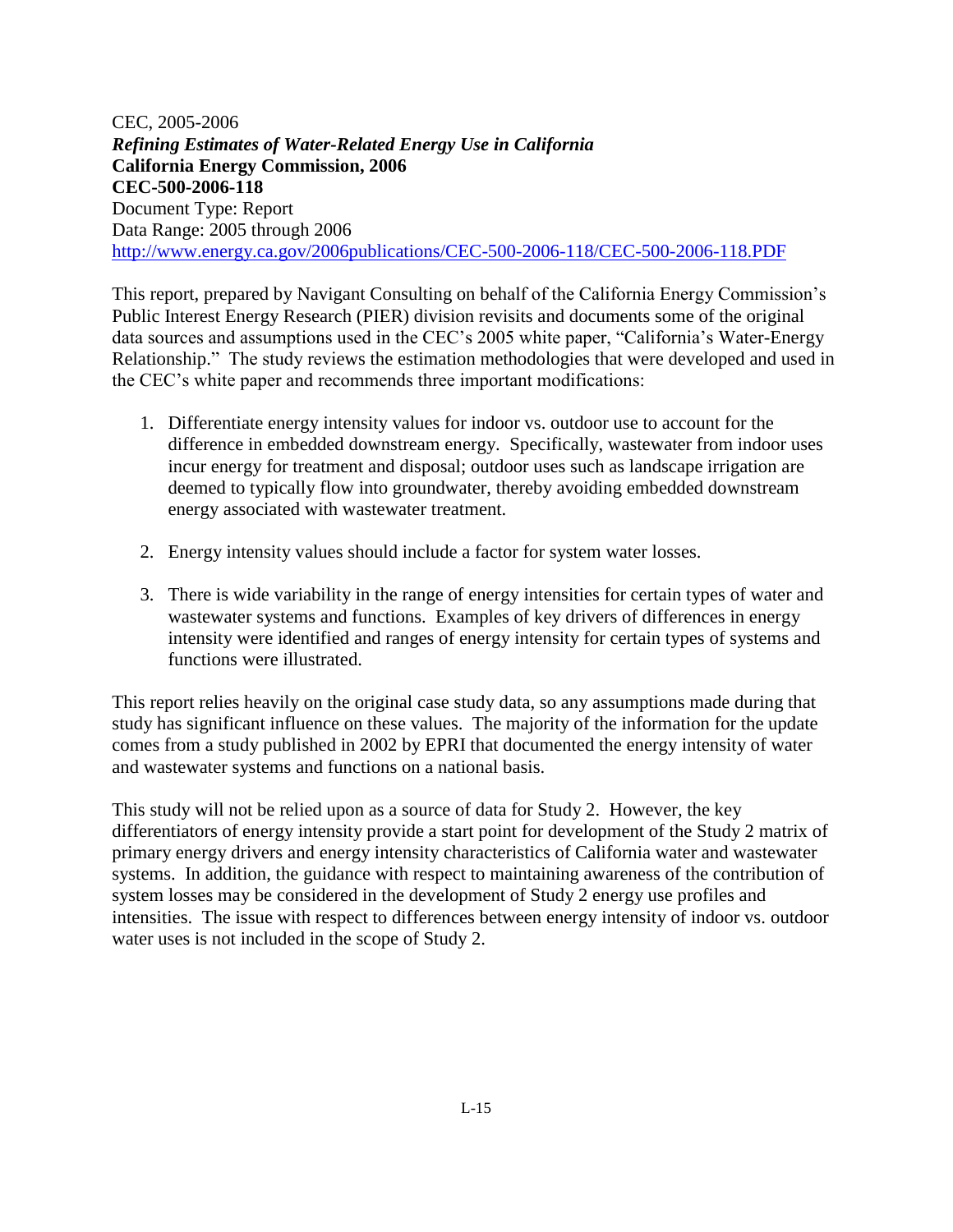CEC, 2008 *Water-Energy (WET-CAT) Subgroup of the Climate Action Team* California Energy Commission Source type: Website Accessed: February 2009 Date of last update: July 2008 **<http://www.climatechange.ca.gov/wetcat/>**

The Water-Energy (WET-CAT) Subgroup is one of fourteen subgroups of the Climate Action Team (CAT). It is tasked with coordinating the study of greenhouse gas effects on California's water supply system. In this group state agencies will work together, under leadership of the Department of Water Resources, to assess the greenhouse gas effects and reductions as a result of water supply development alternatives, including water recycling and conservation. All subgroups of the CAT are tasked to implement GHG emission reduction programs and report on the progress made toward meeting the statewide greenhouse gas targets that were established in the California Global Warming Solutions Act (AB32).

WET-CAT's group published a list of draft strategies and measures to reduce water use in the state. These measures focus on three areas, water recycling, water conservation/efficiency, and reduced energy intensity of water delivery. In March 2008 WET-CAT made available its list of proposed strategies and measures.

WET-CAT has compiled information regarding the effects of climate change on the California water system. The CAT selected four climate change scenarios that reflect greenhouse gas emissions scenarios represented by global climate models and requested that these scenarios be used whenever possible in the climate change reporting efforts. The first product of WET-CAT (*Progress on Incorporating Climate Change into Planning and Management of California's Water Resources.* 2006) was meant to examine the effects of these scenarios on the state's water system. This report examines the changes in reservoir inflows, delivery reliability, and annual average carryover storage due to climate change induced shifts in precipitation and runoff patterns. The effect on the State Water Project, Central Valley Project, and Sacramento-San Joaquin Delta was examined.

WET-CAT is a key stakeholder in the water-energy deliberations and will be invited to help develop scenarios for analysis.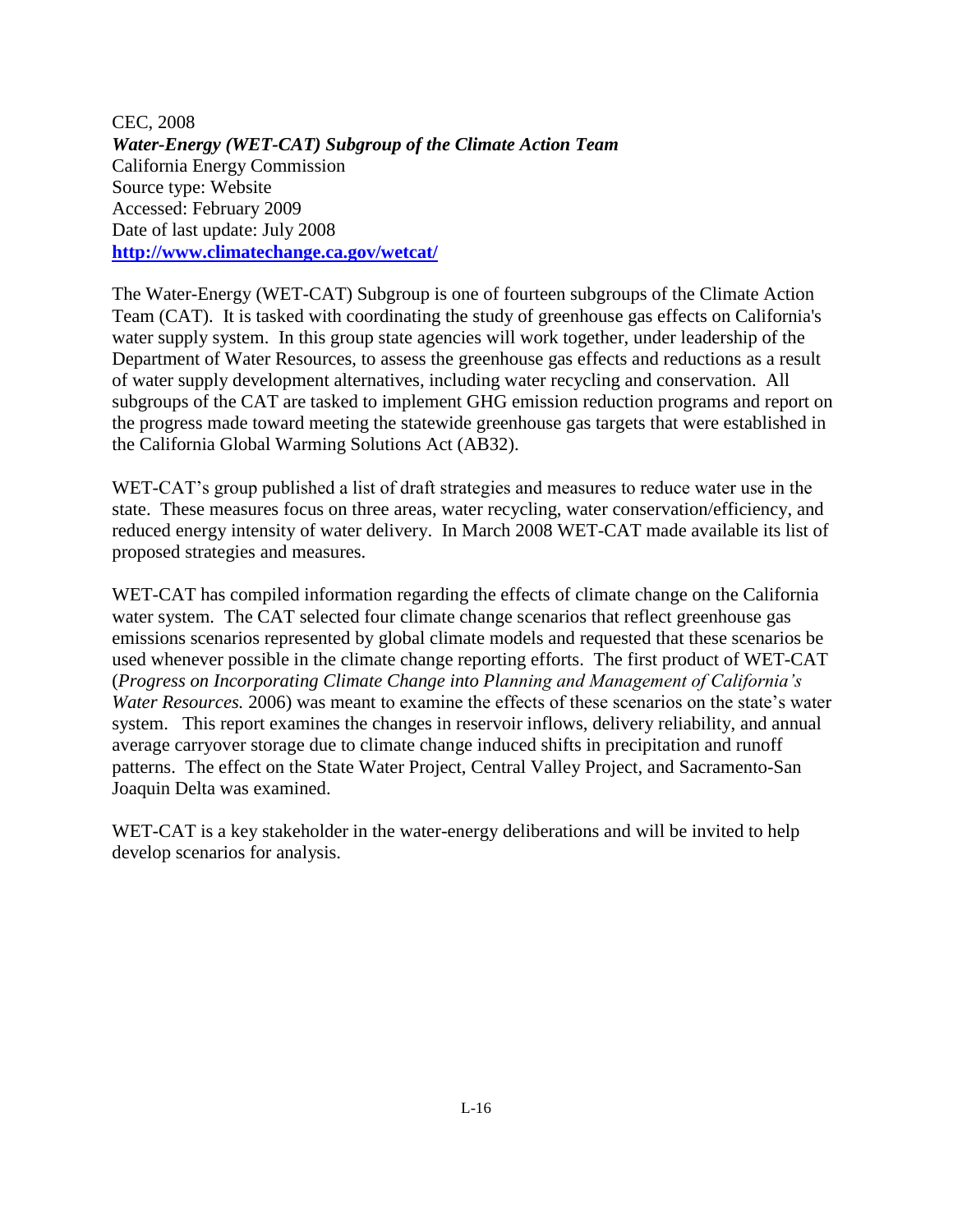EPRI, 2002 *Water and Sustainability (Volume 2): An Assessment of Water Demand, Supply, and Quality in the U.S. - The Next Half Century* Electric Power Research Institute (EPRI) Source type: Report March 2002 <http://my.epri.com/portal/server.pt>

EPRI developed this report to aid in its research and development activities in sustainable development. The report largely focuses on a discussion of issues pertaining to sustainable water resources. The report concludes sustainable development and water quality require a balancing of technology use and management and policy, unlike past developments. Given this need, EPRI researchers were able to identify several R&D focus areas including: advanced water technology, monitoring, integration of economic and meteorological information, and various model development.

The most promising data that can be of use to this study team is a section of the report that is a case study on the California water system. However, this section mostly summarized data from past California Water Plan Updates. More recent data is available to the study team from other sources.

Following are the primary types of data that were either provided or relied upon in the report:

- 1. California water supply is summarized for average and drought conditions in 1995 and projected in 2020 from the *1998 California Water Plan Update*.
- 2. California water budget is summarized for average and drought conditions in 1995 and projected in 2020. This information was obtained from the *1998 California Water Plan Update*. It shows the net out-flow of water from California's storage indicating an unsustainable use of resources. The table also highlights how actions such as conservation and local sourcing, can reduce this net outflow in 2020, though further action is still need to achieve a sustainable level.

While this study was very important in helping frame sustainable water issues and opportunities, the results of this report will not be relied upon in Study 1. This study collected and compiled data for two hydrological scenarios in California; however, more detailed data are available from primary sources.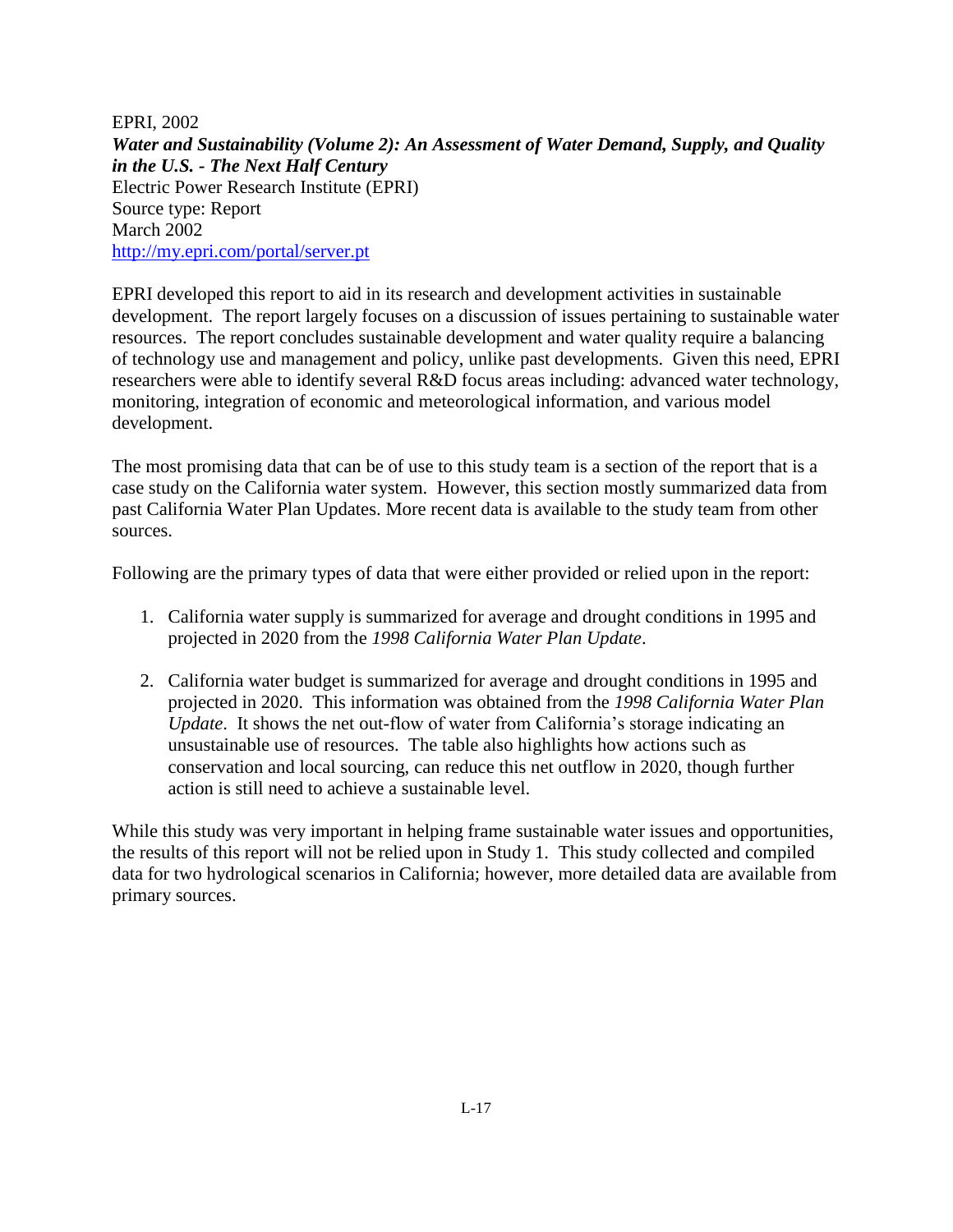ITRC, California Polytechnic State University, 2003 *California Agricultural Water Electrical Energy Requirements* Irrigation Training and Research Center, California Polytechnic State University Burt, C.M., D.J. Howes, and G. Wilson Source Type: ITRC Report No. R 03-006 2003 <http://www.itrc.org/reports/energyreq/energyreq.pdf>

The Irrigation Training and Research Center as Cal Poly State University, San Luis Obispo, working under agreement with the [California Energy Commission](http://www.energy.ca.gov/) as part of its Public Interest Energy Research Program, conducted an analysis of the energy used to supply water to California's agriculture and examined potential future trends in the agriculture water community to predict future energy requirements.

Following are summaries of the primary sections in the report.

- 1. Section A: Water Currently Destined for Agricultural Irrigation Agricultural water demand varies by location throughout the state. The study area for this project was split into thirteen zones based on the DWR ETo Zone Map, and total electrical energy requirement for agricultural destinations by sector in California has been tabulated in this report. The ITRC gathered most of the data to determine regional estimations for annual agricultural water uses.
- 2. Section B: Transfer of Historical Agricultural Water to MWD The MWD has transfer agreements and purchases with agricultural water users in the northern part of the state, and the one-year (2003) water transfer options exercised by MWD have been tabulated in the report. The energy consumption resulting from these transfers depends on what the MWD decides to do with the water. The energy requirements for the various scenarios have been tabulated in this report.
- 3. Section C: Potential Future Energy Requirements Ten scenarios were analyzed, including ranchettes, to predict future impacts of energy requirements.
- 4. Section D: Reservoir Sensitivity to Global Warming The results of the reservoir sensitivity to global warming were developed through a spreadsheet application, employing general predictions of the reservoir storage levels and outflows when inflows into the reservoir were changed.
- 5. Impact of Water Policies This study indicates that water-related policies by state and national governments can have an impact on energy consumption and on peak load demand, and proceeds to include various examples.
- 6. Section F: Future Research

This report concludes that further research is necessary and has recommended four research tracks based on a 2004 document entitled, "Technology Roadmap – Water Use Efficiency in California Agriculture," by Carles Burt and Ricardo Amon. The four research tracks include hardware improvements, reductions in water demand, enhanced utilization of surface water, and assess policy impacts.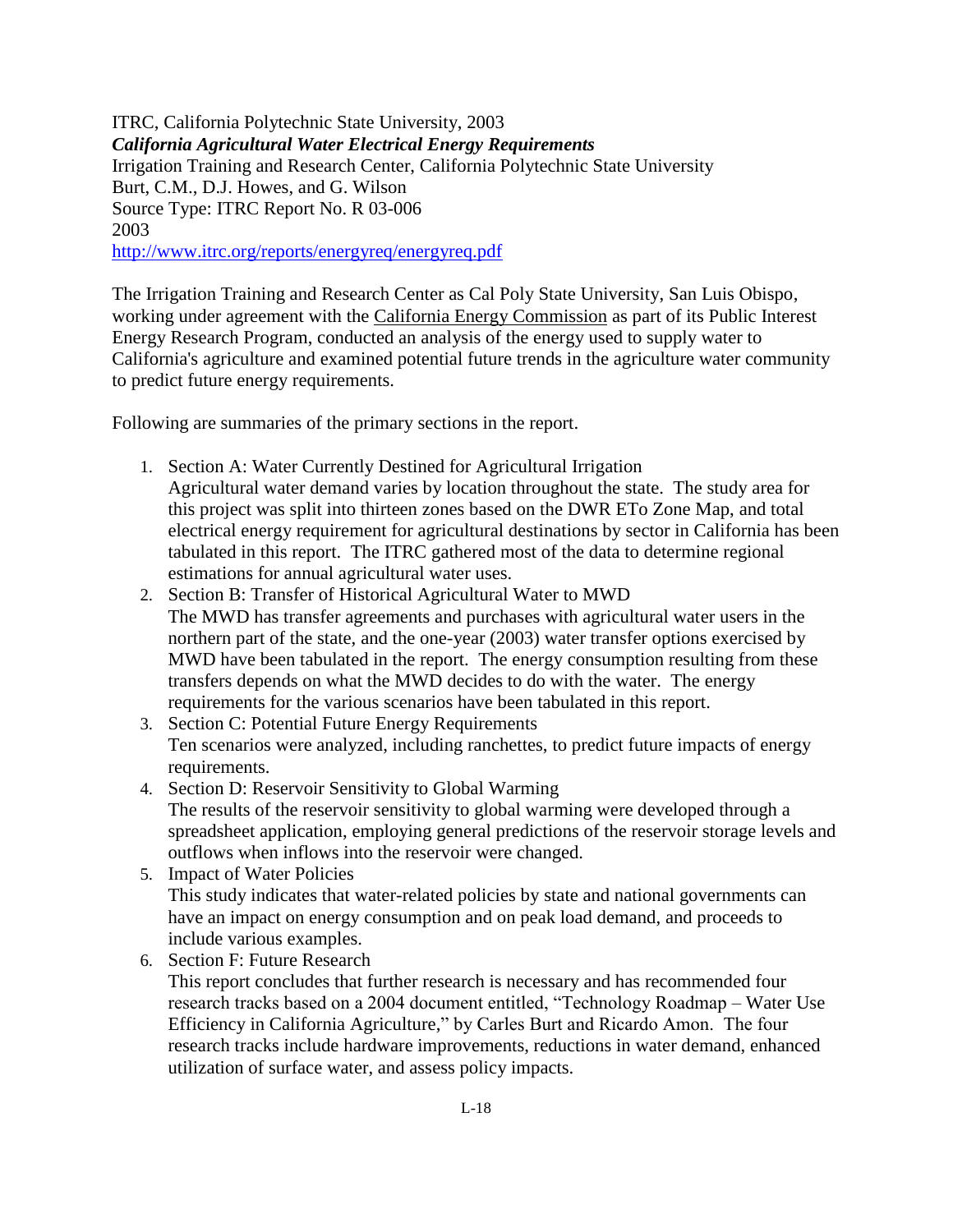This report will help establish the amount of agricultural water demand and related energy. In addition, this report will help facilitate discussions with key stakeholders about potential climate change and policy scenarios to be evaluated through this Study.

Following are the primary types of data that were either provided or relied upon in the report to develop its conclusions.

- 1. Attachment A: Irrigation District Pumping This attachment explains the methodology and procedures used to estimate the amount of surface and groundwater pumping by irrigation districts by region throughout the state.
- 2. Attachment B: On-Farm Pumping Annual volumes of on-farm groundwater pumping were estimated from crop irrigation demands and on an estimation of uniformity and the availability of surface irrigation water deliveries. The on-farm pump efficiency and total dynamic head data were used to estimate the energy required to pump the water by region based on the estimated volume of water applied.
- 3. Attachment C: Irrigation District Pump Efficiency This attachment includes data focusing on the irrigation district overall pumping plant efficiency that has been collected by ITRC through the Agricultural Peak Load Reduction Program (APLRP).
- 4. Attachment D: On-Farm Pump Efficiency
- 5. This attachment includes data focusing on the irrigation district overall pumping plant efficiency that has been collected by the Center for Irrigation Technology (CIT) through the Agricultural Peak Load Reduction Program (APLRP).
- 6. Attachment E: Analysis of Irrigated Areas in Ranchettes This attachment includes a discussion and investigation using GIS imagery on ranchettes, and how the amount of applied water is affected, the source of the water, and how energy is impacted.
- 7. Attachment F: Groundwater Banking Case Studies Three case studies are included in this attachment with a discussion on the energy component associated with each case history.
- 8. Attachment G: Net Energy Cost of a Groundwater Banking Program An example calculation is included to demonstrate the net energy cost of a groundwater banking program.
- 9. Attachment H: Glossary of Groundwater Banking Terms
- 10. Attachment I: Interbasin Transfers Includes portions of Robert Wilkinson's report, "Methodology for Analysis of the Energy Intensity of California's Water Systems, and an Assessment of Multiple Potential Benefits through Integrated Water-Energy Efficiency Measures", 2000.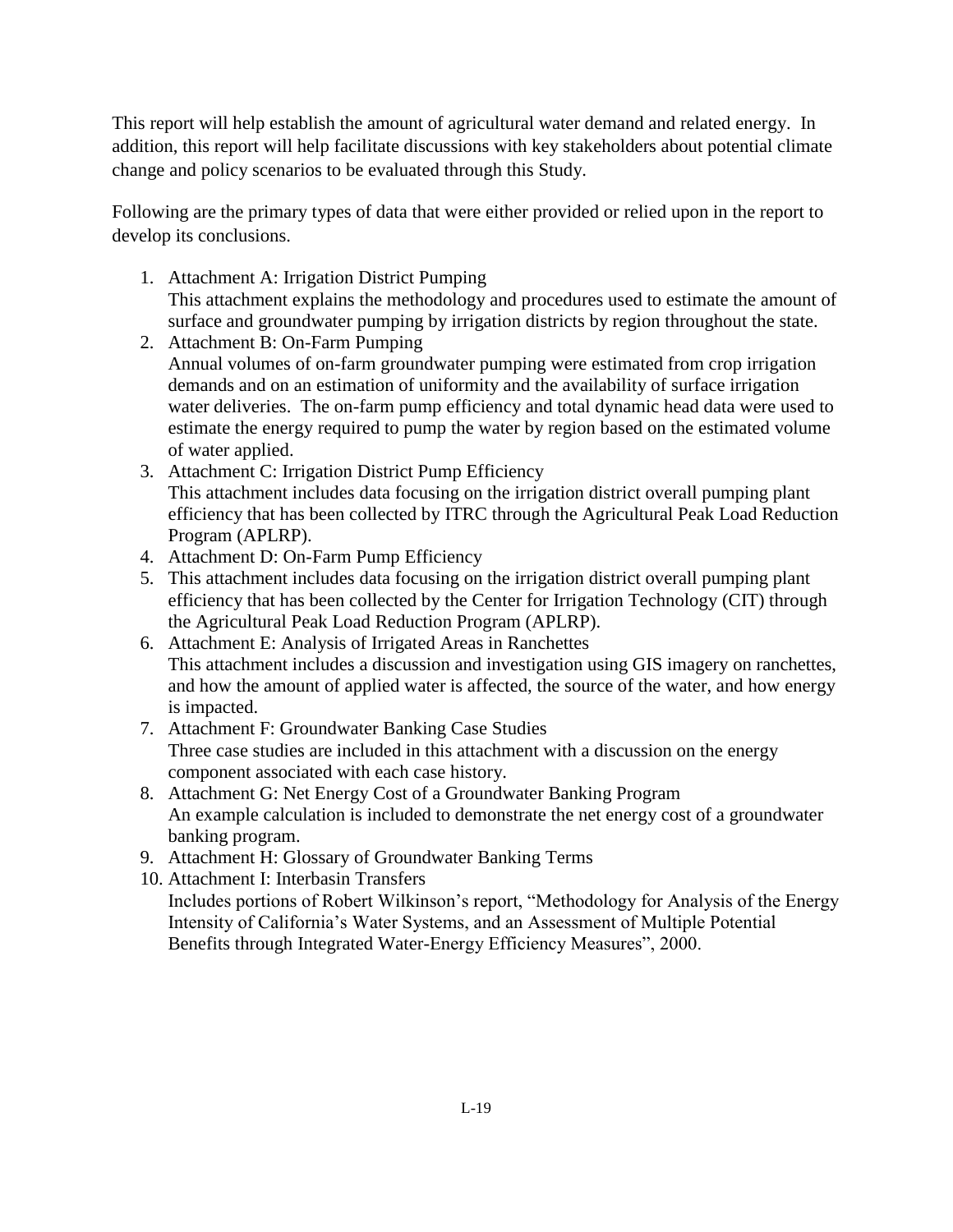LADWP, 2008 *Lower Owens River Project Monthly Reports* Los Angeles Department of Water and Power Source type: Monthly Data Report July 2007 to November 2008 http://www.ladwp.com/ladwp/cms/ladwp009817.jsp

The Lower Owens River Project Monthly Reports prepared by the Los Angeles Department of Water and Power (LADWP) include a brief summary of the maintenance and operation activities for the month, a description of their quality assurance and calibration procedures, and the bulk of the report consists of extensive compilations of hydrological data. Reports are readily available from July 2007 through November 2008. Data are collected at sixteen locations at ten minute intervals twenty-four hours per day via SonTek area velocity flow meters. A daily summary tabulating the daily average flow, the fifteen day average, and the number of days of the last fifteen days at forty or greater cfs for each site, and total river flows and pumpback data are included at the beginning of the report. Following the summary table are the daily flow report summaries for the project. The LADWP has developed a quality assurance program and calibration procedures to maintain high quality data. Some of the LADWP's quality assurance measures include utilizing SonTek software to automatically check the quality of the data, visiting the site regularly, and using "ViewArgonaut" software to check the performance of the meters. The remainder of the report includes the monthly data readings for each metered location. Each dataset includes a summary page which shows the general data and geometry, and it also includes some statistical data. The summary page is followed by a series of three tables showing the hydrological data collected over the course of the month.

This is an authoritative source of data, and it will be used in developing the model and scenarios.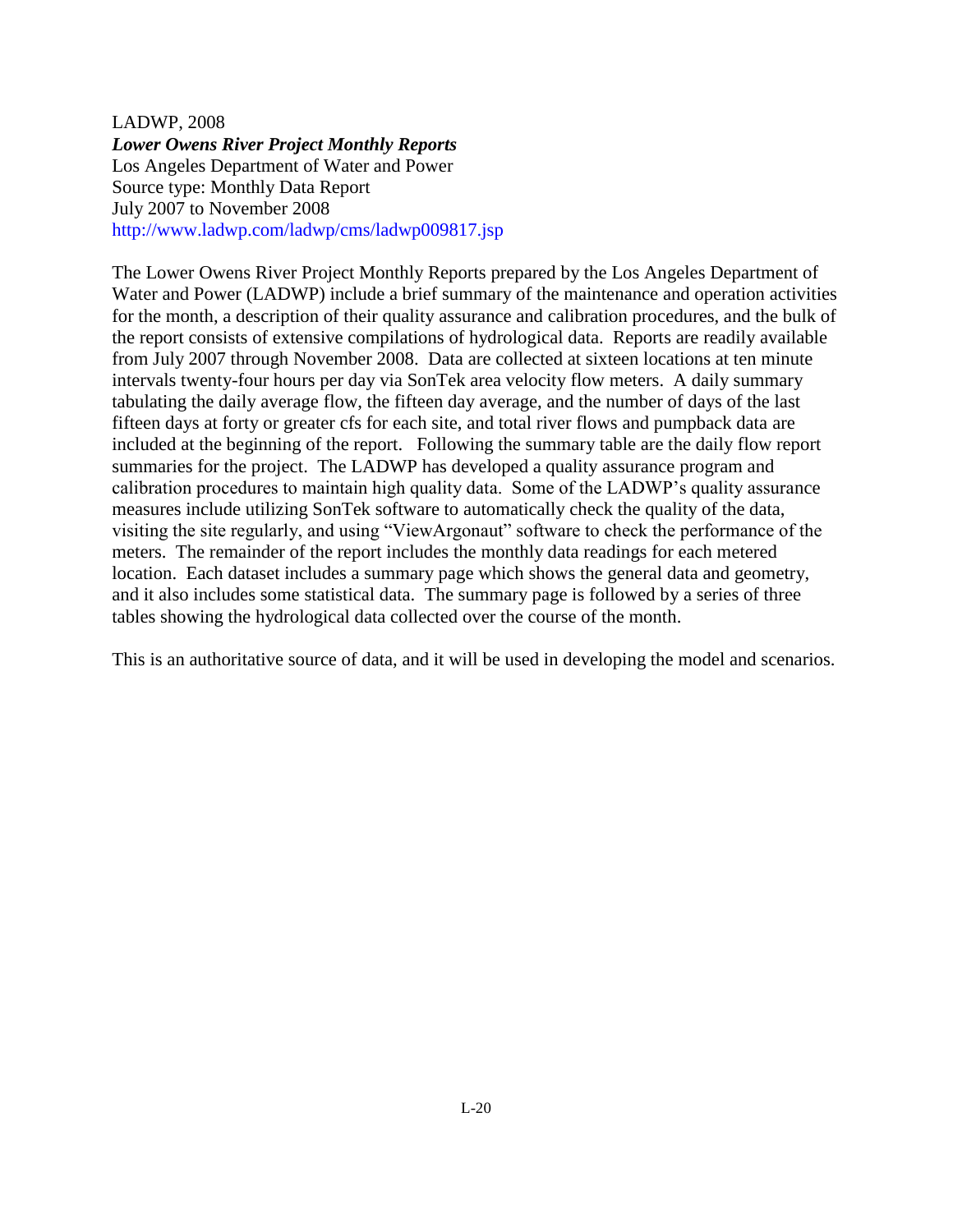LBNL, 2009 *Water Energy Technology Team* Lawrence Berkley National Lab Source type: Website Accessed: February 2009 Date of last update: February 2009 <http://water-energy.lbl.gov/>

The mission of the Water and Energy Technology Team (WETT) at Lawrence Berkeley National Laboratory (LBNL) is focused on a better understand the fundamental science, applied technology, and economics of the water/energy nexus. Research includes: the interaction between human and natural systems; and development, economic analysis, and optimization of new technologies, practices, and approaches for working with the water/energy interrelationship. Below are the key areas of WETT's research that are of interest to this study team:

#### *Agriculture*

WETT is constructing models to forecast climate change trends and effects on the agricultural sector, WETT is also developing tools to assist farmers in irrigation and pumping management.

#### *Climate change*

The WETT researchers are examining the effects of climate change on California's water supply. The WETT is collecting California water district data and using models to measure the current reliability of water supplies. The research staff has assembled a detailed database of California household- and district-level water use though this work.

#### *Energy Production*

The WETT staff is developing conceptual and planning models of reservoir and aquifer management. The models will be used to evaluate options for efficiently supplying water and generating electricity.

#### *Urban Water Use*

Quantitative estimates were made of water and energy use by residential end-use and industrial sector, each disaggregated by hydrologic region. Although this research topic is of interest to this study group, all related publications are from 1977. Further contact with the WETT staff may be needed to see if a more recent study has been performed.

#### *Wastewater Treatment*

The WETT researchers are collecting process-specific and system-integrated data regarding energy use and energy intensity of wastewater treatment technologies. These data will assist in comparison of processes and technologies and will also improve energy management by identifying opportunities for energy conservation.

WETT is a key stakeholder in the water-energy deliberations and will be invited to help develop scenarios for analysis.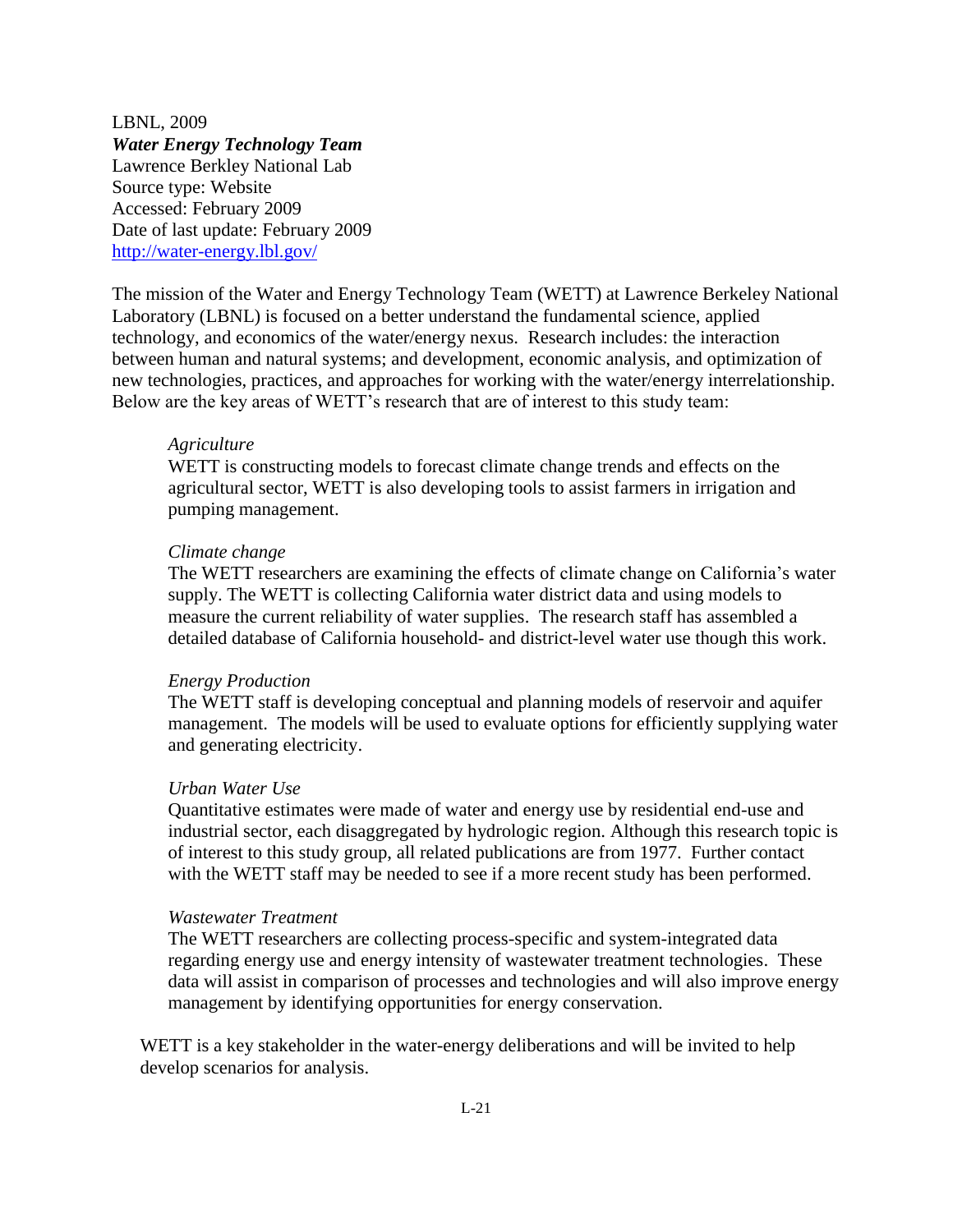MWD, 2007 *A Status Report on the Use of Groundwater in the Service Area of the Metropolitan Water District of Southern California* The Metropolitan Water District of Southern California Source type: Report No. 1308 Data Range: 1985 to FY 2004 September 2007 <http://www.mwdh2o.com/mwdh2o/pages/yourwater/supply/groundwater/GWAS.html>

This report, sponsored by the Metropolitan Water District of Southern California, discusses the current status of the groundwater basins that are used as a source for water for their service area. This report goes over the process in which the data were compiled that included an initial data gathering followed by a review from each of the various groundwater basin managers. This report showed that over a twenty year period from FY 1985 to FY 2004 that for the Metropolitan Water District, roughly 40% of their water use came from groundwater basins, and that the majority of the basins levels were either stable, in recovery, or increasing in their water levels. This report also emphasizes the need for the ground water basin managers to keep the water levels sustainable over the long term and the possible implications of using these basins for future storage. This report also covers aspects of basin management, existing facilities, current and historic water levels.

Information for this study came from member agencies, basin managers, and water purveyors when it was available. The data collected from this report were collected from the member agencies of the MWD and included the following: physical descriptions of the basin, water quality, facility descriptions, management practices, groundwater production, and recharge. When information was not available from the member agencies, a literature review was performed and other sources cited to help supplement the information. Some of the sources that were used in the literature review were: urban water management plans, water management plans, engineering reports, hydrogeologic reports, and modeling reports.

This study will be used to develop assumptions as to the capacity and operations of groundwater basins within MWD's service area.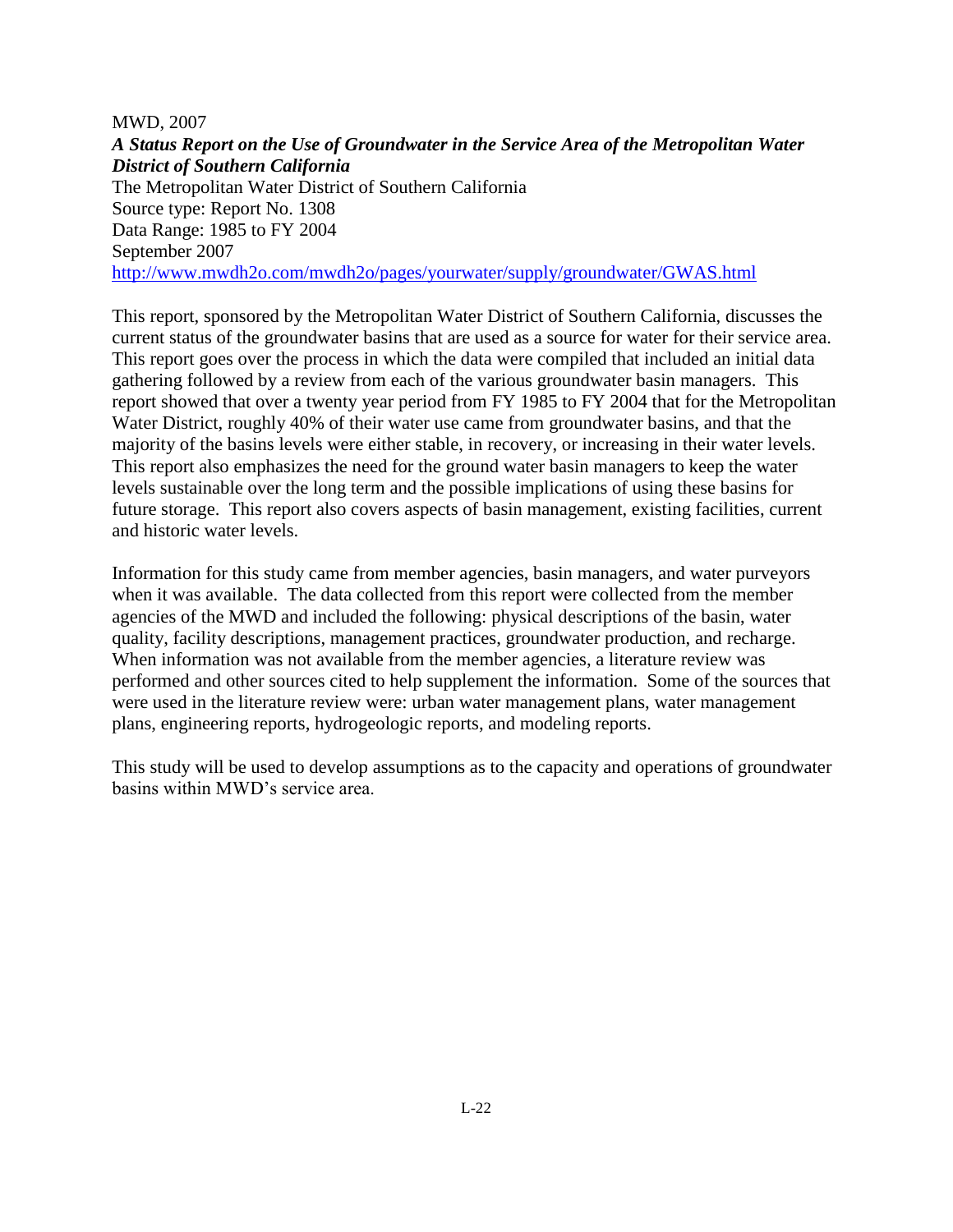NRDC, 2007 *In Hot Water: Water Management Strategies to Weather the Effects of Global Warming* Natural Resources Defense Council Source type: pdf July 2007 <http://www.nrdc.org/globalWarming/hotwater/hotwater.pdf>

This report, put out by the Natural Resource Defense Council, stresses that global warming will have significant impact on water management strategies. It defines four main goals: increase awareness, prevent future impacts by the reduction of greenhouse gases, consider the changes that global warming will have on water management strategies, and to evaluate the current policies in place to see how they fare against the changes that global warming will have. Under each of these goals there are suggestions on how to go about accounting for some of the issues in dealing with global warming such as: how to handle earlier spring runoff, watershed restoration, urban water management strategies, etc and the potential qualitative energy savings generated from these activities. This report also details what the effects of global warming will be on current water management strategies and how to incorporate the most effective strategies into future plans. The report stresses that now is the time to think and begin to plan for the effects of global warming and how communication amongst the various agencies will play a key role in developing a water management strategy that will serve us all in the future.

This report will be used to help frame discussions with key stakeholders about potential climate change and policy scenarios for evaluation. The NRDC *Energy Down the Drain* published in 2004 and the International Panel on Climate Change's  $4^{\tilde{th}}$  Assessment Report released in 2007 are two examples of sources of climate change data from this report. This report addresses those water management strategies that will not be impacted significantly due to climate change and those that will. It offers guidance as to future water management strategies and some of the necessary issues to consider in developing these plans.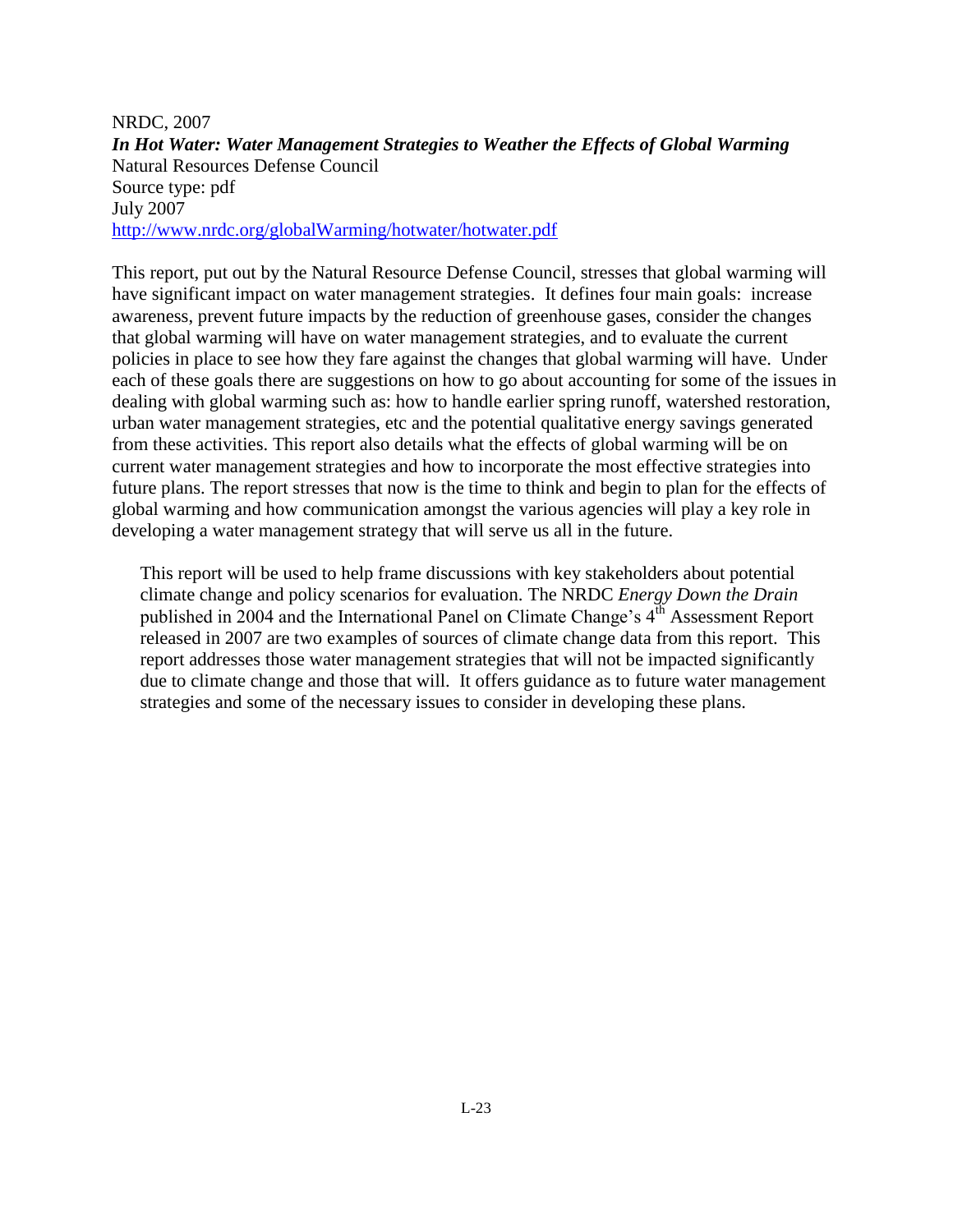Natural Resources Defense Council and the Pacific Institute, 2004 *Energy Down the Drain: The Hidden Costs of California's Water Supply*  Natural Resources Defense Council and the Pacific Institute Source type: Report August 2004 <http://www.nrdc.org/water/conservation/edrain/contents.asp>

The NRDC and Pacific Institute report present a model to show policy makers how to calculate the amount of energy consumed in water use. The model is applied to three case studies in the western United States, two of which are in California. The authors suggest that integrating energy use into water planning can save money, reduce waste, protect the environment, and strengthen the economy. This report utilizes the Pacific Institute's Water to Air Model. See our review of the Water to Air Model for more details.

In examining San Diego County's urban water use, the authors estimate the energy intensity of water use broken down by the amount of energy consumed at five different steps (source and conveyance, treatment, distribution, end use, wastewater treatment). The authors then calculate the energy intensity of available options to satisfy an incremental demand of 100,000 af/yr including: conservation, recycling, desalination, and various water transfer options. While the study finds conservation is the best option, other options are ordered in the energy intensity from low to high.

The report also examines agricultural water use in the Westlands Water District in California specifically focusing on land retirement. In this case study, the authors evaluate three alternatives for the disposition of the water formerly used to irrigate retired lands in the district: enhance environmental flows in the delta, use on other land within the district, or transfer to other agricultural or urban uses.

Following are the primary types of data that were either provided or relied upon in the report to develop its conclusions.

- 1. Appendix A: Description of model used for San Diego urban water case study. This model was derived from the methodology described in the CIEE report *Methodology for Analysis of the Energy Intensity of California's Water Systems*. Although no data lie in this section, model documentation and explanation are present.
- 2. Appendix B: Sources for San Diego urban water case study. The authors rely on the CIEE report *Methodology for Analysis of the Energy Intensity of California's Water Systems* as a source for pumping energy used by the State Water Project and the Colorado River Aqueduct. Another primary source for data was personal communication in 2003 with the SDCWA for information on: energy intensity of desalination plants, groundwater pumping data, energy used for recycling, energy used in water treatment, and several demographic data sets. Other data sources, less imperative to this study team's work, are also sourced in Appendix B.
- 3. Appendix C: Description of model used for agricultural water use analysis. This model was derived from the methodology described in the CIEE report *Methodology*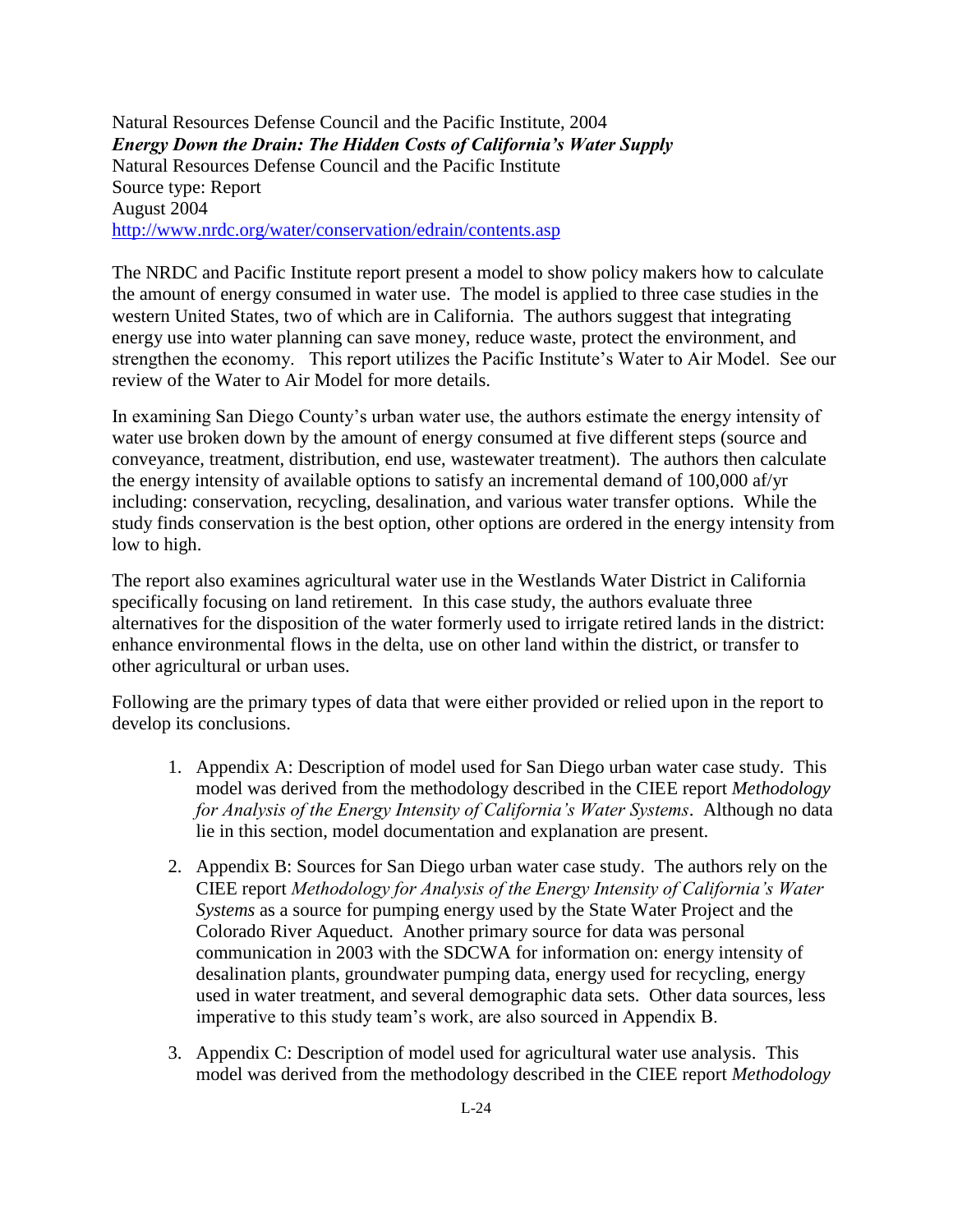*for Analysis of the Energy Intensity of California's Water Systems*. Although no data lie in this section, model documentation and explanation are present.

This study relied upon other studies for data. Consequently, this study will be used to help develop scenarios for analyses but will not be relied upon as an authoritative data source.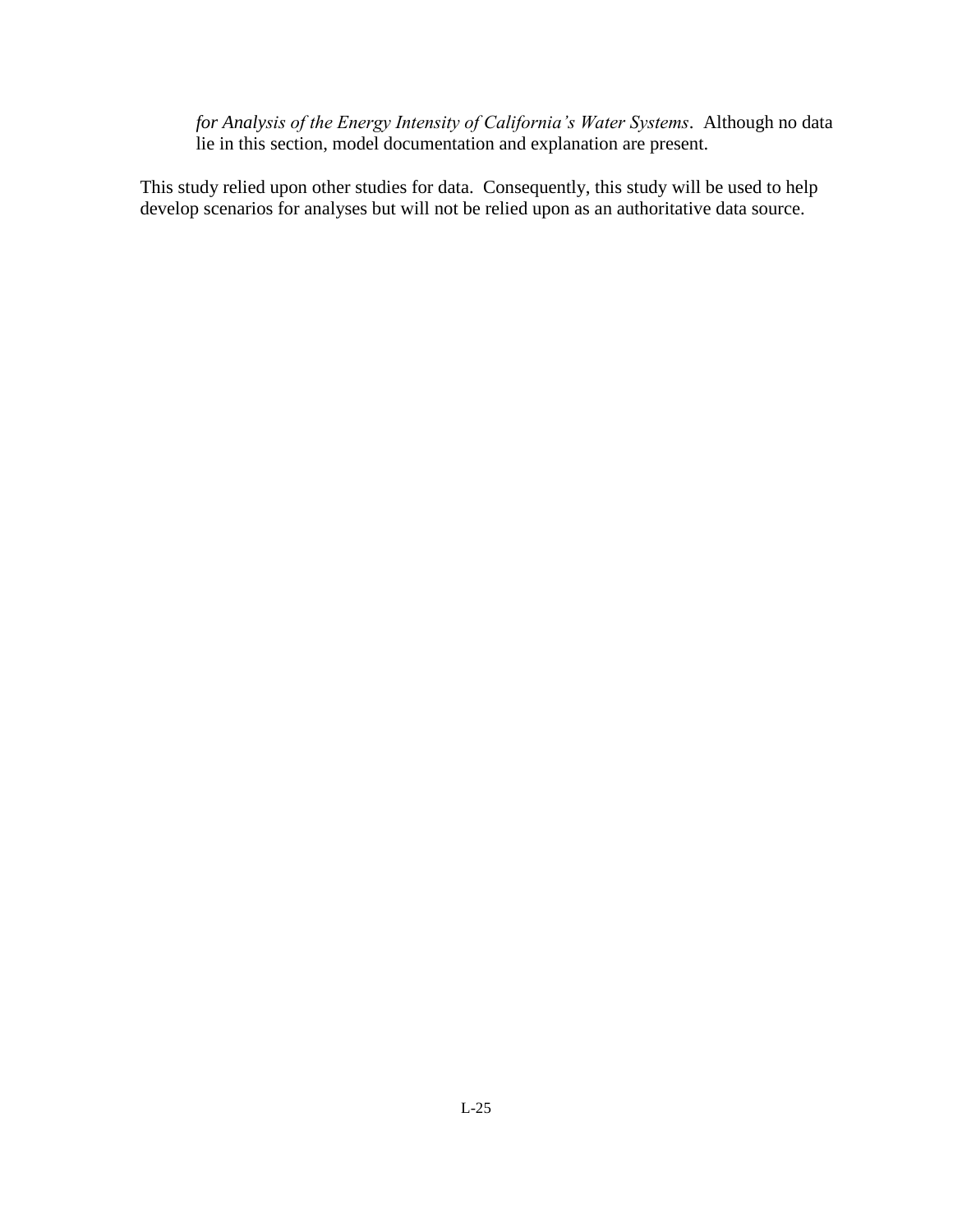The Pacific Institute *Climate Change and California Water Resources: A Survey and Summary of the Literature* The Pacific Institute Michael Kiparsky and Peter H. Gleick Source type: Paper July 2003 [http://www.pacinst.org/reports/climate\\_change\\_and\\_california\\_water\\_resources.pdf](http://www.pacinst.org/reports/climate_change_and_california_water_resources.pdf)

This paper, by The Pacific Institute, begins to summarize some of the consequences of climate change for water resources and water systems in California and encourages a more comprehensive assessment be conducted by a larger pool of state agencies and stakeholders. This paper acknowledges that more than 150 peer-reviewed scientific articles on climate and water in California have been published (as of 2003) addressing a spectrum of topics from improvements in downscaling of general circulation models to understanding how reservoir operations might be adapted to new conditions. As a result of this research, a multitude of focused areas in need of further research have been identified.

This study will be used to help facilitate discussions with key stakeholders about potential climate change scenarios to be evaluated.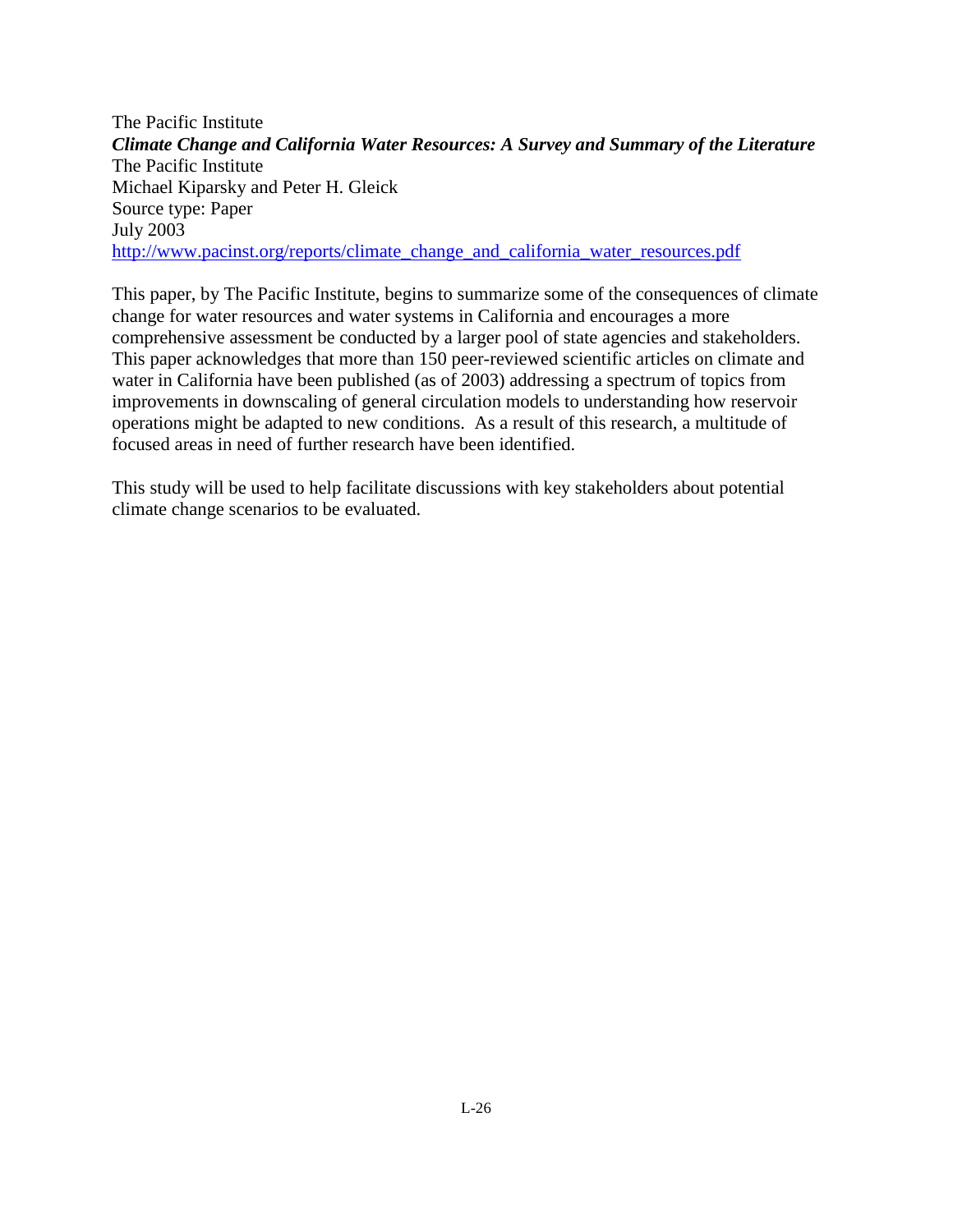Pacific Institute, 2005 *California Water 2030: An Efficient Future* Pacific Institute Source type: Report September 2005 [http://www.pacinst.org/reports/california\\_water\\_2030/ca\\_water\\_2030.pdf](http://www.pacinst.org/reports/california_water_2030/ca_water_2030.pdf)

This study presents an alternative projection to the May 2005 California Water Plan issued by the California Department of Water Resource (DWR). The DWR routinely prepares water scenarios and projections as a part of long term water planning. In the 2005 the DWR presented three scenarios (current trends, more resource intensive, less resource intensive) to provide some sensitivity; the authors of this report present another scenario, high efficiency. In this scenario, the authors assume the potential for efficiency increases is higher than that assumed by the DWR for their "less resource intensive" scenario. The model used to estimate water use is the same model that is used by the DWR in its analysis. The authors changed some of the elasticity assumptions and projected a larger increase in water prices over the period of the study. The authors use a bottom up approach to estimate technology improvements in the agricultural sector (as opposed to the top down method used by the DWR). The report estimates total water consumption in the state by the agricultural and urban end use. Although estimates were made separately for California's 10 hydrological regions, the authors are not confident of the results at this level, thus results are disaggregated only by 3 geographic regions (north, central, south). The authors do not perform a sensitivity analysis of their own "high efficiency" scenario.

Following are the primary types of data that were either provided or relied upon in the report to develop its conclusions.

- 1. Table 3 and Table 4: The model utilizes price elasticity factors in all sectors to model the response of water consumption on prices. The authors present their sources for elasticity factors and take an aggregate average value. The author's average value is compare to the default values found in the DWR model. Tables 3 and 4 present the elasticity factors for the urban sector (residential and commercial/industrial), the authors find that water is more elastic to price than the DWR report assumes. Data are compiled from reports published between 1991 and 1999.
- 2. Figures 2 and 3: The authors compare past water projections by the DWR's Bulletin 160 (1964-2005) to actual water use. This exercise is helpful in validating the accuracy of the model development. Figures 2 and 3 provide an accessible summary of past water projections and how they compare to actual consumption and other water use projections.
- 3. Appendix A: The authors use a bottom up approach to determine efficiency improvements in the agricultural sector. To do so, the authors have summarized data from primary sources listed that show the growing trend of drip and sprinkler irrigation over the last several decades among various farm types. The authors offer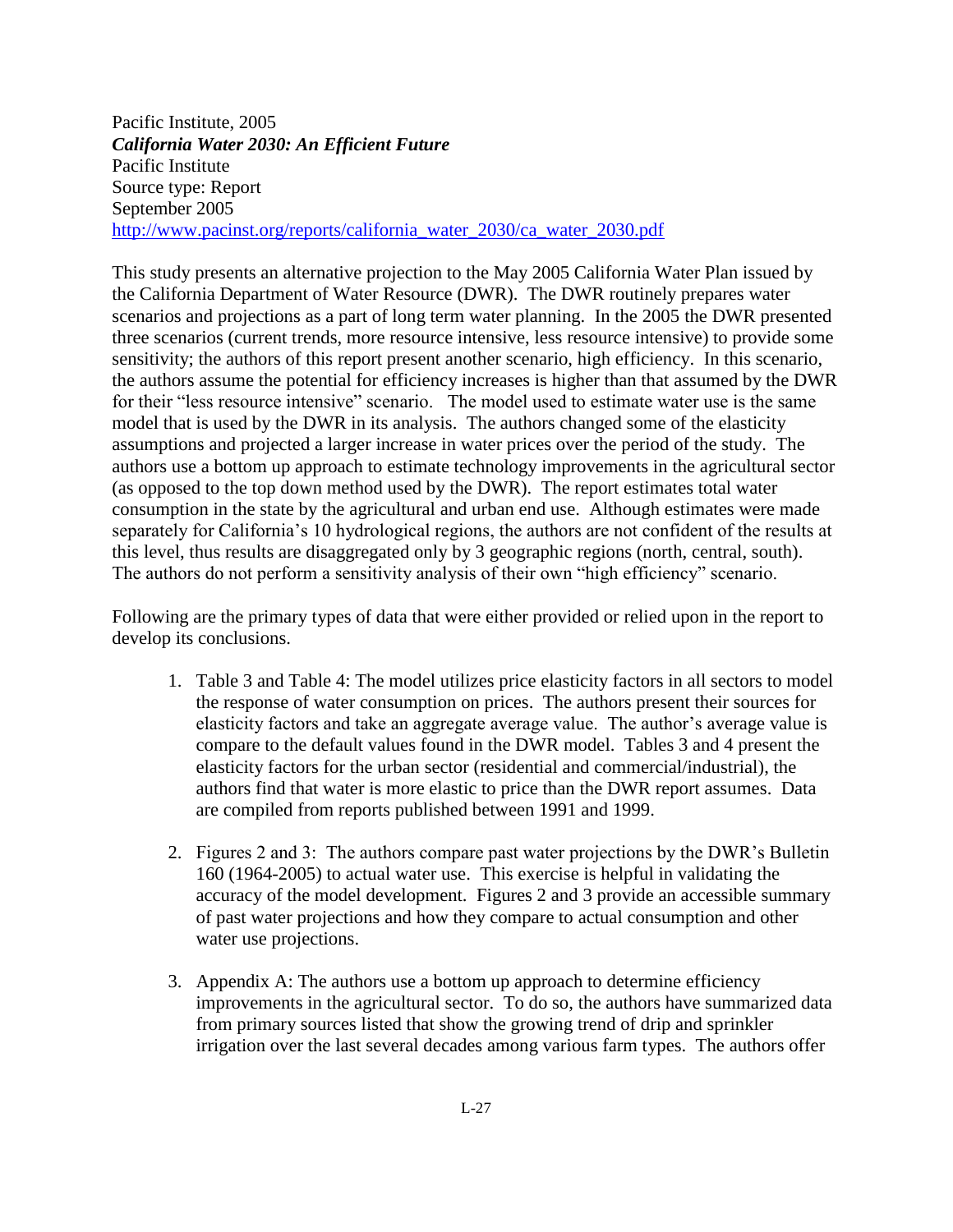their own projection of how these will continue in trend over the next several decades. Historic data used to project irrigation trends ranges from 1972 to 2001.

This study will be used to facilitate discussions with key stakeholders about potential climate change and policy and water demand scenarios to be evaluated.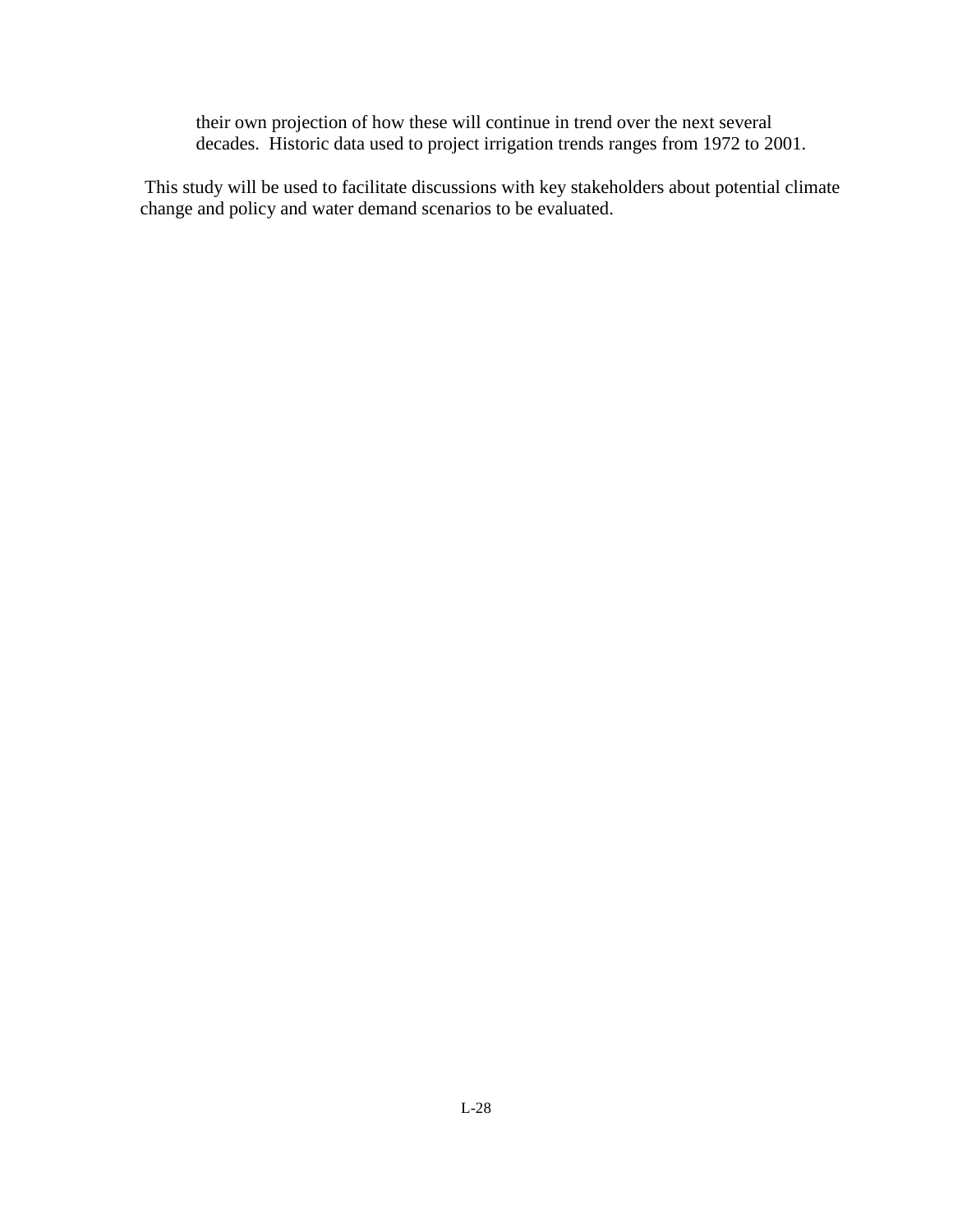UCSB (Tellinghusen, Dennen Lee, and Larson), 2007 *Water-Use Intensity of Renewable Energy vs. Conventional Sources* First Western Forum on Energy and Water Sustainability, 2007 University of California, Santa Barbara Stacy Tellinghusen, Bliss Dennen, Cheryl Lee, James Lee, Dana Larson [Source type: Speech](file:///C:/Documents%20and%20Settings/cwhite/Desktop/Working%20File/CIEE%20Embedded%20Energy/Source%20type:%20SpeechMarch%2022-23,%202007http:/www2.bren.ucsb.edu/~keller/energy-water/first_forum_abstracts.htm) [March 22-23, 2007](file:///C:/Documents%20and%20Settings/cwhite/Desktop/Working%20File/CIEE%20Embedded%20Energy/Source%20type:%20SpeechMarch%2022-23,%202007http:/www2.bren.ucsb.edu/~keller/energy-water/first_forum_abstracts.htm) [http://www2.bren.ucsb.edu/~keller/energy-water/first\\_forum\\_abstracts.htm](file:///C:/Documents%20and%20Settings/cwhite/Desktop/Working%20File/CIEE%20Embedded%20Energy/Source%20type:%20SpeechMarch%2022-23,%202007http:/www2.bren.ucsb.edu/~keller/energy-water/first_forum_abstracts.htm)

## Abstract (direct quote)

Energy and water are inextricably linked. Although water supplies and energy supplies are thought of by the general public as two separate systems, it is often overlooked that the production of energy itself consumes significant quantities of water. Likewise, it is also overlooked that the distribution of water requires large amounts of energy. This interdependence of energy and water is known as the energy-water nexus. In California, where water supplies are already limited, the effects of climate change and regional population growth threaten the future available supply of water for energy production. Meanwhile, rising prices of fossil fuels and concern over greenhouse gas emissions have led to broader interest and investment in renewable energy sources. Renewable energy technologies not only reduce dependence on fossil fuels which emit the greenhouse gases linked to climate change, but typically reduce the amount of freshwater required for energy generation. In turn, reducing the amount of freshwater consumed in energy production keeps more water in the natural environment to relieve pressure on ecosystems stressed by human water withdrawals, ensure base flows of rivers to preserve wildlife, and maintain natural habitats. The analysis quantified the amount of freshwater required to produce energy for different types of power generation technologies. This information is used to compare the water use impacts of several different energy portfolios using California as a case study.

This speech will be used to facilitate discussions with key stakeholders about potential scenarios to be evaluated.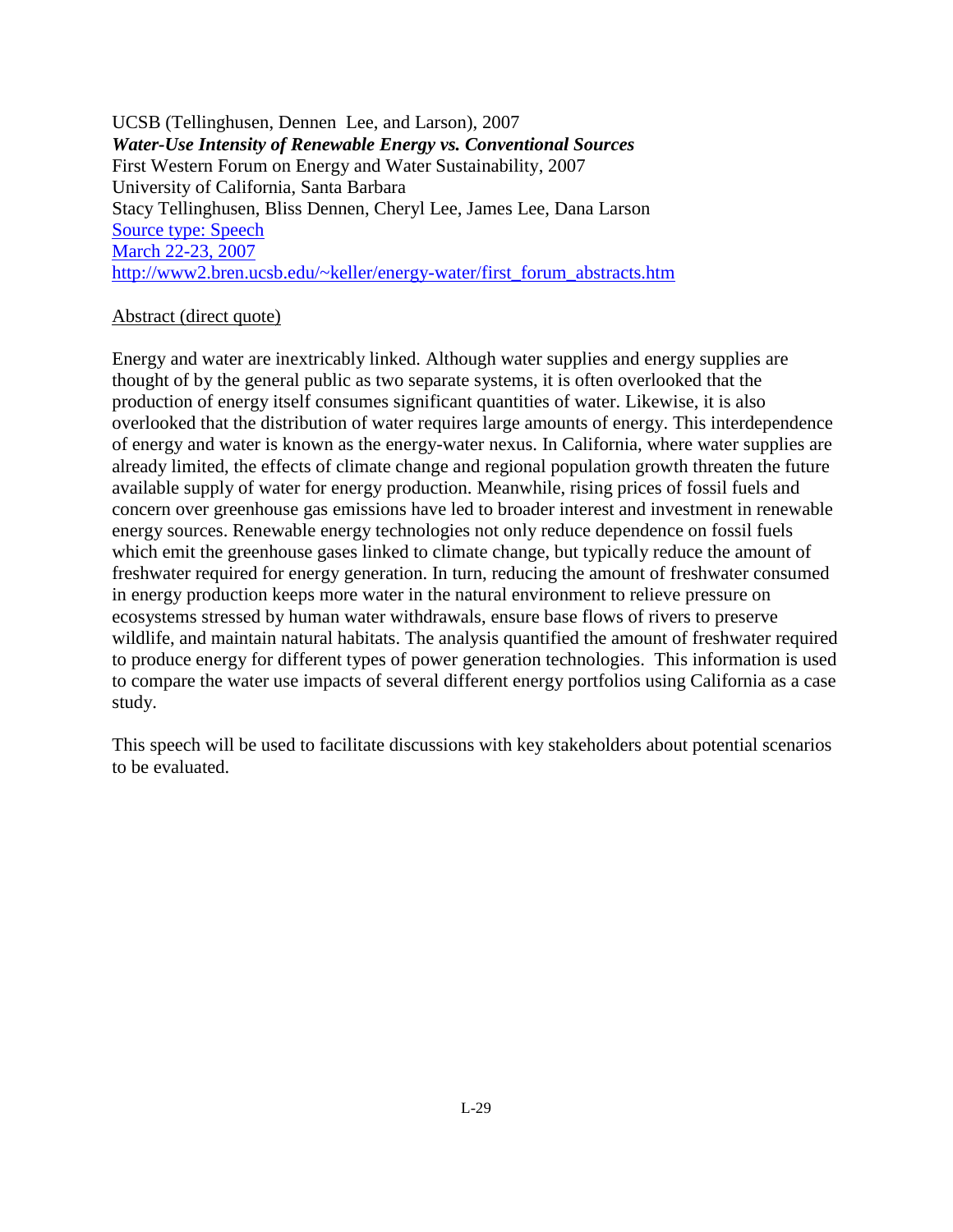USBR, 1985 to current *Report of Operations Monthly Delivery Tables* U.S. Bureau of Reclamation Central Valley Operations Office 1985 to Current http://www.usbr.gov/mp/cvo/deliv.html

This web site, hosted by the United States Department of the Interior Bureau of Reclamation, and run by the Central Valley Operations Office includes Report of Operations Monthly Delivery Tables from 1985 to current. Delivery Tables from 1985 to 1992 are scanned hardcopies and have been compiled into single PDF files by year.

Tables are available for the following systems:

Central Valley Project Diversions (Table 21) Friant-Kern Canal Deliveries (Table 22) Madera Canal and Millerton Lake Deliveries (Table 23) San Joaquin River and Mendota Pool Deliveries (Table 24) Delta-Mendota Canal Deliveries (Table 25) San Luis and Cross Valley Canal Deliveries (Table 26) Tehama-Colusa Canal Deliveries (Table 27) Sacramento River Deliveries (Long-term contracts) (Table 28) Sacramento-San Joaquin Valley Streamflow Data (Table 29)

Each table includes the canals, projects, tunnels, creeks, and/or water users in the system and the deliveries per month to each component.

This is an authoritative source of data.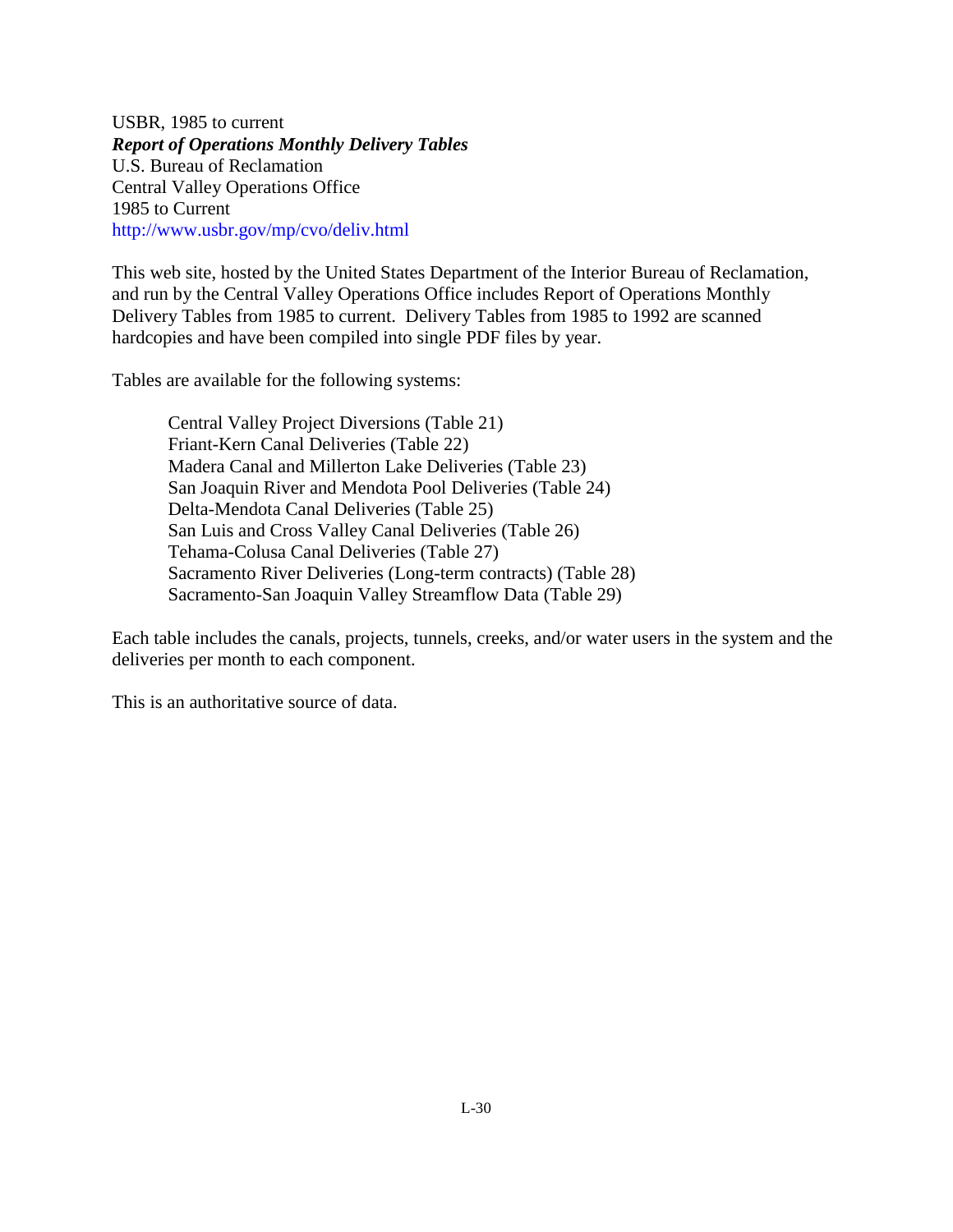USBR, 2008 *Lower Colorado River Accounting System Evapotranspiration and Evaporation Calculations – Calendar Year 2007* United States Bureau of Reclamation Source type: Data Report September 2008 [http://www.usbr.gov/lc/region/g4000/4200Rpts/LCRASRpt/2007/Report07.pdf]

## Summary (paraphrased from USBR)

This document outlines the process for the Lower Colorado River Accounting System (LCRAS) Evapotranspiration and Evaporation Calculations for the 2007 calendar year. Arizona, southern California, and Nevada utilize the Colorado River as a principle water source. The LCRAS provides the USBR the following information to use as water management tools:

- 1. Estimates of evapotranspiration (ET) from irrigated areas for monitoring of agricultural water use
- 2. Estimates of ET from riparian vegetation for environmental resources assessment and management
- 3. Estimates of evaporation from the channel and reservoirs of the lower Colorado River, and evaporation from canals, lakes, lagoons, and other open-water areas along the river for river system resource assessment and management

The USBR uses these tools to monitor the current state of the river system, to assess potential impacts of changes to the river system, and as inputs to management decisions involving the administration of the laws, compacts, and U.S. Supreme Court decree which govern the diversion and use of Colorado River water.

## Results (direct quote from USBR)

Table 1 shows the ET from agriculture2 and riparian vegetation; and evaporation from the openwater surfaces of lakes, ponds, lagoons, and other open-water surfaces that are not part of the river channel or reservoirs of the lower Colorado River between Hoover Dam and Mexico for calendar year 2007. Table 1 includes areas irrigated with water diverted from the lower Colorado River which are not on the river itself, specifically the Wellton-Mohawk Irrigation and Drainage District on the Gila River in Arizona, and the Imperial Irrigation and the Coachella Valley Water districts in California. Detailed calculations and values used to develop the results presented in Table 1 can be found in, "Lower Colorado River Accounting System Appendix: Part 1, Evapotranspiration-Rate."

This information will probably not be used directly in the development of the Study 1 model since other water demand sources are available.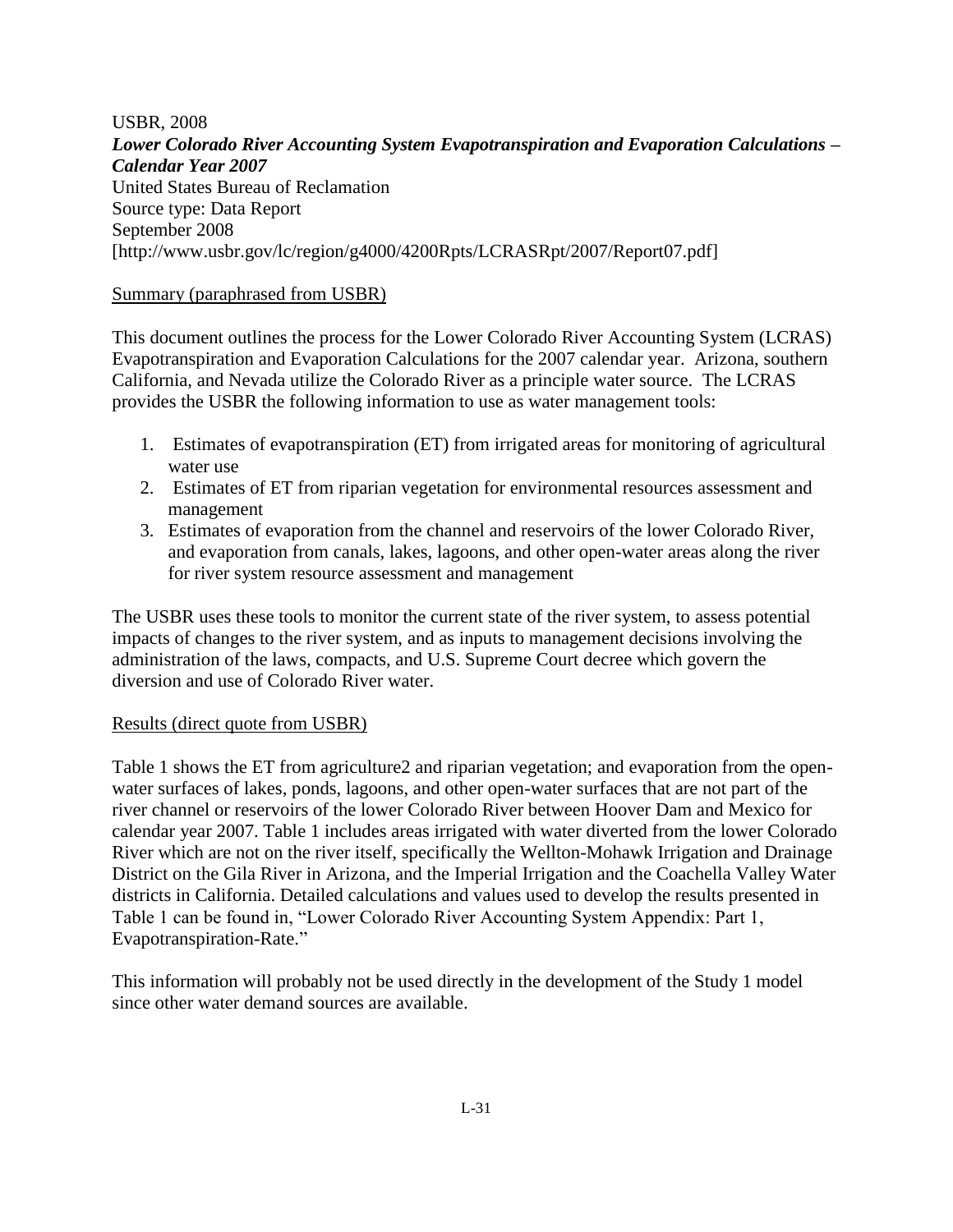USBR, 2008 *Reclamation – Managing Water in the West – Colorado River Accounting and Water Use Report Arizona, California, and Nevada - Calendar Year 2007* U.S. Bureau of Reclamation Lower Colorado Region Source type: Annual Report September 2008 http://www.usbr.gov/lc/region/g4000/4200Rpts/DecreeRpt/2006/2006.pdf

This annual data report, prepared by Paul Matsuka, BC00-4222 of the Lower Colorado Regional Office, Boulder Canyon Operations Office, is a compilation and summary of storage and delivery data for the Colorado River. Annual reports are available from 1964 through 2007. The basis for this report is the Article V of the Consolidated Decree of the United States Supreme Court in *Arizona v. California*, 547 U.S. 150 (2006) (Consolidated Decree). As a result, the United States is responsible for preparing and maintaining annual reports and making them publically available and accessible with detailed and accurate records of the following:

- (A) Releases of water through regulatory structures controlled by the United States;
- (B) Diversions of water from the mainstream, return flow of such water to the stream as is available for consumptive use in the United States or in satisfaction of the Mexican Treaty obligation, and consumptive use of such water. These quantities shall be stated separately as to each diverter from the mainstream, each point of diversion, and each of the States of Arizona, California and Nevada;
- (C) Releases of mainstream water pursuant to orders therefore but not diverted by the party ordering the same, and the quantity of such water delivered to Mexico in satisfaction of the Mexican Treaty or diverted by others in satisfaction of rights decreed herein. These quantities shall be stated separately as to each diverter from the mainstream, each point of diversion, and each of the States of Arizona, California and Nevada;
- (D) Deliveries to Mexico of water in satisfaction of the obligations of Part III of the Treaty of February 3, 1944, and, separately stated, water passing to Mexico in excess of treaty requirements;
- (E) Diversions of water from the mainstream of the Gila and San Francisco Rivers and the consumptive use of such water, for the benefit of the Gila National Forest. (pg. 4)

Each of the five records above is further described in their respective sections of the report, where the tabulated records are presented.

This report also includes information supplemental to the records required by the Article V of the Consolidated Decree of the United States Supreme Court in *Arizona v. California*, 547 U.S. 150 (2006). Information tabulated in this section of the report presents a broader range of activities relating to federal management of the Colorado River, specific to various agreements or requirements. This section is designed to provide the reader with supplemental data to make connections between the records of diversions and consumptive uses and the various conservation, transfer and exchange agreements that exist.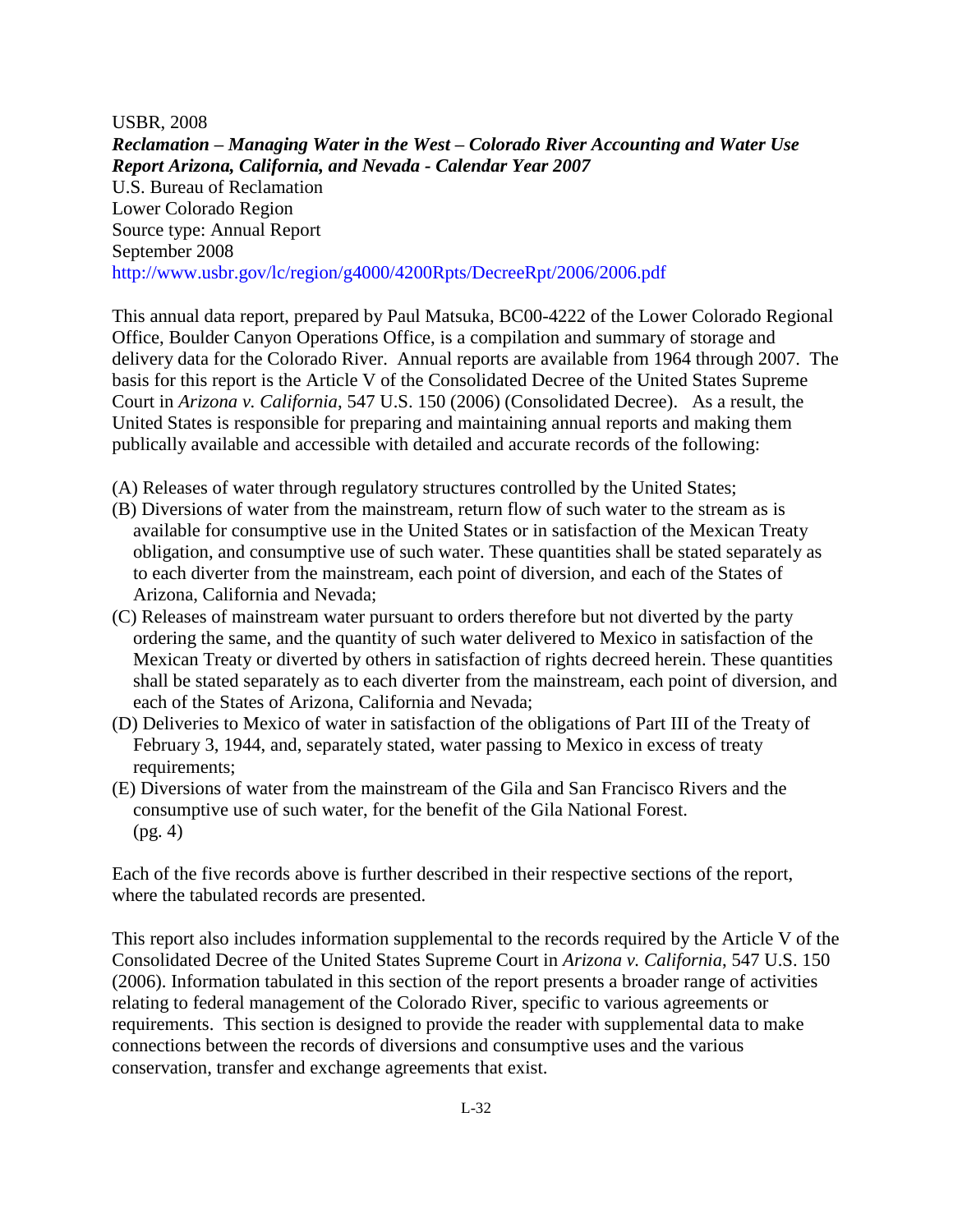The data for the 2007 calendar year are summarized in tables on pages 2 and 3. The Summary table on page 2 summarizes the lower division states consumptive use, the Lower Colorado Water Supply Project (LCSP) wellfield pumping summary, and the reservoir contents summary, by month for the 2007 calendar year. The offstream interstate storage summary is also summarized on page 2 per state. The monthly storage contents of the Colorado River system reservoirs are summarized on page 3.

This is an authoritative source of data, and it will be used in developing the model and scenarios.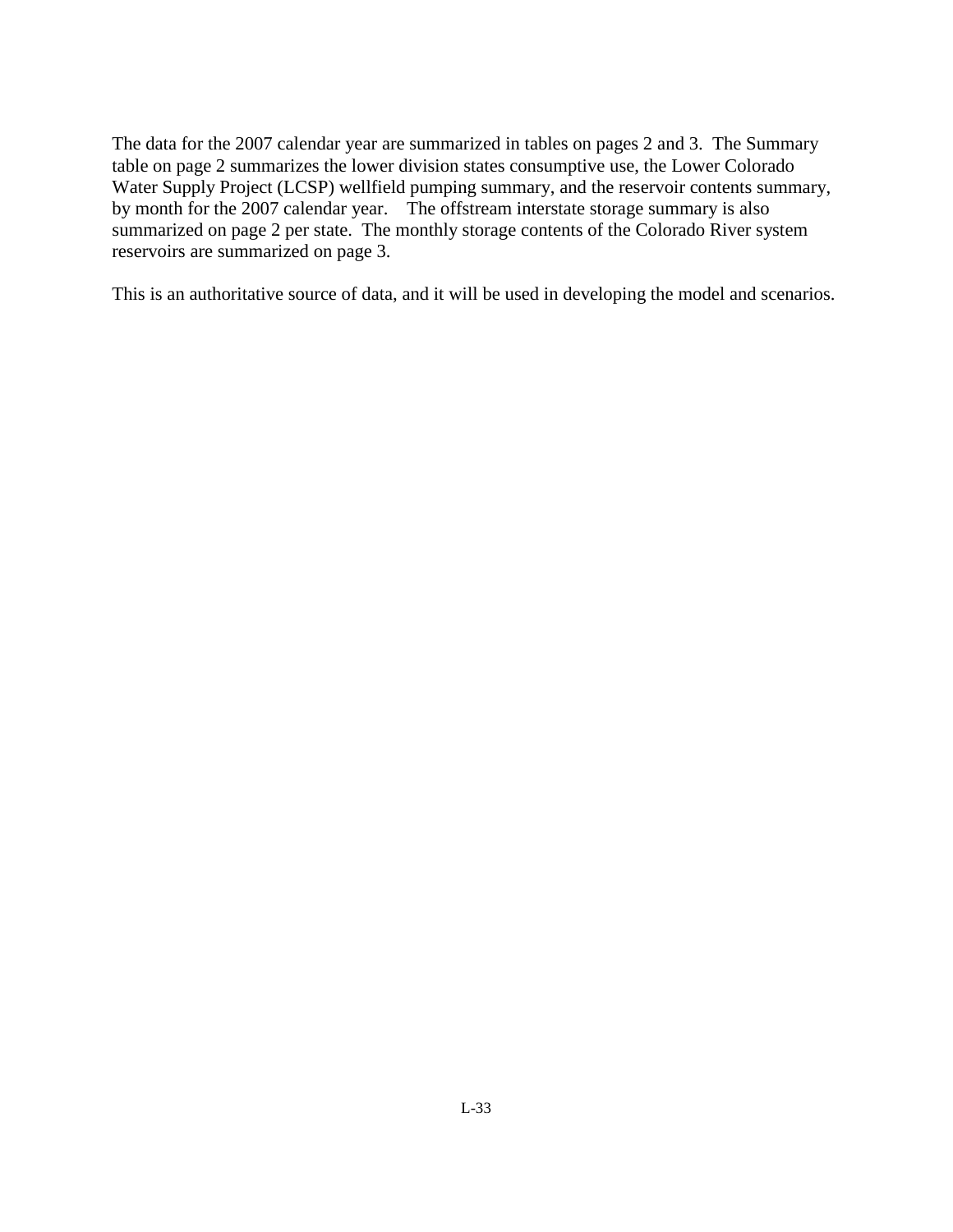USGS, 1995 *Ground Water Atlas of the United States – California, Nevada* United States Geological Survey HA 730-B Michael Planert and John S. Williams Document Type: HTML with figures as GIFs Data Range: early 1900s to 1995 http://pubs.usgs.gov/ha/ha730/

This website contains information about the nation's groundwater system. It is broken down into thirteen distinct regions of which California and Nevada are Segment 1. Under Segment 1, a background history is provided about the region's groundwater system and is discusses in more depth as sub-regions. Each sub-region is broken down into eight distinct elements and analyzed. The eight elements include: geologic setting, groundwater flow system, post development groundwater flow system, well depths and yields, water budget of the aquifer system, fresh groundwater withdrawals, land subsidence, and ground water quality. Each heading covered historical facts and information and if applicable had information on current and future projections.

This document will provide the background information for the groundwater basins in California that will be incorporated in writing the report. It contains information on the groundwater basins in California prior to development and the various methods and problems that occurred as these basins were developed.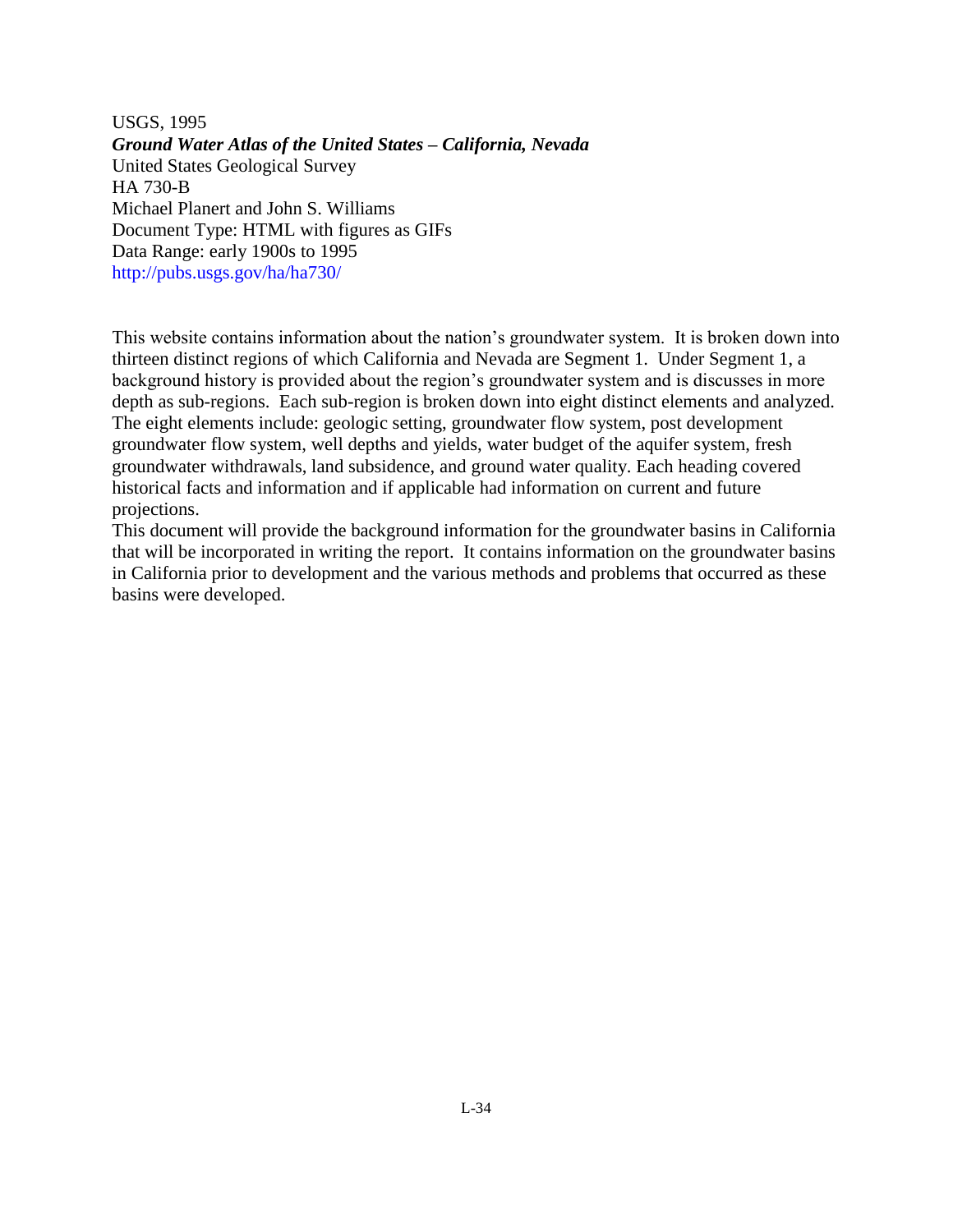USGS, 2007 *Ground-Water Recharge in the Arid and Semiarid Southwestern United States* United States Geological Survey Source type: USGS Professional Paper 1703 2007 http://pubs.usgs.gov/pp/pp1703/

This professional paper by the United States Geological Survey presents the coordinated efforts to develop a better understanding of ground-water recharge in the arid and semiarid southwestern United States. This eleven chapter (426 pages) volume begins with an overview of climatic and hydrogeologic framework (chapter A) and narrows to a regional analysis of ground-water recharge across the entire study area (chapter B). Chapter C presents an overview of site-specific case studies representing different subareas of the southwestern United States. Chapters D through K include the individual case studies. Chapter G Ground-Water Recharge from Small Intermittent Streams in the Western Mojave Desert, California is the only case study in this paper in California.

Appendices 1 and 2 discuss two different methods for investigating groundwater recharge, thermal methods and geophysical methods, respectively. Geophysical methods used in this study consist of using heat as a tracer and applying computationally intensive geophysical imaging tools to characterize hydrologic conditions in the unsaturated zone. The modeling-based techniques employed spatially distributed water-budget computations using high-resolution remotely sensed and ground-based geographic data. These techniques were applied to the study area and revealed distinct patterns of recharge which corresponded to geologic setting, climatic and vegetative history, and land use.

As a result of the analysis of recharge patterns, this study revealed large expanses of alluvial basin floors are drying out under current climatic conditions, with little to no recharge to underlying groundwater. This study also found that Ground-water recharge occurs mainly beneath upland catchments in which thin soils overlie permeable bedrock, ephemeral channels in which flow may average only several hours per year, and active agricultural areas.

This document will provide the background information for the groundwater basins and recharge in California that may be incorporated in the report.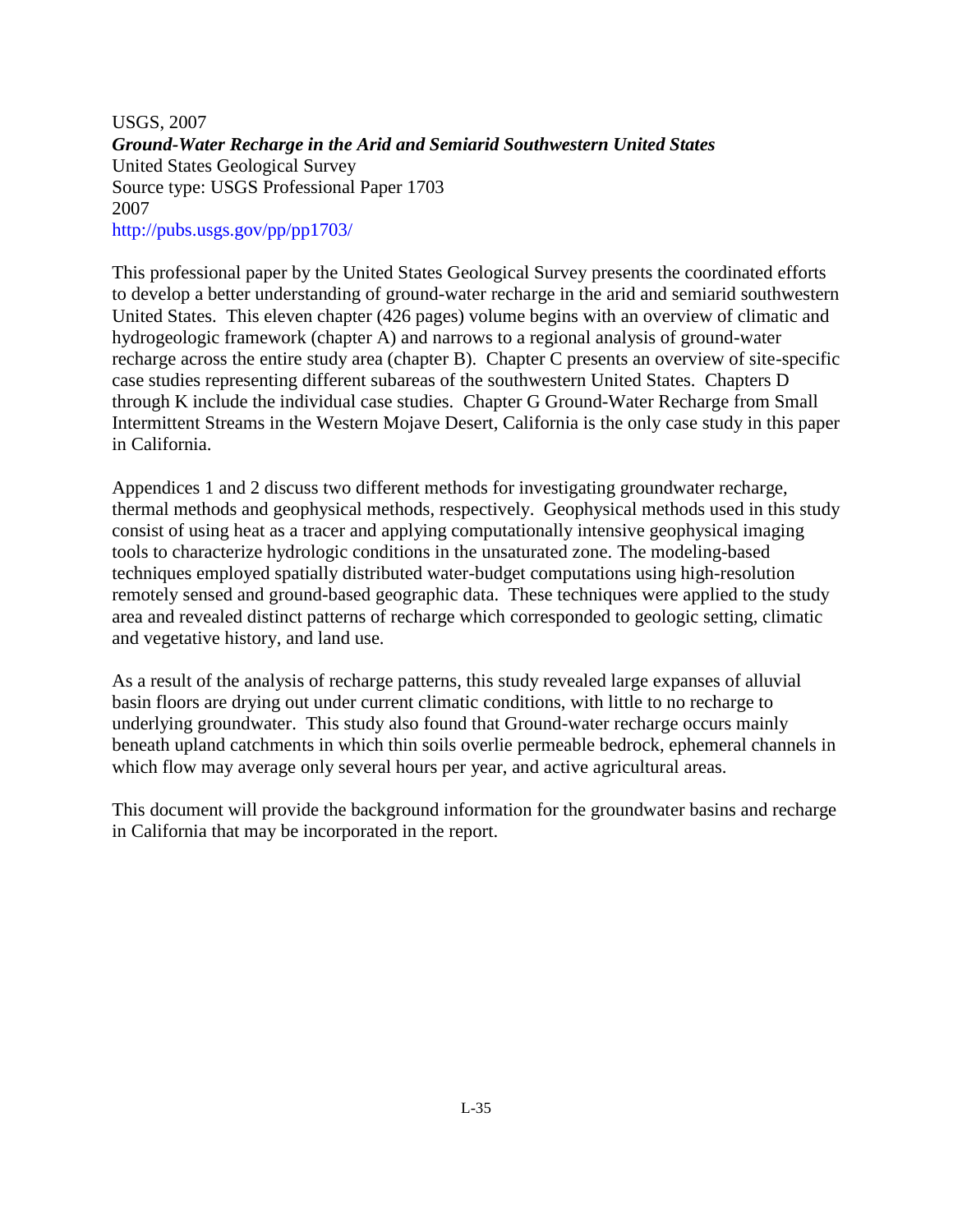Wilkinson, 2000 *Methodology for Analysis of The Energy Intensity of California's Water Systems, and an Assessment of Multiple Potential Benefits Through Integrated Water-Energy Efficiency Measures* Ernest Orlando Lawrence Berkeley Laboratory California Institute for Energy Efficiency Agreement No. 4910110 Source type: Report January 2000 [http://www.es.ucsb.edu/faculty/Wilkinson.pdfs/Wilkinson\\_EWRPT01%20DOC.pdf](http://www.es.ucsb.edu/faculty/Wilkinson.pdfs/Wilkinson_EWRPT01%20DOC.pdf)

This exploratory study report, prepared by Dr. Robert Wilkinson of the Environmental Studies Program at University of California, Santa Barbara for the California Institute for Energy Efficiency examines the energy intensity of water used in specific geographic areas of the state and it estimates the potential energy benefits of efficiency improvements of water use. The study developed a methodology to account for total energy requirements for water used within a specific service area, created a spreadsheet tool to apply the methodology, and incorporated a geographic information system (GIS) application to present the data geographically.

The analysis was focused on the two most energy-intensive water conveyance systems in the state, the State Water Project (SWP), and the Colorado River Aqueduct, with the focus on the municipal and industrial (M&I) sector as the users. The M&I sector has both greater energy intensity and availability of data than the agricultural sector. The study found that the energy intensity of water varies considerably by geographic location of both end-users and sources. Water use in certain parts of the state is highly energy intensive due to the combined requirements of conveyance over long distances with significant elevation lifts, local treatment and distribution, and wastewater collection and treatment processes. The analysis also indicates that significant potential *energy* efficiency gains are possible through implementation of costeffective *water* efficiency improvements. This study also identifies potential cost-effective energy efficiency benefits from integrated energy, water, and wastewater efficiency programs and acknowledges work undertaken by others in the realm of combined end-use strategies.

This exploratory research project includes a well-documented review of previous work addressing energy elements of water and wastewater processes and systems, the goal of which is to provide a platform and to facilitate further research. Further research priorities were identified and form the basis of the recommendations from this study.

Energy inputs included (and excluded) in the analysis:

Energy inputs for extractions from natural systems through end-uses to ultimate disposal or reuse are included. Power generated by water systems separate from the delivery and conveyance systems is not included. Power generated as a part of conveyance systems is counted because it relates directly to the volume of water pumped through the system. The data used for this analysis were provided by MWD.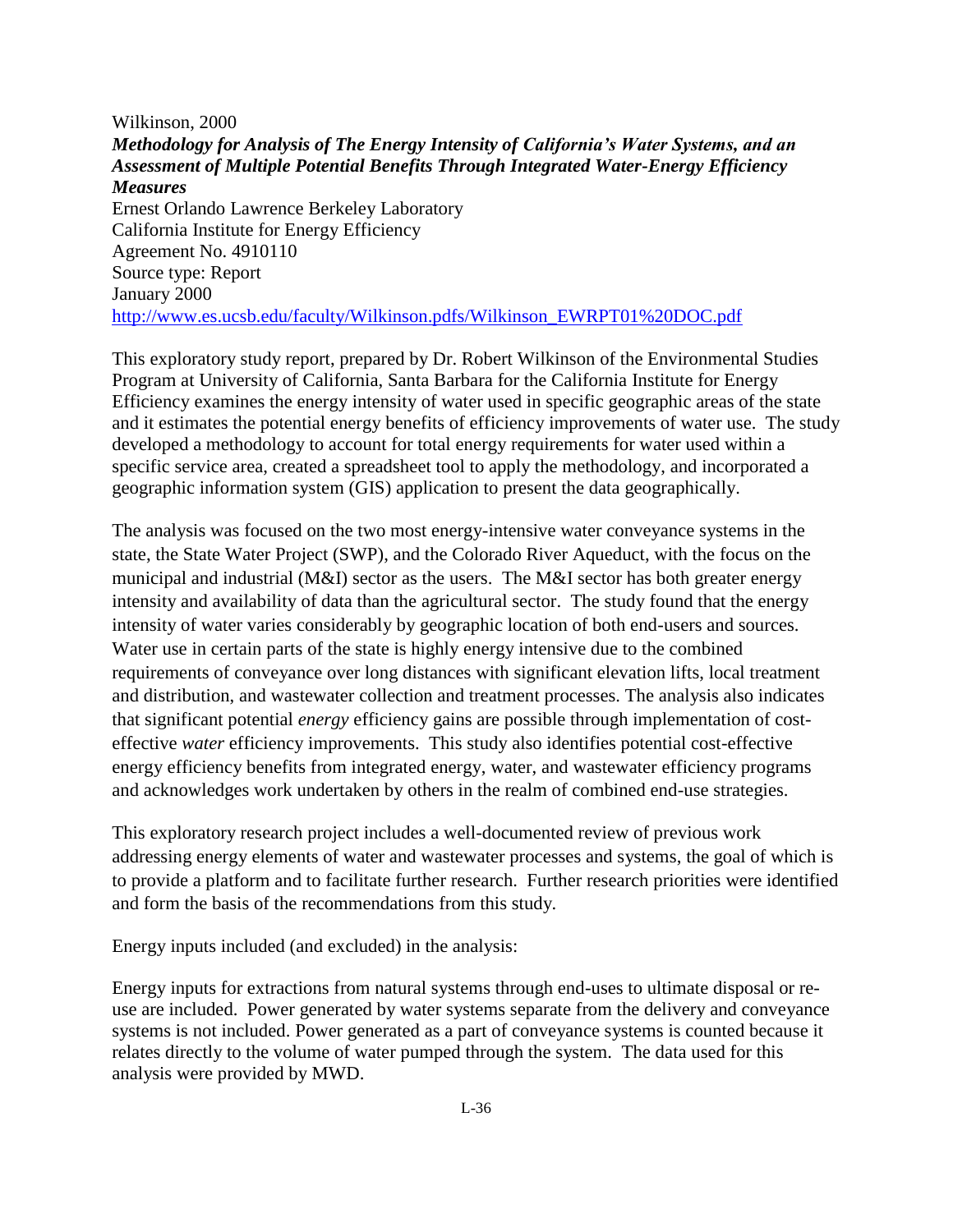### **Data for Specific Geographic Locations**

Geographic factors such as the sources of water and the location of end-use are usually used to determine the energy intensity; however, due to overlaps or inconsistencies in jurisdictional boundaries, the geographic boundaries must be accounted for and the appropriate energy factor for each element of the system must be attributed to the area. The author suggests the use of geographic information systems (GIS) to delineate the boundaries and record energy and other data as a next step in this research project. (pg. 17)

#### **Energy Inputs to Water Systems**

#### *State Water Project Energy Inputs to Water Systems*

SWP energy requirements for the MWD region were obtained from MWD. (pg. 25)

The figure illustrating names, locations, and generating capacity of primary power facilities includes data provided by MWD (pg. 26).

The kilowatt-hours per acre foot pumped (including transmission losses) for each facility on the SWP shown on a flowchart, was based on data obtained from the California DWR, State Water Project Analysis Office, Division of Operations and Maintenance, Bulletin 132-97, 4/25/97. (pg. 27)

Water delivered in calendar year 1995 and delivery locations was shown geographically, with data obtained from MWD.

## *The Colorado River Aqueduct*

Water volumes and energy required to import water to Southern California from the Colorado River Aqueduct were provided by the MWD. (pg. 30)

## **Local Sources (surface and groundwater)**

#### **Water Processes**

A national average for estimates of electricity use in wastewater treatment was obtained from Burton, Franklin L., 1996, *Water and Wastewater Industries: Characteristics and Energy Management Opportunities*. (Burton Engineering) Los Altos, CA, Report CR-106941, Electric Power Research Institute Report, p.2-45. (pg. 43)

#### **Water Reuse**

Trends in water reuse were identified in a 1999 case study for the Pacific Institute titled, "Use of Reclaimed Water in Urban Settings: West Basin Recycling Project and South Bay Water Recycling Program" for the years of 1987, 1989, and 1993 by Arlene Wong in Lisa Owens-Viani, Arlene Wong, and Peter Gleick, Eds., *Sustainable Use of Water: California Success Stories*, Pacific Institute, January 1999, based on data from : The 1987 and 1989 data are from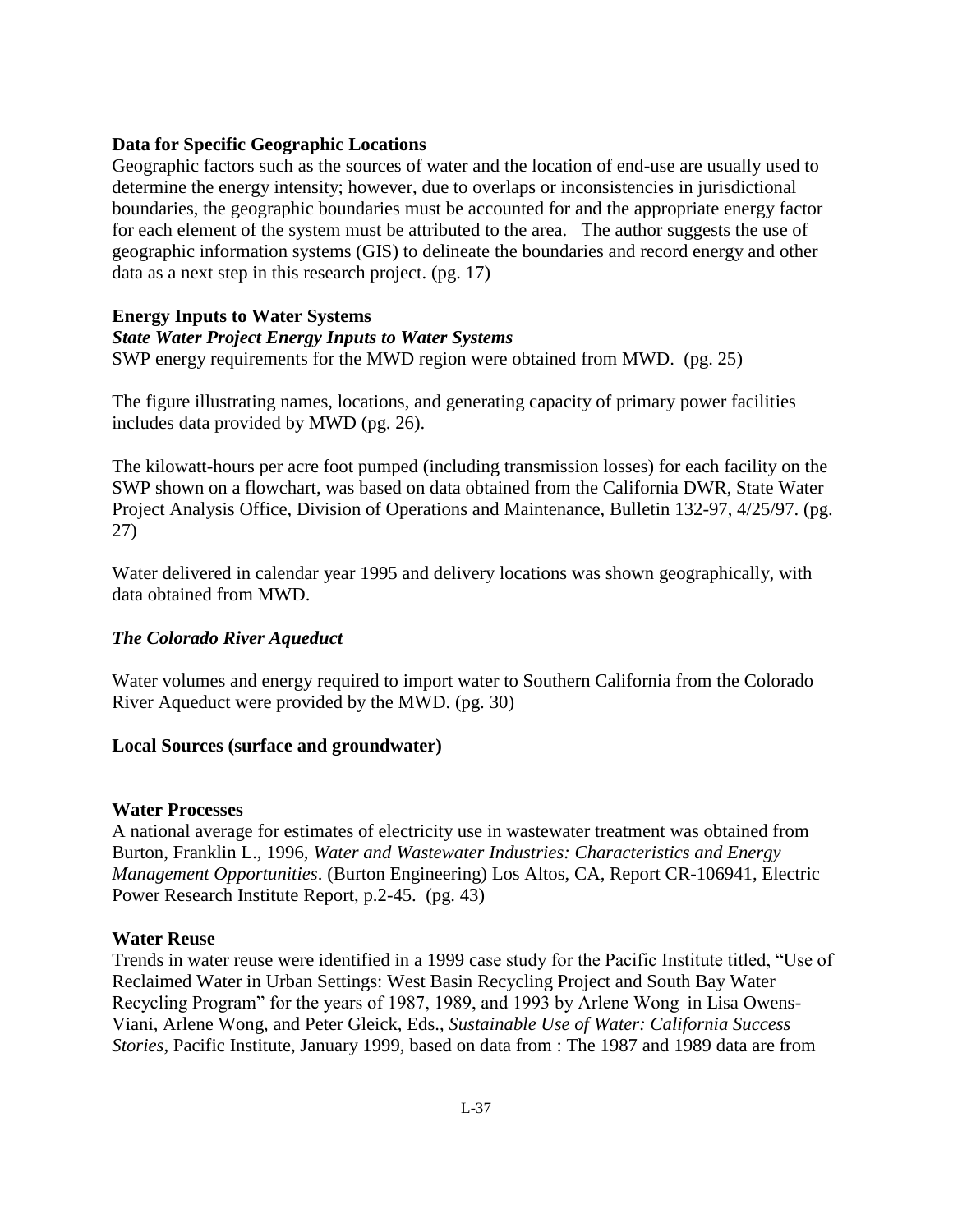*Water Recycling 2000*, 1991. The 1993 data are from *Survey of Future Water Reclamation Potential*, 1993. (pg. 43)

# **Energy Analysis**

A spreadsheet tool was developed as a part of this exploratory project to assist in analyzing the energy intensity of water used at a given location.

Groundwater, surface water, and reclaimed water data inputs are provided by the agency in the form of total volume of water pumped and total amounts of energy (kWh of electricity and/or therms of gas) used. (pg. 47)

The imported supply energy is calculated based on a stated kWh/acre-ft factor, from DWR, MWD, or other source (available input choice), and the total amount imported for each source. (pg. 47)

The spreadsheet tool does not provide a refined methodology for calculating the marginal difference between wastewater treatments required under applicable standards and the level of treatment required for reuse. This is an area in which the author recommends further research. (pg. 48)

The regional distribution energy inputs are reportedly difficult to secure and according to the author, further research is needed to quantify the appropriate energy figures. Real-time data on MWD pumping facilities throughout its service area were provided by MWD. The user also inputs the sources of water delivered to each member agency including the associated energy intensities. (pg. 49)

Energy inputs for potable treatment and the energy required to pressurize and deliver supplies to customers is obtained from the individual agencies.

End-use factors may be included, however this study did not attempt to place values on these energy uses.

This spreadsheet applies a percentage factor to total water inputs for wastewater collection and treatment that can be adjusted and customized based on a specific facility, or it can be averaged for a service area.

The results can be viewed at each stage of the process, and a summary table of total energy and energy intensity is the final product.

This study provides a fundamental framework for calculating the energy intensity of water at specific locations and this methodology may be used as a starting point to develop scenarios for the embedded energy study.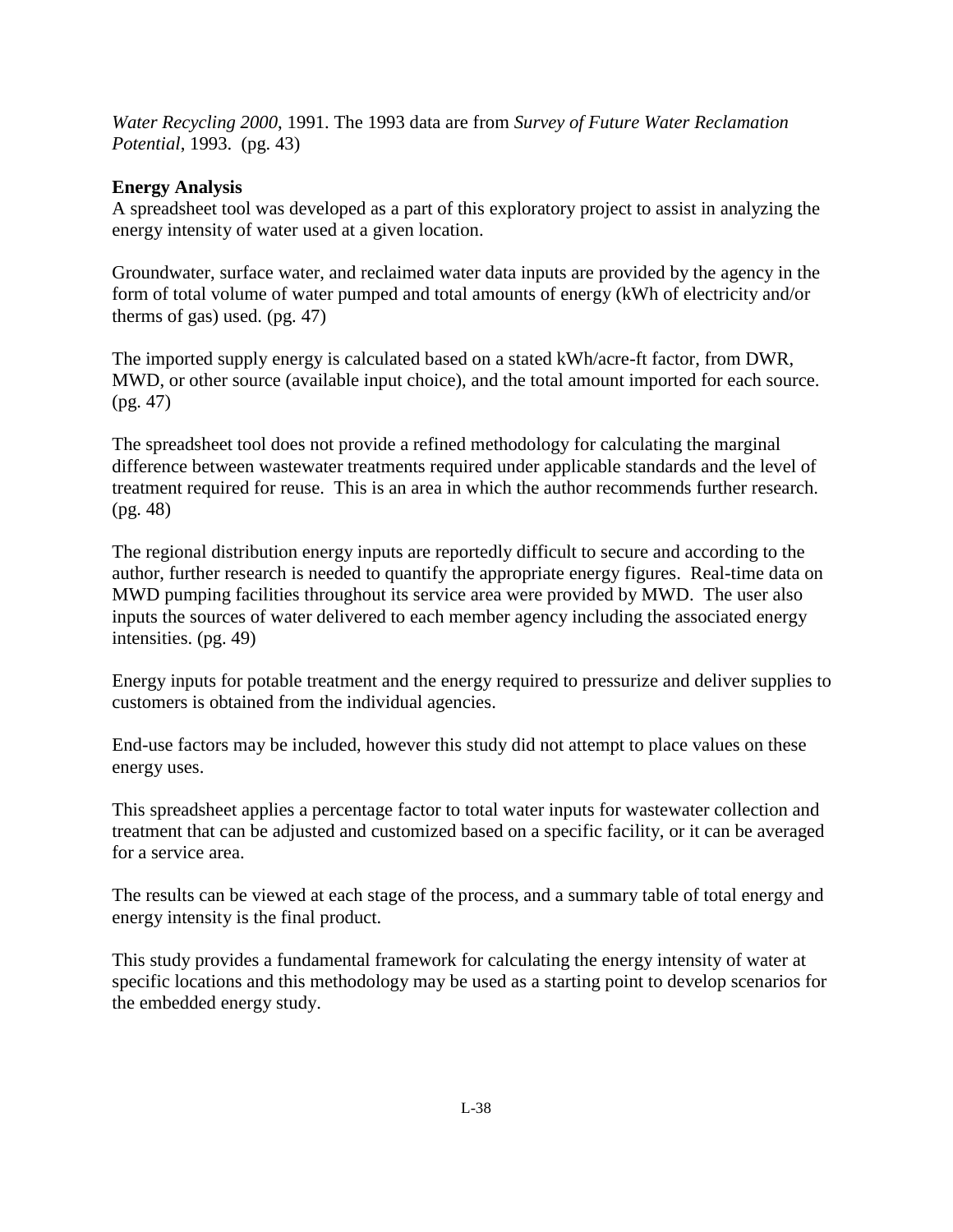Wilkinson, 2006

*Rethinking Water Policy Opportunities in Southern California – An Evaluation of Current Plans, Future Uncertainty and Local Resource Potential* Robert Wilkinson, Ph.D Director, Water Policy Program, Bren School of Environmental Science and Management, University of California, Santa Barbara David G. Groves, Ph.D, RAND Corporation, Santa Monica, California, June 2006 [http://g.icess.ucsb.edu/rtmime/1168389566-](http://g.icess.ucsb.edu/rtmime/1168389566-18330/Socal%20Project%20Report%20v07%2024%202006-FINAL.pdf) [18330/Socal%20Project%20Report%20v07%2024%202006-FINAL.pdf](http://g.icess.ucsb.edu/rtmime/1168389566-18330/Socal%20Project%20Report%20v07%2024%202006-FINAL.pdf)

This study report, prepared by Dr. Robert Wilkinson and Dr. David G. Groves, was developed to provide a mechanism and tool for considering water management options. The study used the Water Scenario Evaluation Model (WASEM), developed by Dr. Groves, incorporated with the water management forecasts and strategies presented in the 2005 Urban Water Management Plans to generate seven water supply and demand scenarios for Southern California. The study also incorporated management approaches from the California Water Plan Update, 2005, such as urban water use efficiency, groundwater conjunctive management and storage, and recycled municipal water use, to develop four different management strategies. All of the scenarios were applied to each of the strategies using the WASEM in the analysis.

The results of the analysis suggest that the state's three top water supply options, stated above, may be understated in regional and state-wide plans. The study team recognizes that Southern California water agencies are actively planning and pursuing greater amounts of water from these three sources, however the analysis indicates that even more aggressive development of local supplies should be considered as opposed to the more conventional means of meeting the region's water needs.

Following are the primary types of data that were either provided or relied upon in the report to develop its conclusions.

- 1. Appendix 1: Water Scenario Evaluation Model (WASEM) The WASEM for this study utilizes two input modules. The Urban Demand Module has six subsections with various inputs required to calculate urban demand, population, housing, employment, water use coefficient, and losses and other water demands. The Supply Module has ten input categories including groundwater, groundwater recovery, surface water, total recycling, ocean desalination, Los Angeles Aqueduct, other imported supplies, Colorado River Aqueduct, State Water Project Aqueduct, and in-basin storage. The study team has devised a demand calibration process to calibrate the model with the 2005 RUWMP, the results of which are also included in Appendix 1.
- 2. Appendix 2: Water Management Strategies This section describes how efficiency projections from the Comprehensive Evaluation of the CALFED Water Use Efficiency Element (CBDA, 2005) can be used as a benchmark for alternative levels of policy-induced efficiency in the WASEM.

This study will be used to facilitate discussions with key stakeholders about potential climate change and policy scenarios to be evaluated.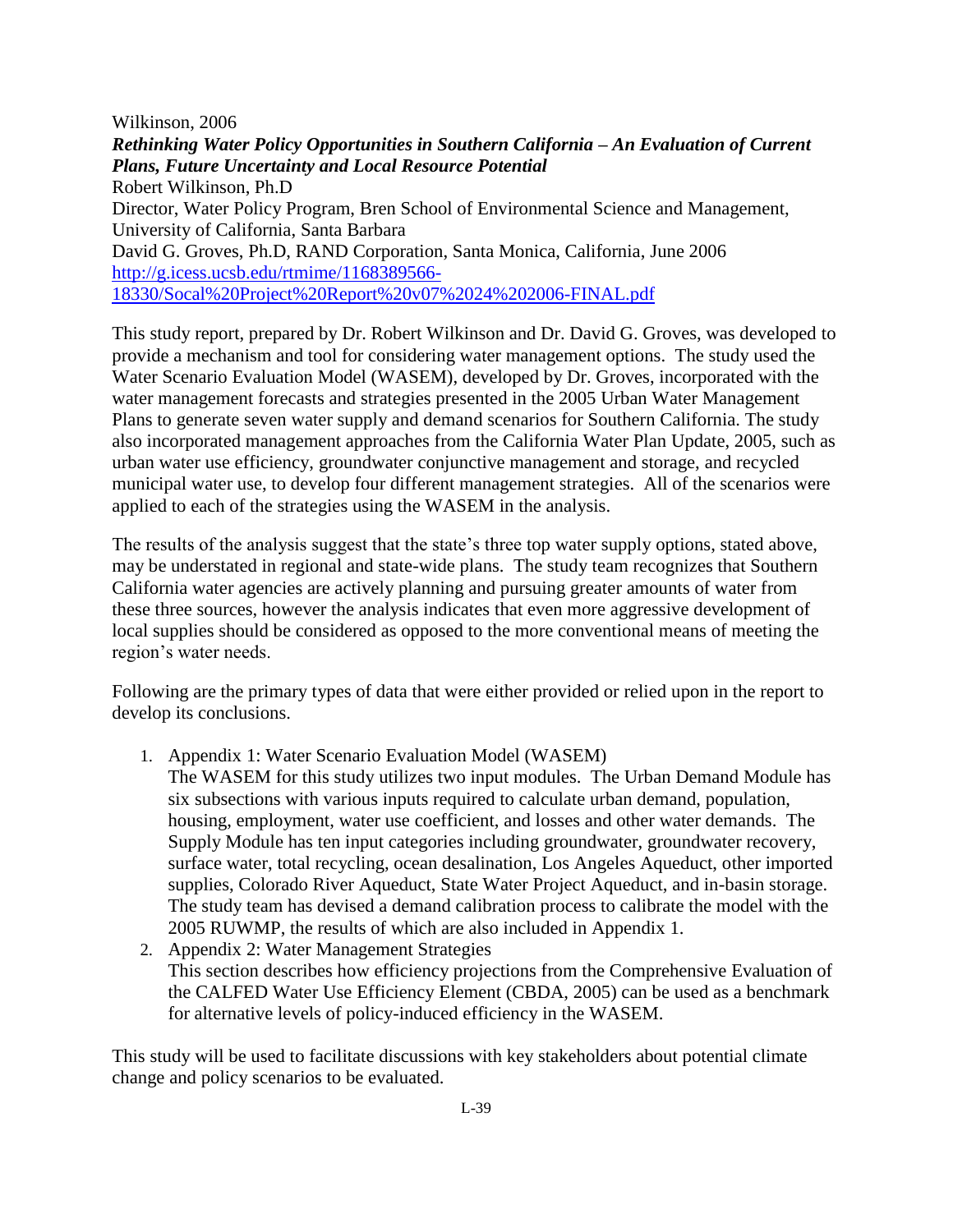Wilkinson, 2007 *Integrating Water and Energy Resource Management: Progress and Opportunities* Bren School of Environmental Science and Management, University of California, Santa Barbara Dr. R.C. Wilkinson Source type: Conference Proceeding Paper 2007 <http://cedb.asce.org/cgi/WWWdisplay.cgi?0705621>

#### Abstract (direct quote)

Integrated policy, planning, and management of water resources and energy systems can provide important opportunities. While both energy and water managers have used integrated planning approaches for decades, the broader integration of water and energy management is a relatively new and exciting policy area. Water and energy systems are interconnected in several important ways. Developed water systems provide energy (e.g. through hydropower), and they consume energy, primarily through pumping and thermal processes. Many energy systems require energy for cooling and other purposes. The focus of this paper is on energy inputs to water systems. Critical elements of water infrastructure systems and certain uses are energy intensive. Moving water over distances and elevation gains, treating and distributing it, meeting end-uses for various purposes, and collecting and treating the resulting wastewater, accounts for one of the largest uses of electrical energy in some areas. For example, estimates by the California Energy Commission indicate that 19% of the state's electricity use, and 33% of natural gas use (excluding power plants), is devoted to water use. Examples of new approaches to the integration of water and energy planning, including policy processes at the California Energy Commission, Public Utilities Commission, and Department of Water Resources are discussed. Current methodologies for accounting for embedded energy, from initial extraction through treatment, distribution, end-use, wastewater treatment and discharge, are reviewed. New approaches to institutional collaboration between energy and water management authorities and providers are also discussed.

This paper will be used to facilitate discussions with key stakeholders about potential policy scenarios to be evaluated.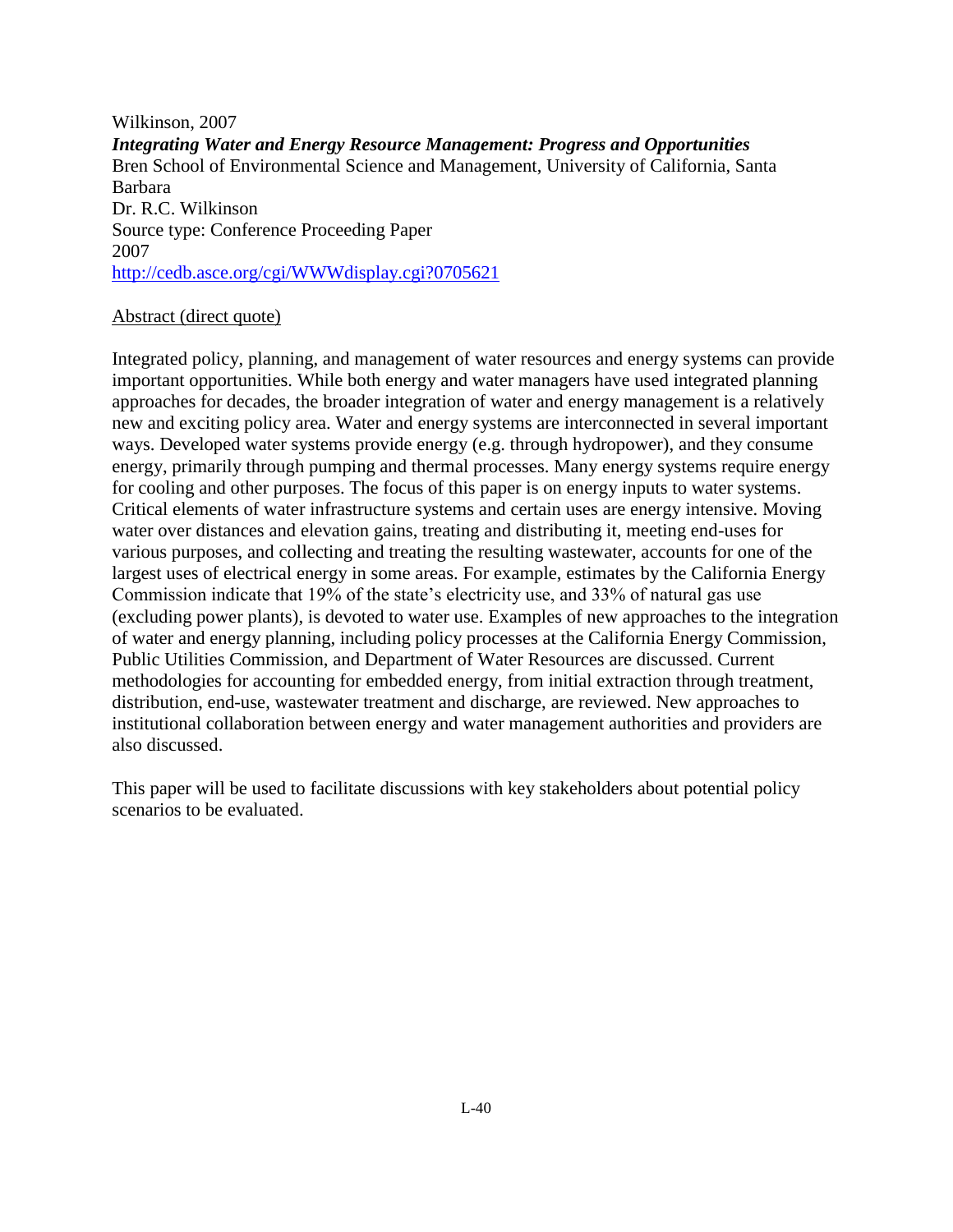# **L.2 Model References**

#### Description of Individual Models

#### *CalSim-II*

[http://www.usbr.gov/mp/cvo/ocap\\_page.html](http://www.usbr.gov/mp/cvo/ocap_page.html)

CalSim-II was developed using the Water Resources Integrated Modeling Software (WRIMS), that solves for an optimal set of decisions for each time period given a set of weights and system constraints. The physical description of the system is expressed through a user interface with tables outlining the system characteristics. The priority weights and basic constraints are also entered in the system tables. The programming language used, Water Resources Engineering Simulation Language (WRESL), serves as an interface between the user and the LP/MILP solver, time-series database, and relational database. CalSim-II uses described optimization techniques to route water through a CVP-SWP system network representation. The network includes over 300 nodes and over 900 arcs, representing 24 surface reservoirs and the interconnected flow system. The model operates on a monthly time step from water year 1922 through 2003. Using historical rainfall and runoff data, which have been adjusted for changes in water and land use that have occurred or may occur in the future, the model simulates the operation of the water resources infrastructure in the Sacramento and San Joaquin river basins on a month-to-month basis during this 82-year period. Included in this operation are agricultural and municipal & industrial water demands, environment water requirements, regulatory conditions, (e.g., water rights, water service contracts and deliveries, coordinated operation agreements, CVPIA 3406(b)(2) operations, joint point of diversion, D-1641 operations, and others). In the model, the reservoirs and pumping facilities of the SWP and CVP are operated to assure the flow and water quality requirements for these systems are met. The model assumes that facilities, land use, water supply contracts, and regulatory requirements are constant over 82 years from 1922 to 2003, representing a fixed level of development.

CalSim-II does not simulate embedded energy. However, CalSim-II contains a large database that can be accessed and used as part of this study. CalSim-II simulates the state-wide system at a level-of-detail not needed in Study 1. As such, CalSim-II is not appropriate for Study 1.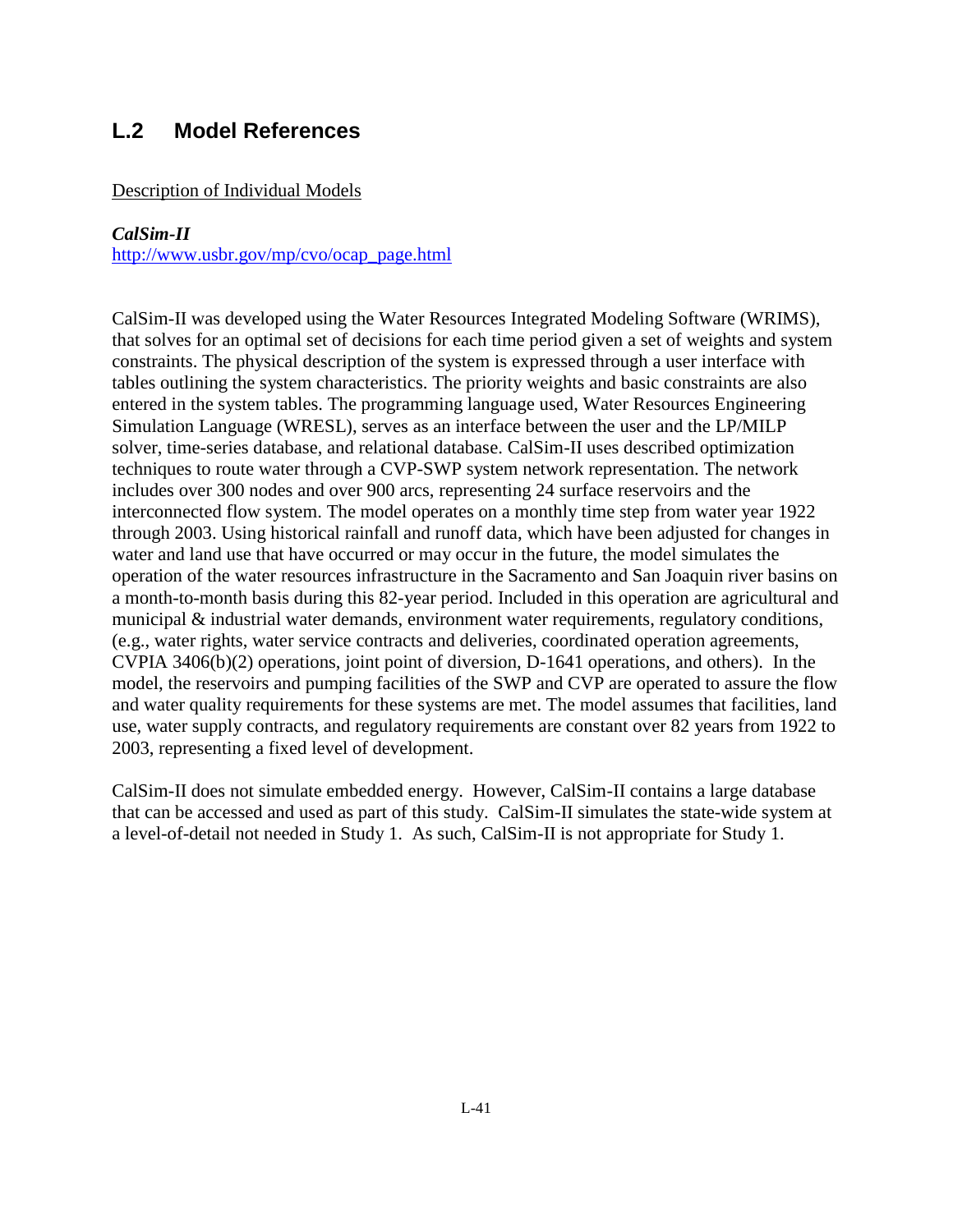# *CALVIN*

#### [www.waterplan.water.ca.gov/docs/tools/descriptions/CALVIN-description.pdf](http://www.waterplan.water.ca.gov/docs/tools/descriptions/CALVIN-description.pdf)

CALVIN is a statewide model of economic and engineering aspects of California's integrated water supply system. The model spans nearly the entire state and it incorporates over 90% of the estimated 2020 urban water demand and almost 90% of estimated 2020 irrigation water demands. The model integrates a wide variety of aspects of this complex system, including surface and groundwater hydrology, water management facilities and their capacities, environmental regulations, economic values for water deliveries, and economic costs of operations. The model integration is simulated within a framework of economic optimization within an engineering and planning context. The model outputs provide an economic and engineering view of promising integrated management strategies, in an optimization, rather than a simulation context.

CALVIN relies on a lot of data that are incorporated from a variety of sources which has been extensively documented. Postprocessors are used extensively to visualize complex output data. Following is a general list of input data to CALVIN: surface and groundwater hydrology, facilities and capacities (storage and conveyance), urban water use, agricultural water use, environmental flow constraints and operating costs. Output data include water allocations and delivery reliabilities, willingness to pay for water and reliability, economic benefits, conjunctive use operations, value of flexible operations, and values of increased capacities.

To be applicable for this study, CALVIN would need to significantly modified. CALVIN is designed to represent the entire Central Valley, Bay Area, and Southern California water systems in an integrated manner. Embedded energy is not an explicit component of CALVIN and this would need to be added to CALVIN. However, CALVIN approaches the level of detail needed in Study 1 and will be further evaluated.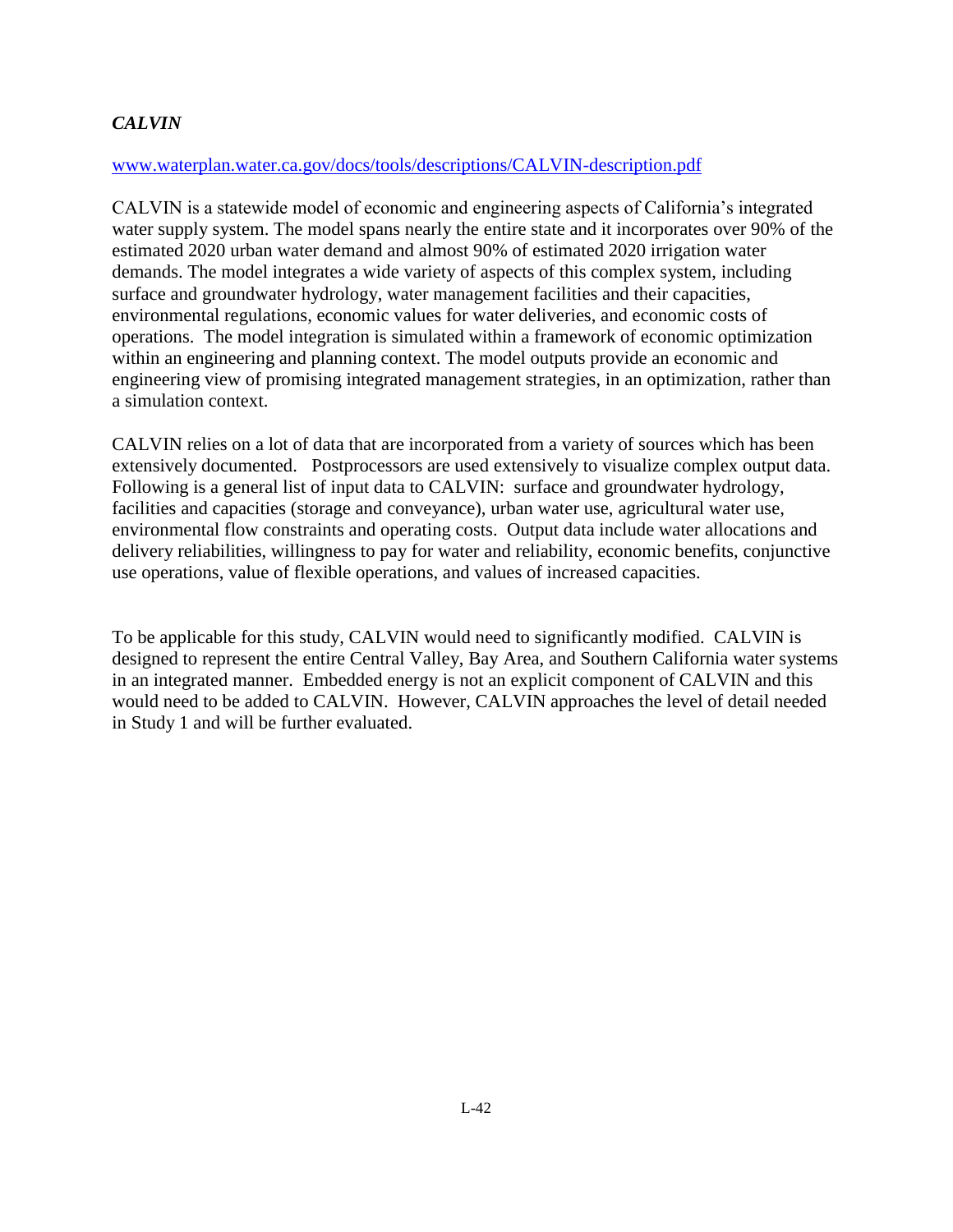## *DHI – MIKE Water Resources Family*

## <http://www.dhigroup.com/Software/WaterResources.aspx>

## MIKE 11 river and channel hydraulics

MIKE 11 is a popular river model. It simulates in a one-dimensional hydrodynamic environment the solution of St.Venant equations, plus many process modules for advection-dispersion, water quality and ecology, sediment transport, rainfall-runoff, flood forecasting, real-time operations, and dam break modeling.

## MIKE FLOOD - river and floodplain hydraulics

MIKE FLOOD is an integrated tool for detailed floodplain studies. It combines the two numerical hydrodynamic models MIKE 11 (1-D) and MIKE 21 (2-D) with a unified user interface for spatial modeling where needed and one-dimensional calculations where appropriate. MIKE FLOOD is ideal for many types of analyses such as flooding, storm surge, dam break, embankment failure, and more.

## MIKE BASIN - water resources modeling

MIKE BASIN is a water resource and environmental modeling package. It provides a framework to address multi-sectoral allocation and discharge issues in a river basin. MIKE BASIN represents all elements of water resource modeling: users, reservoirs, hydropower, surface water, groundwater, rainfall-runoff, and water quality. Its object-oriented and open-ended code allows users to write their own Visual Basic rules, and make their own decision support interfaces in e.g. Microsoft Excel.

This model is for the detailed modeling watersheds and riverbasins. It is not suited for a statewide predictive model of water and energy as needed in Study 1.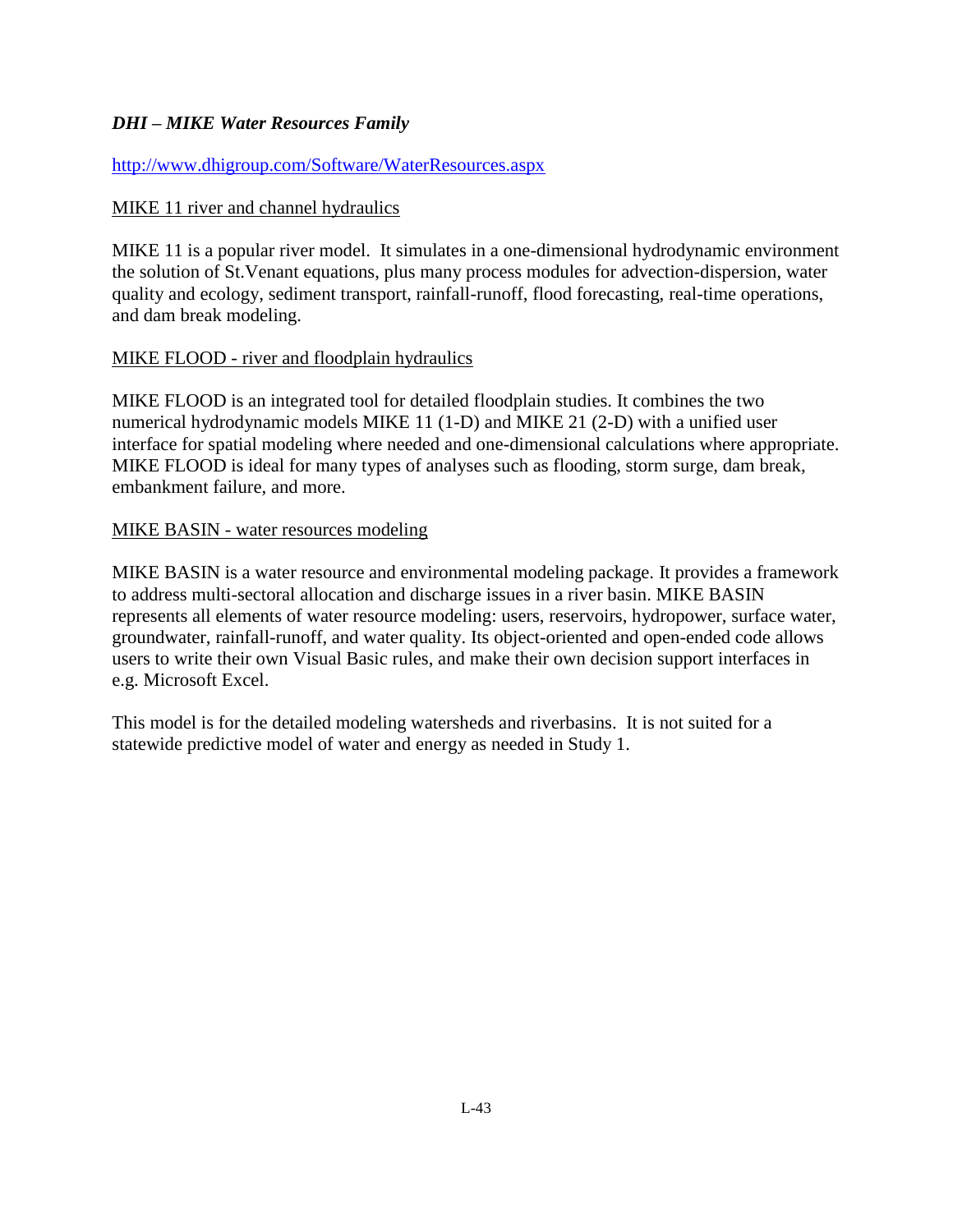## *HEC-HMS (HEC-1)*

<http://www.hec.usace.army.mil/software/hec-hms/> HEC-HMS Users Manual

The Hydrologic Modeling System (HEC-HMS) is designed to simulate the precipitation-runoff processes of dendritic drainage basins. It is designed to be applicable in a wide range of geographic areas for solving the widest possible range of problems. This includes large river basin water supply and flood hydrology, and small urban or natural watershed runoff. Hydrographs produced by the program are used directly or in conjunction with other software for studies of water availability, urban drainage, flow forecasting, future urbanization impact, reservoir spillway design, flood damage reduction, floodplain regulation, and systems operation. The program is a generalized modeling system capable of representing many different watersheds. A model of the watershed is constructed by separating the water cycle into manageable pieces and constructing boundaries around the watershed of interest. Any mass or energy flux in the cycle can then be represented with a mathematical model. In most cases, several model choices are available for representing each flux. Each mathematical model included in the program is suitable in different environments and under different conditions. Making the correct choice requires knowledge of the watershed, the goals of the hydrologic study, and engineering judgment.

The HEC-HMS system is for the detailed modeling watersheds and rivers. It is not suited for a statewide predictive model of water and energy.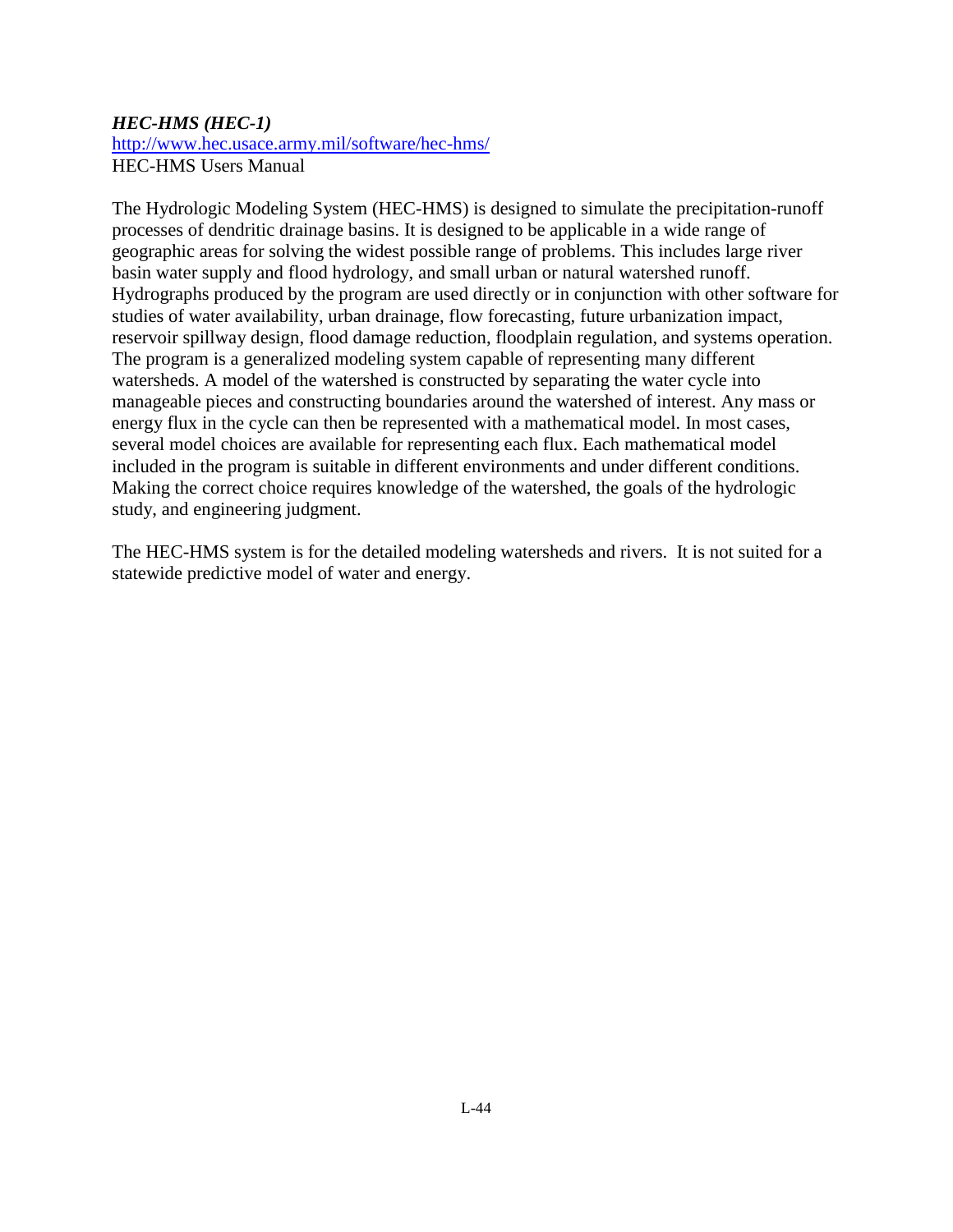## *IWR-MAIN (Institute for Water Resources – Municipal and Industrial Needs)*

#### <http://www.iwrmain.com/>

The IWR-MAIN is a planning tool for the planning and management of water resources. IWR-MAIN is proprietary software of Camp Dresser & McKee (CDM) and is used in the development of water demand forecasts and the assessment of water conservation savings. The Institute for Water Resources – Municipal And Industrial Needs (IWR-MAIN) model was developed by the Corps of Engineers Institute for Water Resources based upon models of residential water demand, commercial water use coefficients, and industrial water use coefficients. IWR-MAIN includes a conservation routine and a benefit-cost analysis module for conservation measures. These versions continued to operate on the Windows platform. Users of the IWR-MAIN software were required to provide user-specified model parameters, thus giving the software the maximum flexibility as a planning tool. IWR-MAIN has been applied for Phoenix, AZ, Southwest Florida Water Management District, Metropolitan Water Districts of Southern California, City of San Diego, CA, San Diego County Water Authority, Miami-Dade Water and Sewer Department and others.

This model is applicable to demand forecasts for individual water districts and would not be appropriate for the wholesale and statewide predictive Study 1 model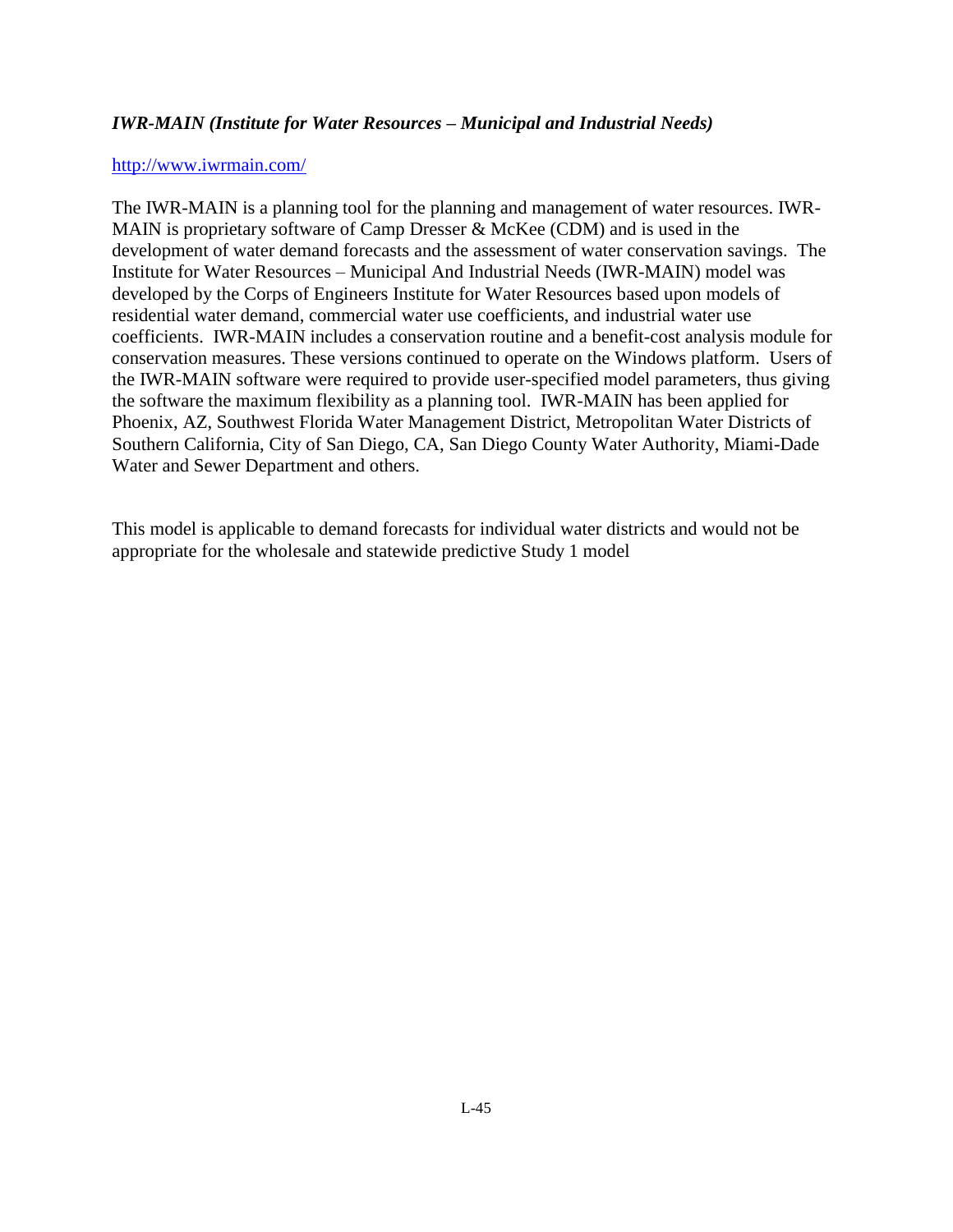## *OASIS*  [www.hydrologics.net/oasis.pdf](http://www.hydrologics.net/oasis.pdf)

OASIS is linear programming software that simulates the routing of water through a water resources system. Users can express all operating rules as operating goals or operating constraints, and can account for both human control and physical constraints on the system. Hydrologic systems are modeled in OASIS by setting goals and constraints. The software solves for the best means of moving water through the system to meet these goals and constraints. Features of the model include:

- OASIS is data-driven. Any operational rules can be included in OASIS, including conditional operations. These rules can be specified without modifying OASIS source code.
- The model simulates routing decisions and simulation rules by representing them as goals or constraints. Goal-seeking algorithms are used in a way that corresponds to the way real-world operators and planners think about a water system.
- The model can be run in parallel with other models. Data from the model can be interchanged with data from other programs while the programs are running. Each program can then react to the information provided by the other.
- OASIS is designed to model the operations of water resources systems, and uses standardized features appropriate to that kind of modeling. For example, OASIS can simulate reservoir operations so that minimum flow targets are maintained.

OASIS is a generic tool that needs to be customized and calibrated to each system's unique characteristics. It is robust at the individual system level, but costly and not applicable to Study 1.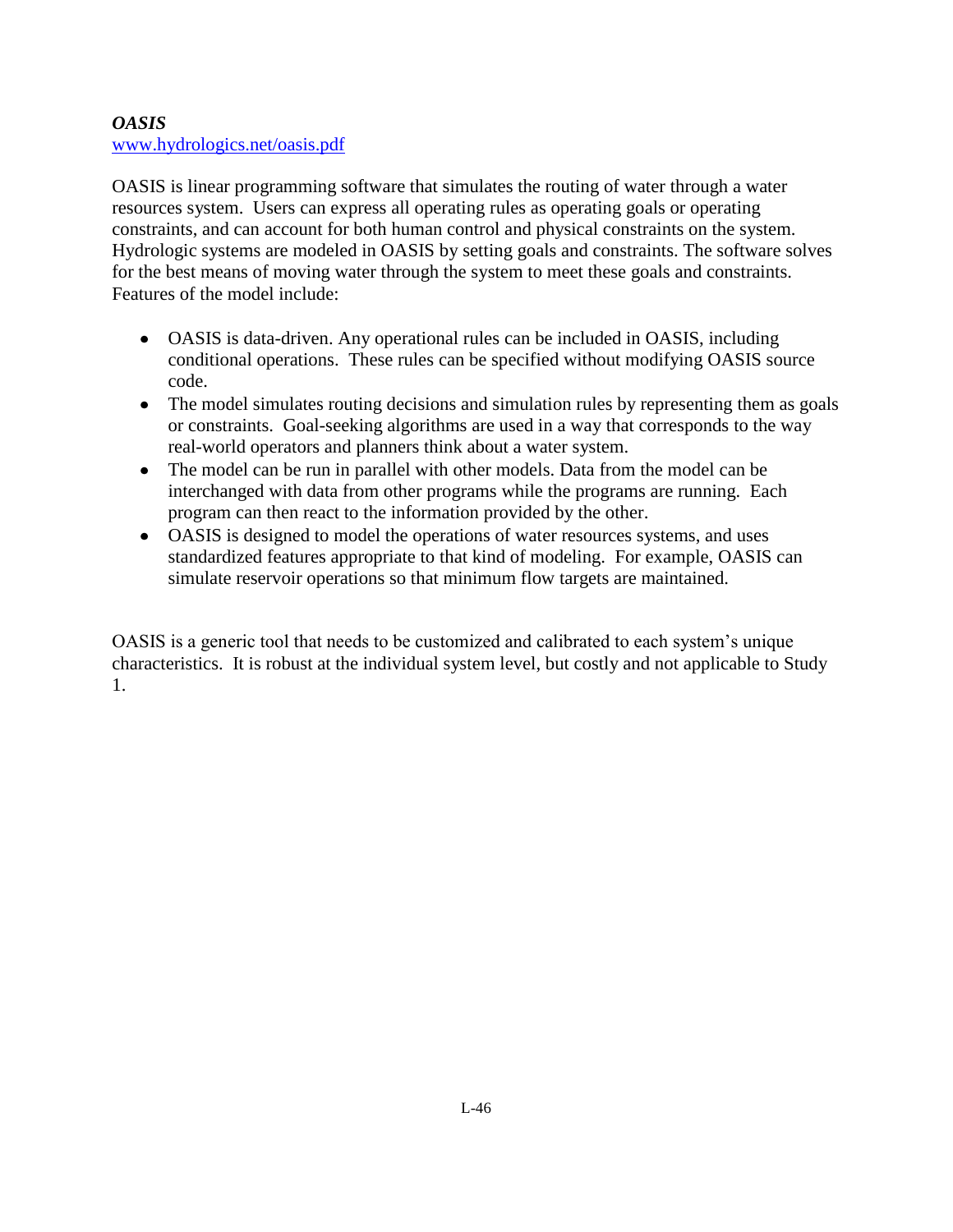## *RiverWare*

<http://cadswes.colorado.edu/riverware/overview.html>

RiverWare is a generalized river basin modeling tool and provides for the developing and running detailed, site-specific models without the need to develop or maintain the supporting software. It includes an extensible library of modeling algorithms, several solvers, and a rich "language" for the expression of operating policy. The graphical interface facilitates model construction and execution, and communication of policies, assumptions and results to others. RiverWare allows the user to model any basin by selecting generic basin features from a palette, name the features, and link them together to create your basin topology. The models can be customized by selecting the appropriate physical process equations for each basin feature.

RiverWare is for the detailed modeling watersheds, basins and rivers. It is not suited for a statewide predictive model of water and energy as needed in Study 1.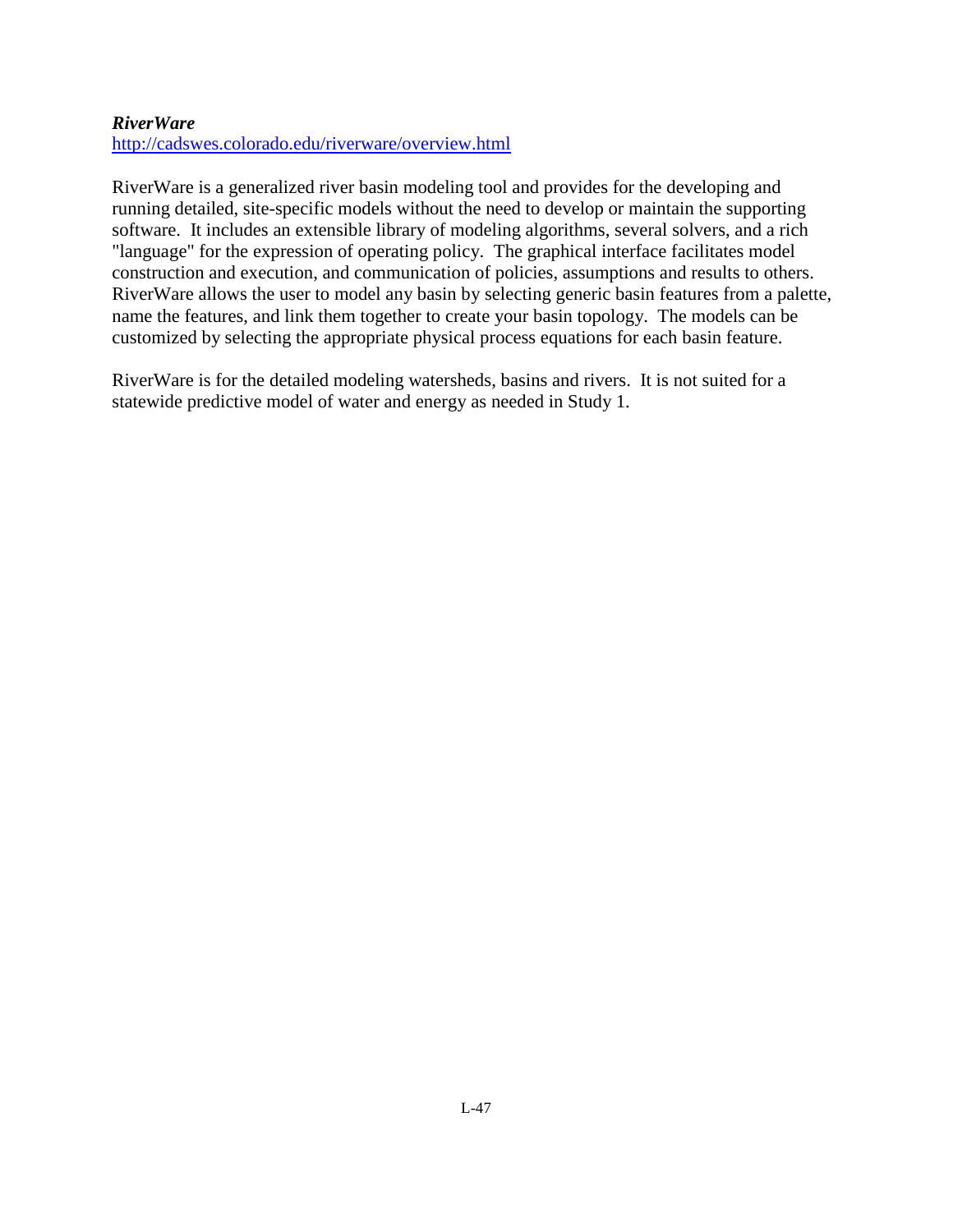## *STELLA*

[www.iseesystems.com](http://www.iseesystems.com/) STELLA\_productsheet.pdf

STELLA offers a practical way to dynamically visualize and communicate how complex systems and ideas. STELLA is used to explore and answer endless questions. STELLA models allow you to communicate how a system works - what goes in, how the system is impacted, what are the outcomes. STELLA models provide endless opportunities to explore by asking "what if," and watching what happens. Diagrams, charts, and animation help visual learners discover relationships between variables in an equation.

STELLA is a very generic model/tool that has limited applicability to Study 1.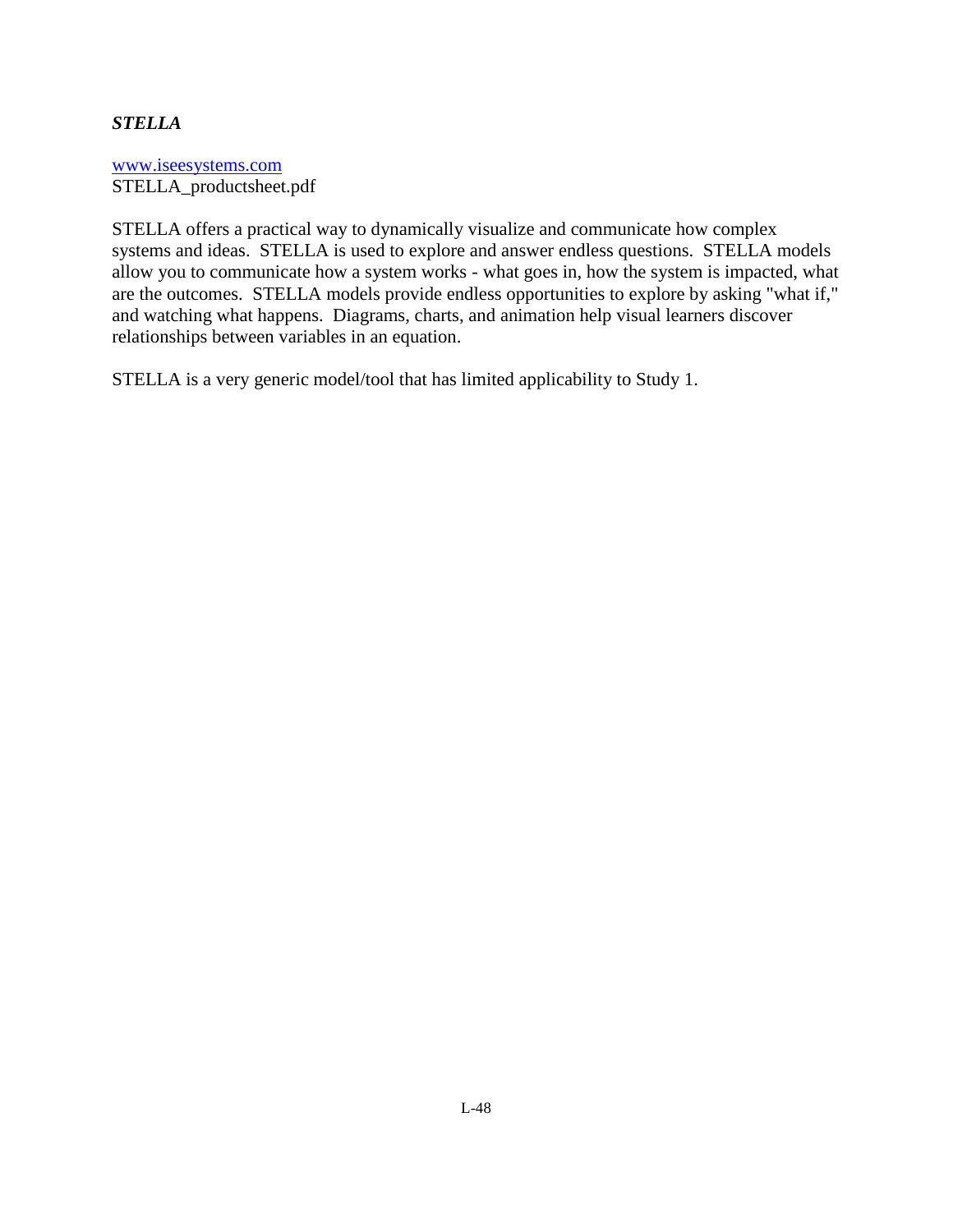## *Water to Air Model* Pacific Institute Source type: Excel model and report documentation October 2004 [http://www.pacinst.org/resources/water\\_to\\_air\\_models/index.htm](http://www.pacinst.org/resources/water_to_air_models/index.htm)

The Water to Air Model was designed by the Pacific Institute to allow water managers to quantify the energy and air quality impacts of their management decisions. The model is designed to simulate a water agency, not the entire state water system. It is a publicly available spreadsheet based model consisting of two sub-models for the urban use and agricultural sectors that are disconnected. The models documentation is well written and walks users though examples for both sectors.

Inputs to the model include six total water sources (five for each sector) including: groundwater, local surface water, reclaimed water, imported water, desalinated water, and tailwater reuse. Within each type of water source, users can identify up to 19 different facilities for the agency and provide specific data on amount of water supplied and energy consumed. If specific facility data are not available aggregate data will suffice. In the urban model data on water treatment, distribution, wastewater collection, and wastewater treatment facilities are also input by users. Once again up to 19 different facilities can be accounted. In the agricultural model, water distribution (non-irrigation) and drainage management can be accounted. The modeling of end use in each sector differs between the sub-models. The urban sector can simulate 5 different residential end uses, 10 commercial end uses, and 2 other end uses. The agricultural sector can simulate 4 irrigation methods and 19 crop uses. Any end uses can be specified by the modeler; input data on percent of water use or crop water intensity are a required input.

In addition to modeling the energy use of water system, the Water to Air Model also quantifies the emissions impacts of water use based on electric utility data.

This model could be of use to the study team to tabulate or estimate embedded energy at the agency or purveyor level. Although this model focuses on water agencies, the accounting methodology for energy intensity and emissions and the methods of scenario analysis could be useful.

Following are the primary types of data that are provided in the model documentation as default assumptions:

- 1. Table A-1 and A-2: The model developers provide data on the energy intensities of imported water from both the State Water Project (SWP) and the Central Valley Project (CVP). Energy intensities are cited from Dr. Robert Wilkinson (*Methodology for Analysis of the Energy Intensity of California's Water Systems*). SWP intensities are available at 15 different points; CVP intensities are only available at 6 different points.
- 2. Table A-4: This table documents default assumptions made by the model. These include assumed energy intensity for: imported water, groundwater, reclaimed water, seawater desalination, brackish water desalination, water treatment, water distribution, and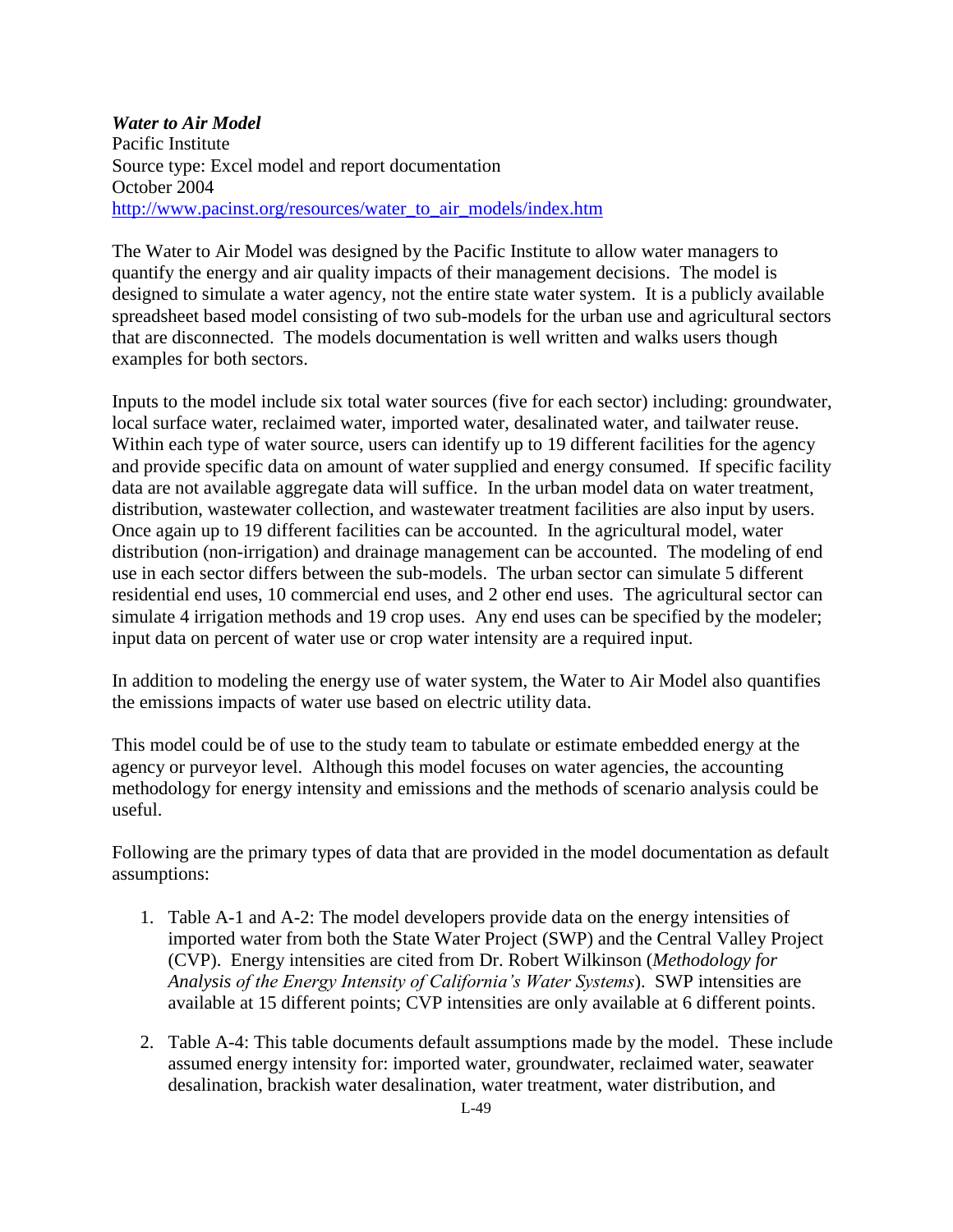wastewater treatment. These values are defaults in the model and are more or less representative averages. The model developers strongly urge users to define more specific intensities for their region as opposed to relying on these default values. These default values were taken from various sources including Dr. Robert Wilkinson, the San Diego County Water Authority, the California Energy Commission, and several estimates by the model developers themselves.